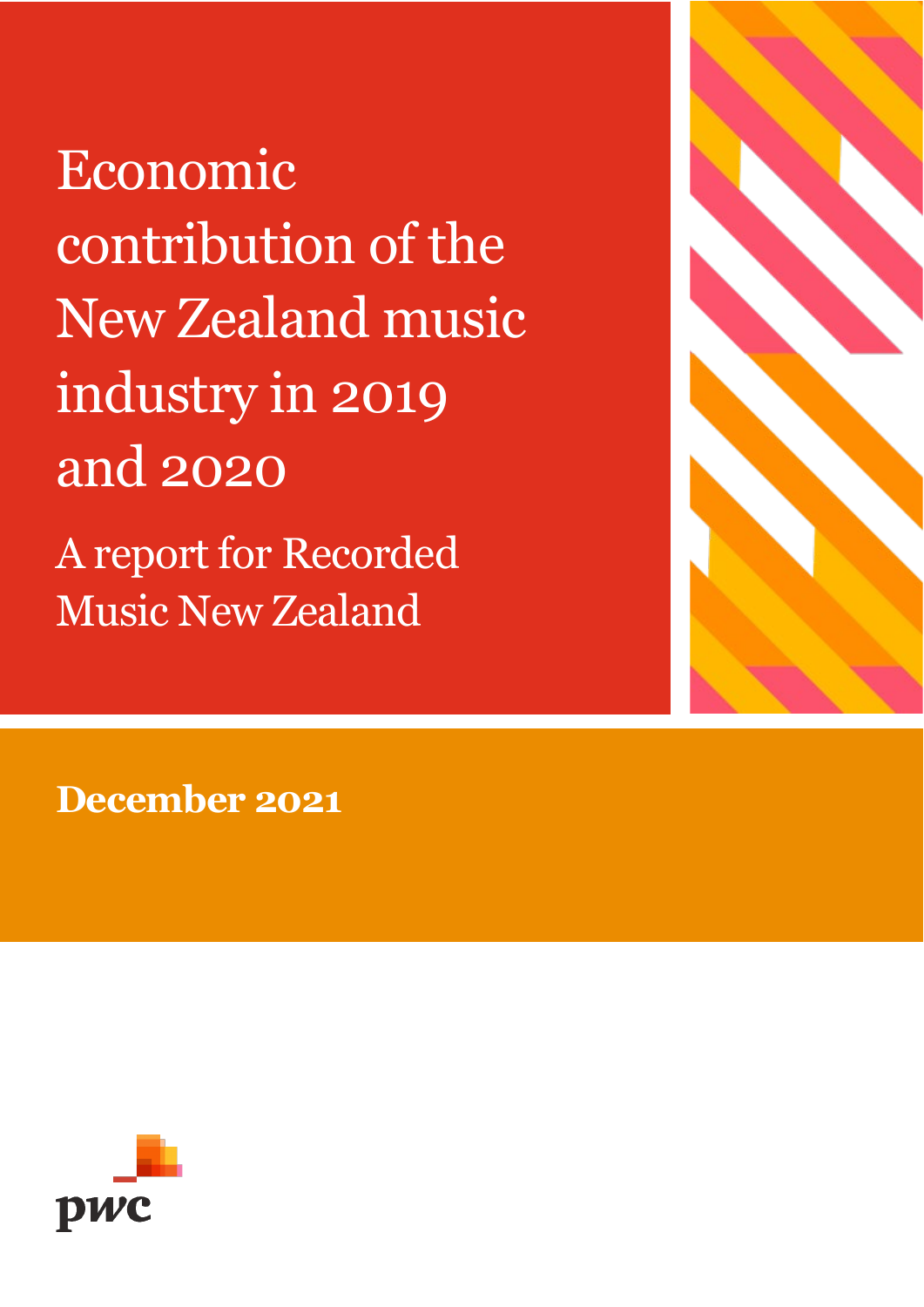Damian Vaughan Chief Executive Recorded Music New Zealand Private Bag 78 850 Grey Lynn Auckland 1245

21 December 2021

#### *Economic contribution of the New Zealand music industry in 2019 and 2020*

Dear Damian,

We are pleased to provide our report on the economic contribution of the New Zealand music industry in 2019 and 2020.

This report is provided in accordance with the terms of our letter of engagement dated 29 March 2021, and is subject to the Restrictions set out in Appendix C.

If you have any queries please do not hesitate to contact us.

Yours sincerely

Mlhas

Mark Robinson **Mark Robinson** James Harper Director **Partner** mark.d.robinson@pwc.com james.f.harper@pwc.com 021 665 786 022 012 9874



PricewaterhouseCoopers Consulting (New Zealand) LP, 15 Customs Street West, Private Bag 92162, Auckland 1142, New Zealand, +64 9 355 8000, pwc.co.nz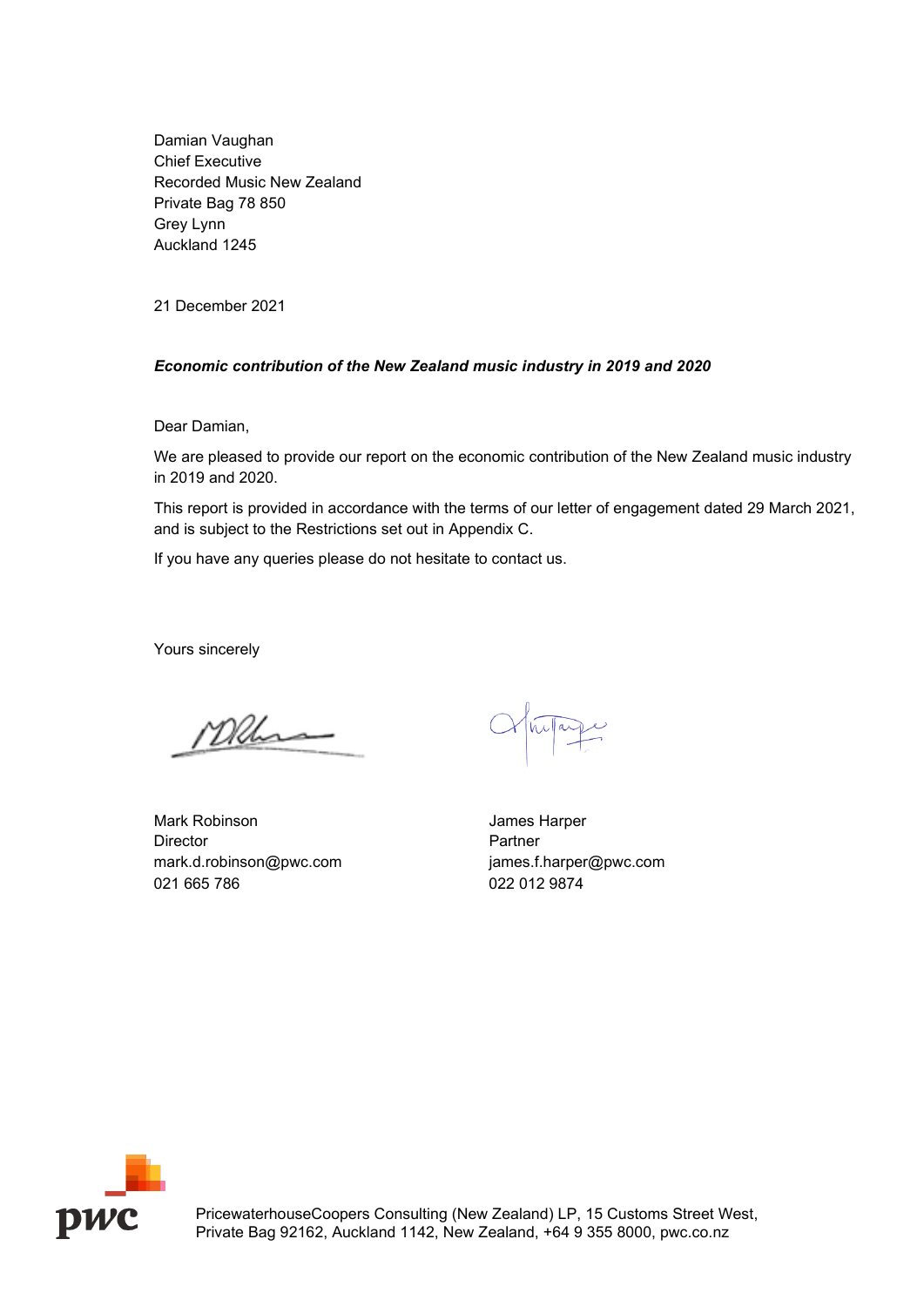# Contents

| 1. |  |  |  |  |  |  |  |
|----|--|--|--|--|--|--|--|
| 2. |  |  |  |  |  |  |  |
| 3. |  |  |  |  |  |  |  |
| 4. |  |  |  |  |  |  |  |
| 5. |  |  |  |  |  |  |  |
| 6. |  |  |  |  |  |  |  |
| 7. |  |  |  |  |  |  |  |
| 8. |  |  |  |  |  |  |  |
| 9. |  |  |  |  |  |  |  |
|    |  |  |  |  |  |  |  |
|    |  |  |  |  |  |  |  |
|    |  |  |  |  |  |  |  |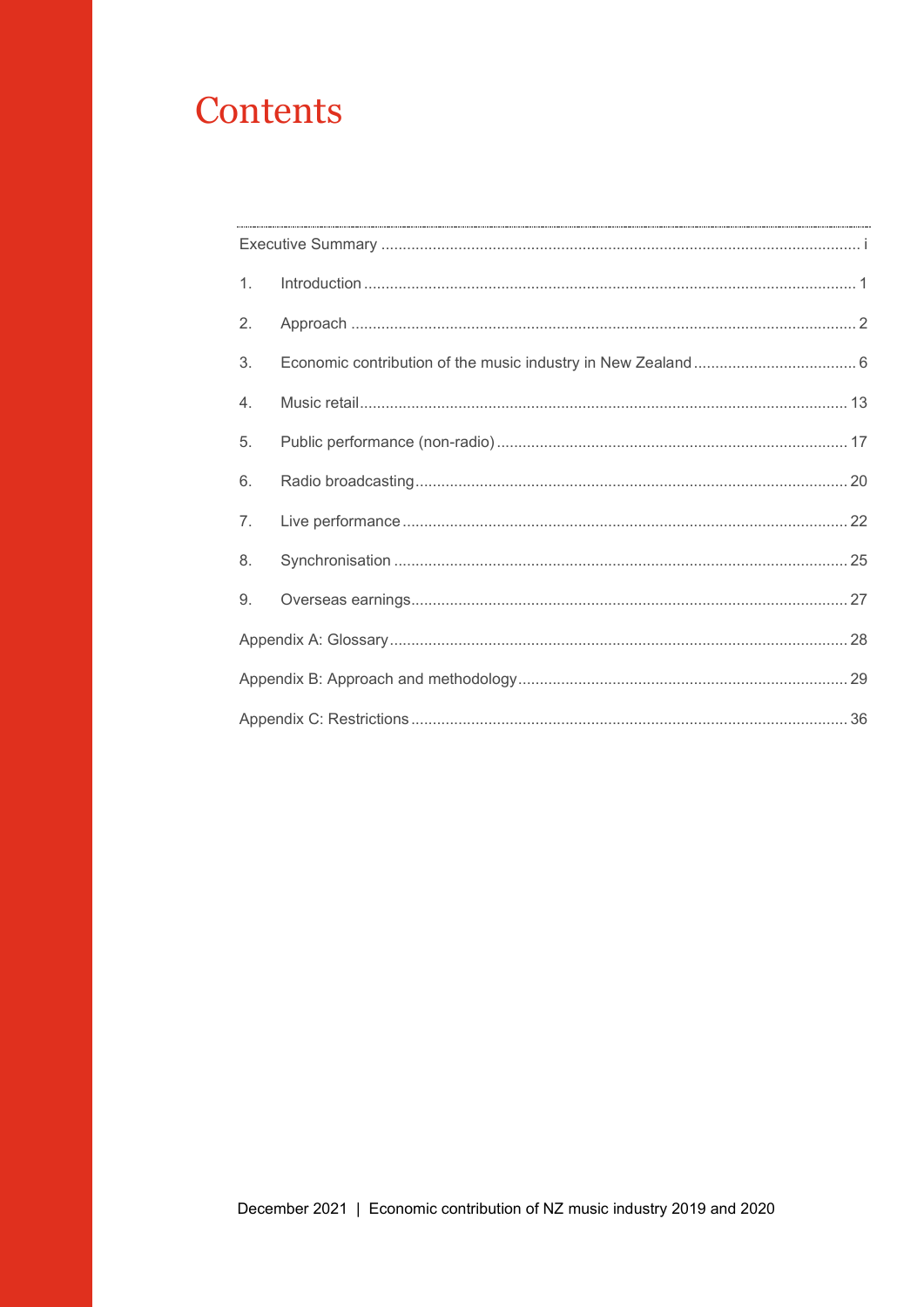# <span id="page-3-0"></span>Executive Summary

2019 was the best year for the New Zealand music industry, in terms of economic contribution, since we began our annual analysis in 2013. The significant increase in economic contribution from 2018 to 2019 was primarily driven by a big increase in streaming revenues, as well as a good year for live music and overseas earnings.

In 2020, the industry felt the effects of Covid-19. The only subsector to grow from the previous year was retail, driven by continued growth in streaming revenues. Revenues from radio broadcasting, live performance and overseas income all reduced in 2020, primarily due to Covid-19.

### 2020 economic contribution estimate

We estimate that, in 2020, the New Zealand music industry directly contributed \$347m to the national gross domestic product (GDP), and \$732m in total (after accounting for multiplier effects).

We also estimate the industry contributed around 2,850 direct full-time equivalent (FTE) jobs, and around 6,000 FTEs in total (once indirect and induced jobs are included).

Table 1. Estimate of overall economic contribution of the music industry in New Zealand, 2020

|                                | Total sales (\$m) |        | Value added (GDP, \$m) |        | <b>Employment (FTEs)</b> |            |        |  |
|--------------------------------|-------------------|--------|------------------------|--------|--------------------------|------------|--------|--|
| <b>Industry sector</b>         |                   | Direct | Indirect +             | Total  | Direct                   | Indirect + | Total  |  |
|                                |                   | impact | induced                | impact | impact                   | induced    | impact |  |
| Retail                         | 172               | 109    | 38                     | 148    | 352                      | 279        | 631    |  |
| Physical music                 | 13                | 10     | 5                      | 15     | 59                       | 41         | 101    |  |
| Downloads                      | 16                | 10     | 3                      | 14     | 30                       | 24         | 54     |  |
| Online streaming               | 142               | 89     | 30                     | 119    | 263                      | 213        | 476    |  |
| Public performance (non-radio) | 57                | 19     | 28                     | 48     | 219                      | 178        | 397    |  |
| Radio broadcasting             | 210               | 84     | 160                    | 244    | 739                      | 1,320      | 2,059  |  |
| Live performance               | 177               | 96     | 141                    | 236    | 1.510                    | 1,223      | 2,733  |  |
| Synchronisation                | 4                 | 2      | 3                      | 5      | 27                       | 22         | 48     |  |
| Overseas earnings              | 36                | 36     | 16                     | 52     | 0                        | 135        | 135    |  |
| Total                          | 656               | 347    | 386                    | 732    | 2.848                    | 3,156      | 6,003  |  |

*Source: Industry-provided data, PwC analysis*

*Note: Overseas earnings are an average over 2018-20.*

Radio broadcasting and live performance are the two largest subsectors by GDP impact, with 33% and 32% of the total impact respectively. Live performance had the highest employment contribution, with 46% of the total impact. Retail is the third largest sub-sector, making a significant GDP contribution but a lower employment impact.

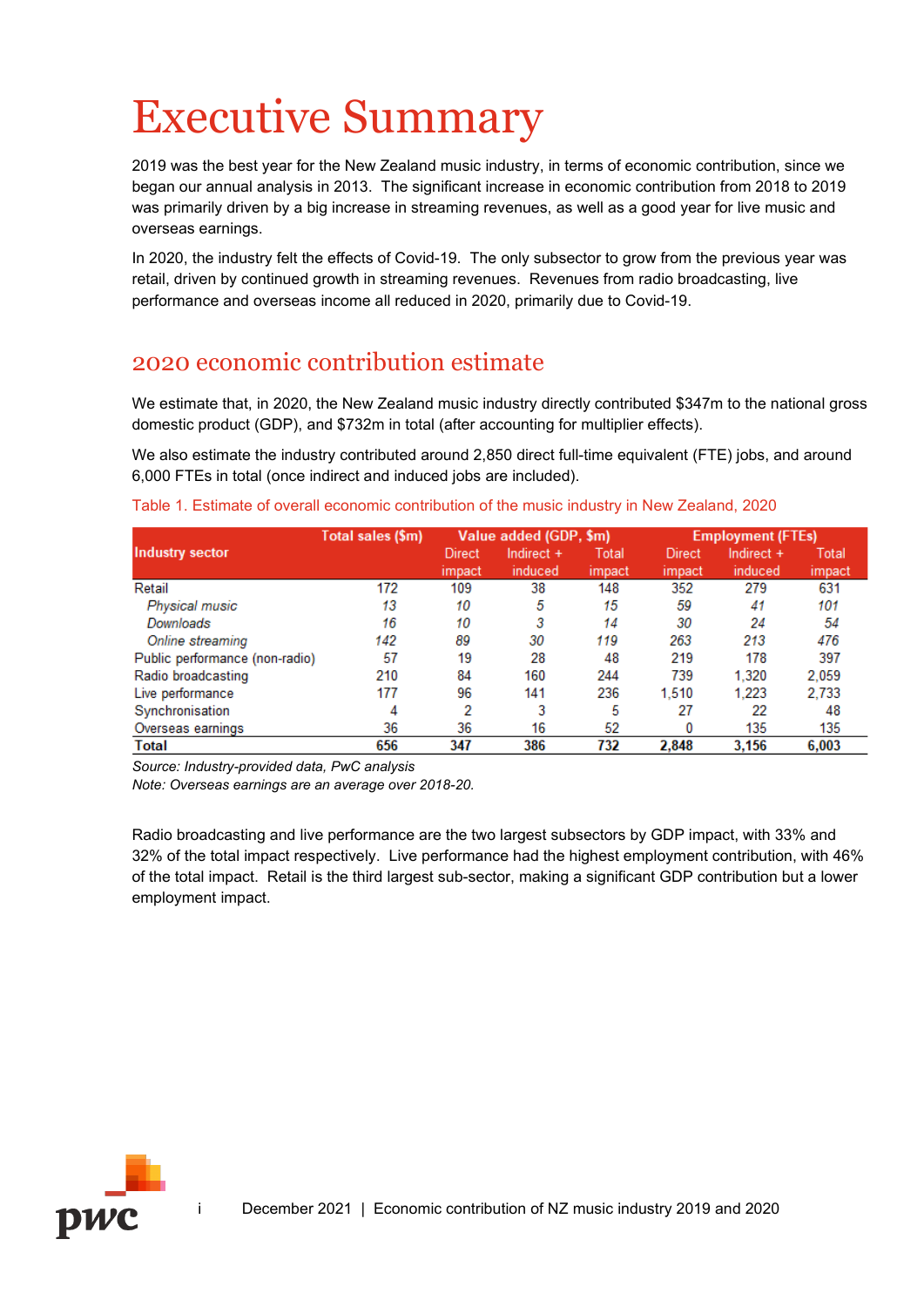#### Figure 1. Estimate of overall economic contribution of the music industry in New Zealand, 2020



*Source: Industry-provided data, PwC analysis Note: Overseas earnings are an average over 2018-20.*

### 2019 economic contribution estimate

2019 had a higher economic contribution than 2020, and we discuss the trends over time overleaf. The relative contributions of each sector in 2019 are very similar to 2020.

|  | Table 2. Estimate of overall economic contribution of the music industry in New Zealand, 2019 |  |
|--|-----------------------------------------------------------------------------------------------|--|
|  |                                                                                               |  |

|                                | Total sales (\$m) |        | Value added (GDP, \$m) |        | <b>Employment (FTEs)</b> |            |        |
|--------------------------------|-------------------|--------|------------------------|--------|--------------------------|------------|--------|
| Industry sector                |                   | Direct | Indirect +             | Total  | Direct                   | Indirect + | Total  |
|                                |                   | impact | induced                | impact | impact                   | induced    | impact |
| Retail                         | 169               | 107    | 35                     | 142    | 332                      | 262        | 594    |
| Physical music                 | 14                | 11     | 6                      | 16     | 65                       | 45         | 110    |
| Downloads                      | 18                | 11     | 3                      | 14     | 30                       | 25         | 55     |
| Online streaming               | 137               | 86     | 26                     | 111    | 237                      | 192        | 428    |
| Public performance (non-radio) | 58                | 19     | 28                     | 47     | 225                      | 182        | 407    |
| Radio broadcasting             | 232               | 93     | 177                    | 270    | 831                      | 1.484      | 2,316  |
| Live performance               | 195               | 106    | 155                    | 261    | 1,688                    | 1,368      | 3,056  |
| Synchronisation                | 4                 | 2      | 3                      | 5      | 27                       | 22         | 49     |
| Overseas earnings              | 42                | 42     | 18                     | 61     |                          | 157        | 157    |
| Total                          | 702               | 370    | 416                    | 786    | 3.104                    | 3.474      | 6.578  |

*Source: Industry-provided data, PwC analysis*

*Note: Overseas earnings are an average over 2017-19.*



#### Figure 2. Estimate of overall economic contribution of the music industry in New Zealand, 2019



*Source: Industry-provided data, PwC analysis Note: Overseas earnings are an average over 2017-19.*

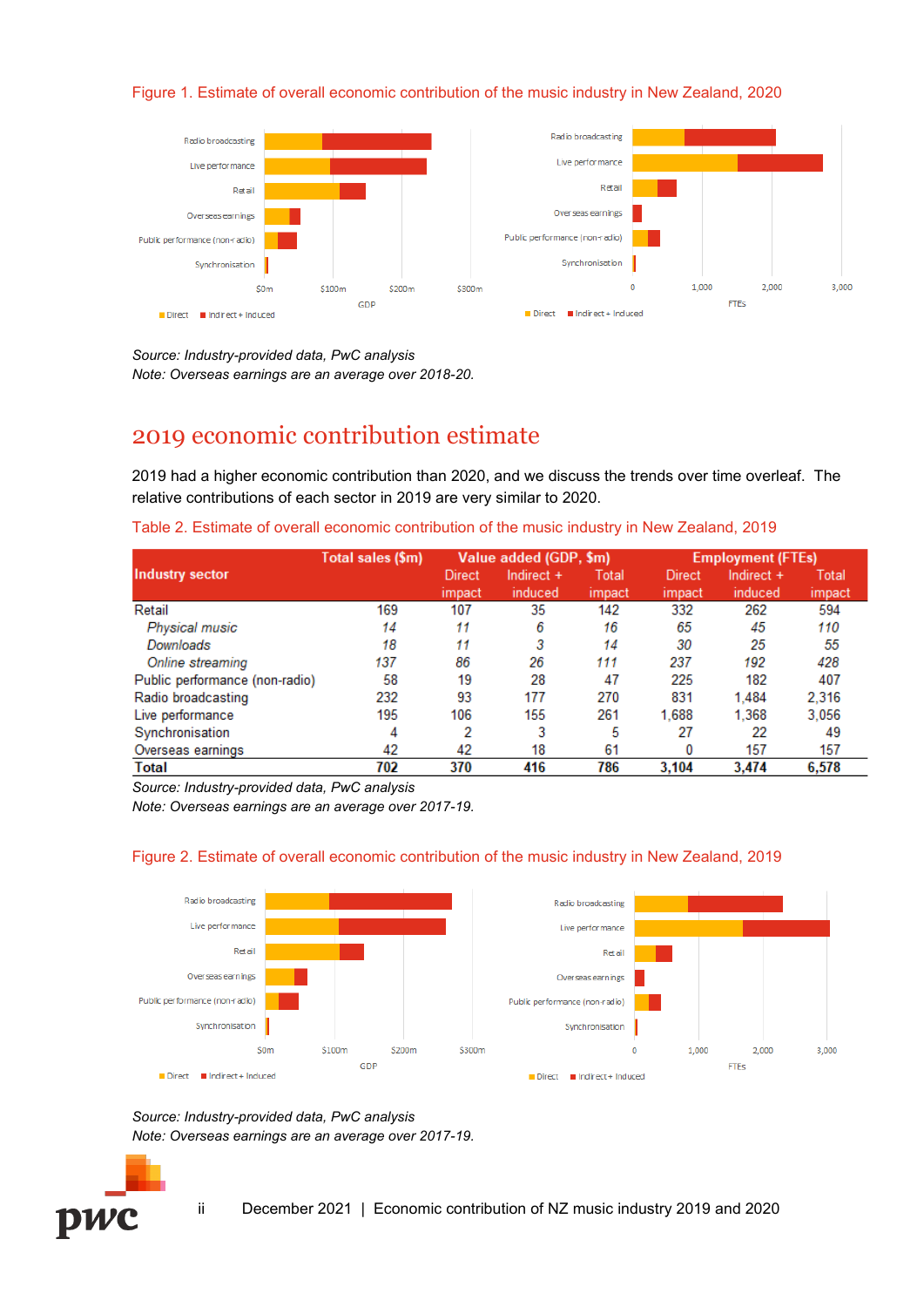## Overall trends over time

Our estimate of the music industry's economic contribution increased each year from 2016 to 2019, before decreasing from 2019 to 2020.

The decrease in 2020 was primarily due to Covid-19, with reduced revenues from radio broadcasting, live performance and overseas earnings. Most notably, live performance and overseas earnings were impacted by domestic gathering restrictions and international border closures. While 2020 had a lower contribution than 2019, it was at a similar level to 2018.

Live performance earnings were the main driver of growth in 2018. Streaming revenues drove growth in 2019, and helped hold up overall revenues in 2020.



Figure 3. Composition of direct GDP contribution, 2017-20

## New Zealand generated content

New Zealand generated content accounts for just over 30% of the economic contribution of the New Zealand music industry. While this proportion has slowly increased in recent years, overseas content continues to account for the majority of the contribution.



*Source: Industry-provided data, PwC analysis Note: Overseas earnings are an average over the prior three years.*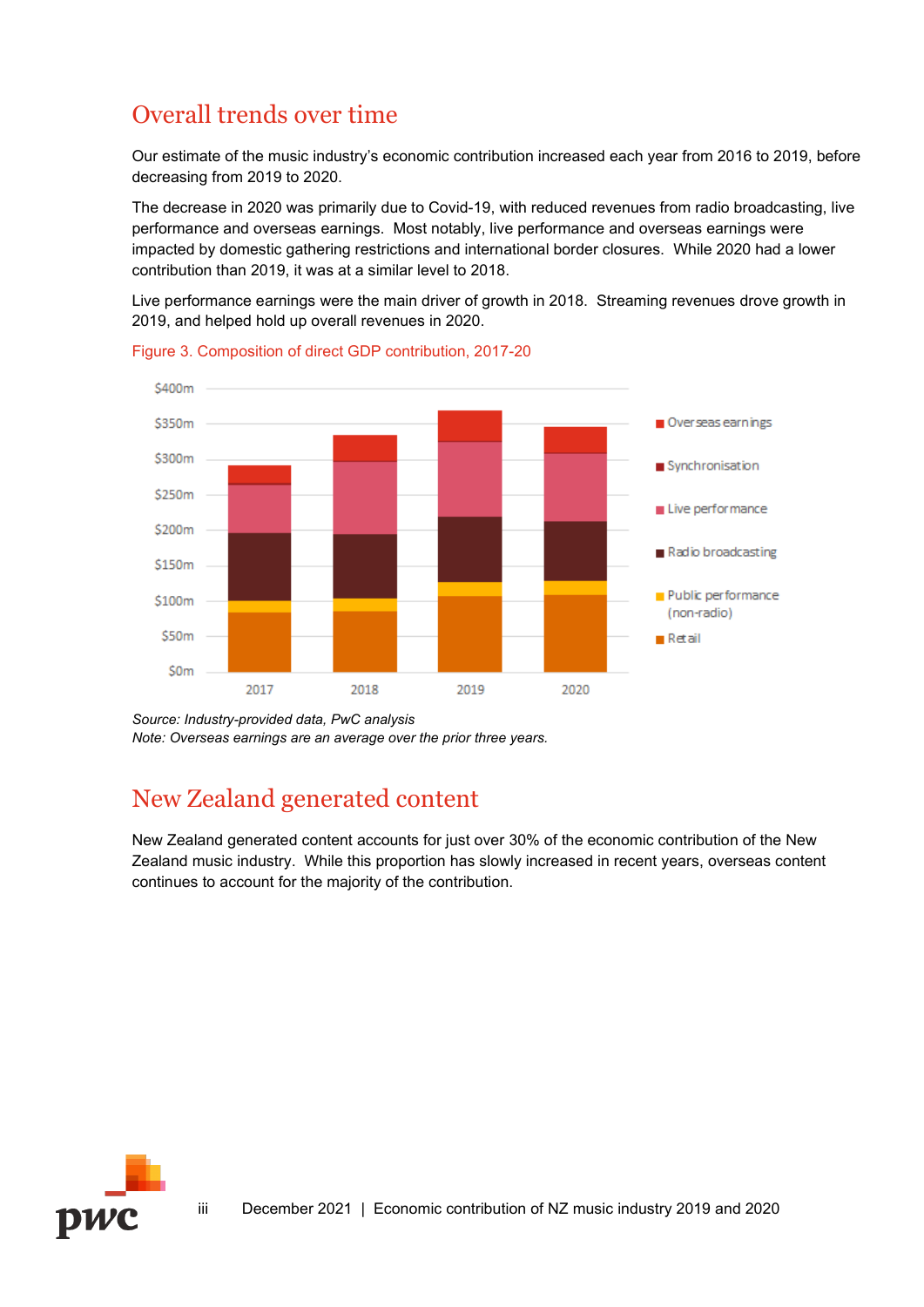



*Source: Industry-provided data, PwC analysis*

## Retail consumption channels

In previous years, we have noted the decline in revenues for traditional physical music retail, and the transition to downloads and then streaming. Streaming is now the main alternative to physical retail consumption and accounts for 81% of revenues in the retail subsector.



Figure 5. Retail direct GDP contribution, by retail channel, 2017-20

*Source: Industry-provided data, PwC analysis*

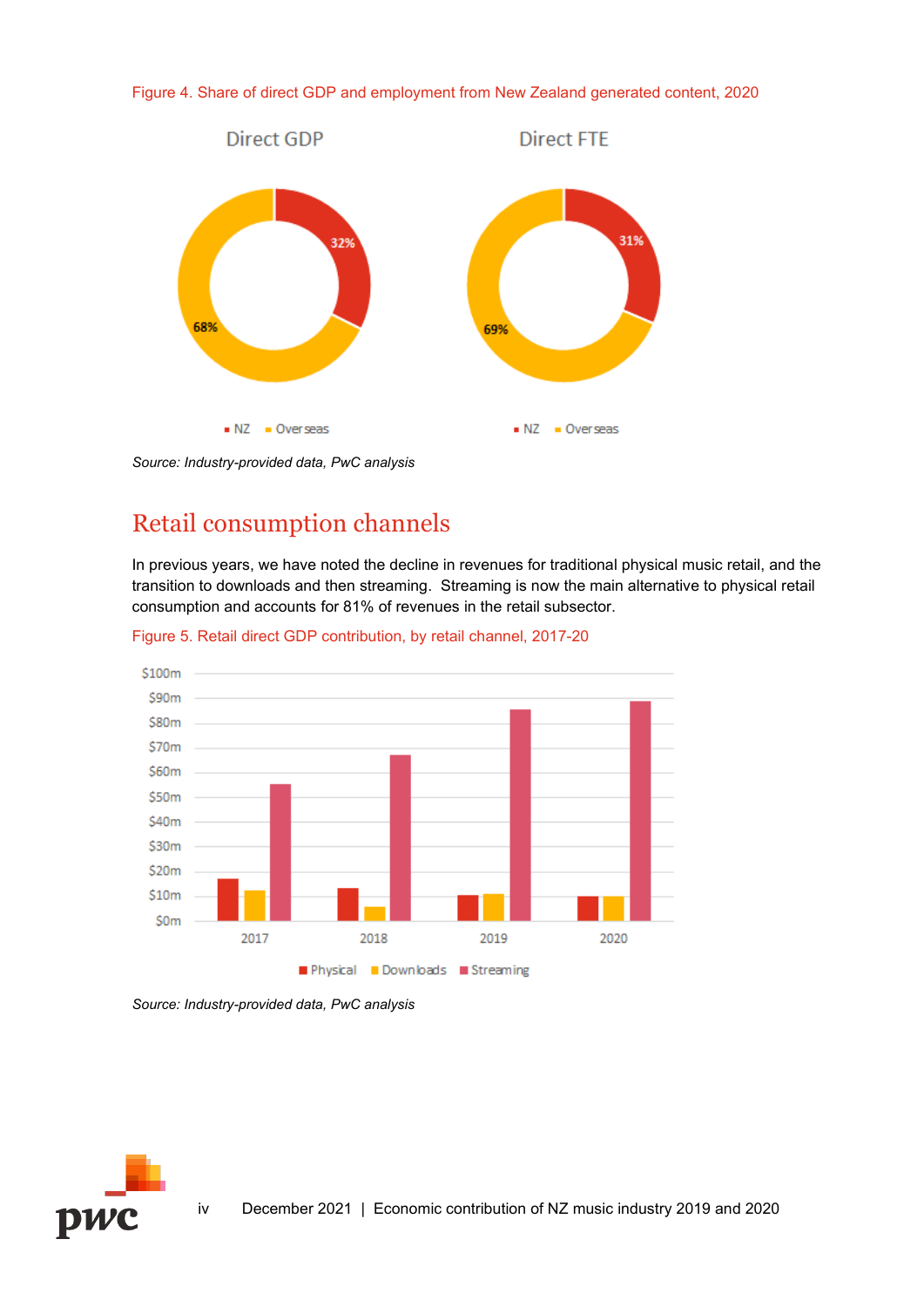## Live performance trends

Revenues from live performance fluctuate from one year to the next based on different touring schedules. 2019 was the strongest ever recorded year for live performance revenue in New Zealand. 2020 was lower than both 2019 and 2018, due to domestic gathering restrictions, and border closures preventing international artists touring New Zealand.



Figure 6. Total sales from live performance, 2017-20

*Source: Industry-provided data, PwC analysis*

## Wider impacts

Although this report focuses on estimating the contribution of the music industry in New Zealand to employment and GDP, we emphasise that the industry has a broader cultural and social role to play. Music contributes to New Zealand in a number of other ways that are not measured by GDP. These include the enjoyment, or utility, that New Zealanders derive from consuming and producing music, and the value to New Zealand's international brand from the success of New Zealand artists and music.

There are other New Zealand businesses whose success in part relies on music and the sale of copyright/intellectual property rights – for example, Les Mills Music, DJ software company Serato, and technology and gaming businesses. The economic impact of the creation and distribution of the music used by these businesses is included in this study. However, the broader contribution of these businesses to New Zealand's economy is not included.

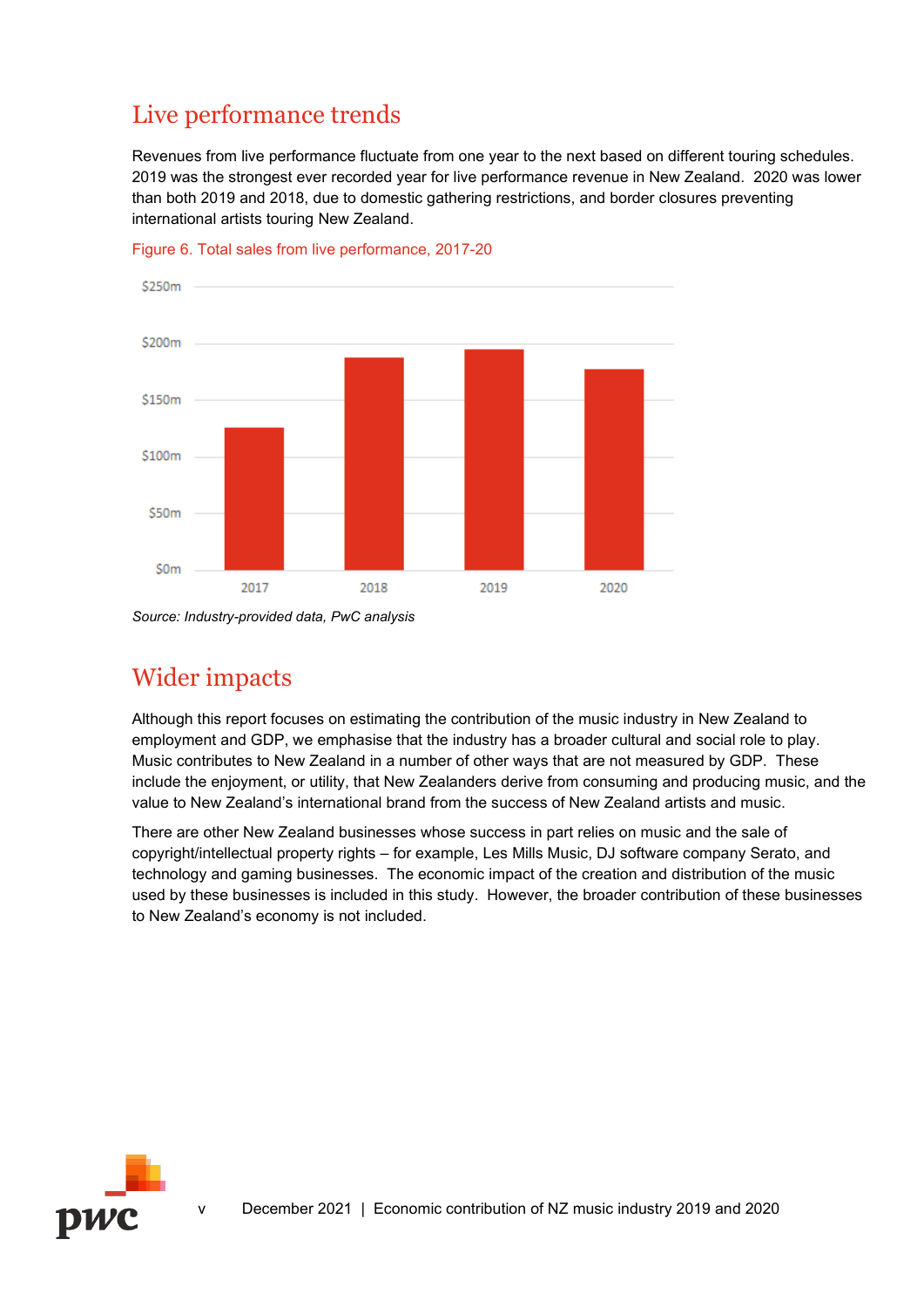# <span id="page-8-0"></span>1. Introduction

This report presents estimates of the contribution of the music industry to the New Zealand economy. It provides a snapshot of the industry using data for the 2019 and 2020 calendar years.

In addition, the report provides some broad insights on the trends occurring in New Zealand's music industry that are affecting the impact of the industry on New Zealand's economy.

This report has been commissioned by Recorded Music New Zealand (Recorded Music NZ) supported by funding from its project partners, the Australasian Performing Right Association Australasian Mechanical Copyright Owners Society (APRA AMCOS) and the New Zealand Music Commission.

This report presents estimates of the industry's overall contribution to New Zealand's GDP and employment, as well as estimates across the five main subsectors of the industry:

- retail
- public performance (non-radio)
- radio broadcasting
- live performance
- synchronisation.

We also report estimated overseas earnings as a separate subsector, comprising income from overseas live performance and recordings and publishing. Our analysis of these earnings is outlined in a separate report<sup>[1](#page-8-1)</sup>.

This report was published annually between 2013 and 2019. No report was published in 2020, due to Covid-19 related challenges. As a result, this year's report covers two calendar years of data.



<span id="page-8-1"></span>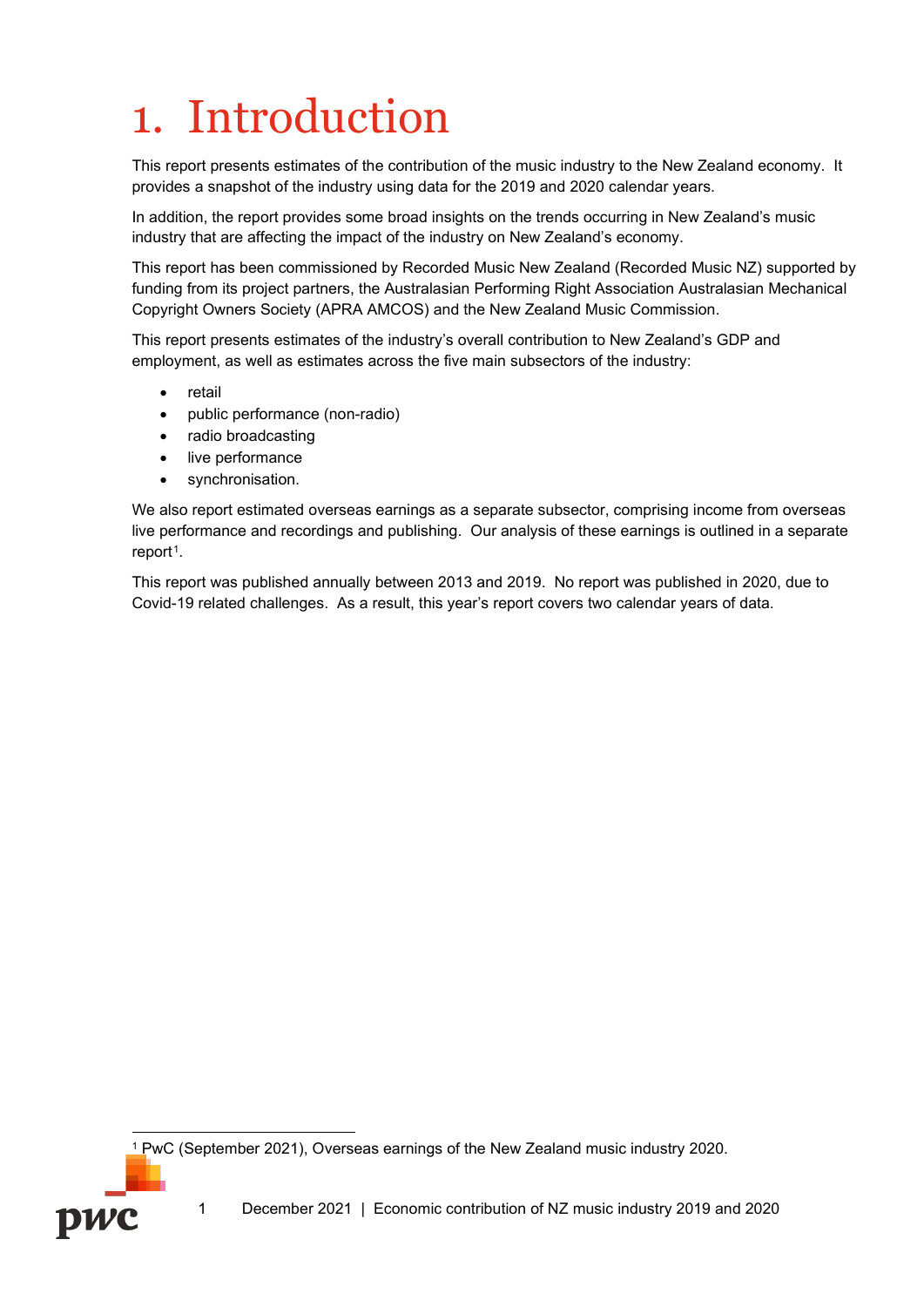# <span id="page-9-0"></span>2. Approach

## Purpose and scope of report

This report examines some 'bottom-line' measures of the music industry's impact on the national economy. In this respect, it differs from other reporting that focuses on the total revenue earned by the industry, a 'top-line' measure that does not account for factors such as intermediate inputs purchased from other industries or imported from overseas.

By estimating bottom-line measures, this report enables comparisons between the music industry, other industries, and the economy as a whole. It is intended to provide industry participants and policymakers with a robust basis for understanding the importance of the industry to the New Zealand economy.

We have estimated three measures of the New Zealand music industry's economic contribution:

- **total revenues/sales** the gross output of all music industry participants, provided by industry bodies
- **value added** the industry's contribution to New Zealand's GDP, which is calculated as the total returns to labour and capital in the industry
- **employment** the number of full-time equivalent staff (FTEs) employed as a result of music industry activity.

In addition to its direct economic impacts, an industry will have multiplier effects elsewhere in the economy. In order to do business, firms must purchase inputs from other industries, while the wages and salaries that they pay will subsequently be spent elsewhere in the economy. These effects fall into two categories:

- **Indirect (or upstream) impacts** occur when businesses in the music industry purchase goods and services from other industries in order to record and produce a song, market an album, or put on a concert.
- **Induced impacts** are generated when the wages and salaries paid out by the music industry are spent on goods and services, thereby stimulating further economic activity.<sup>[2](#page-9-1)</sup>

The total economic impact of the industry is equal to the sum of its direct, indirect, and induced impacts. In order to estimate the direct and total economic impacts of the music industry in New Zealand, we have used multiplier analysis based on national input-output tables. $3 \,$  $3 \,$  We have described our application of multiplier analysis in Appendix B.

We note that economic impact, and GDP contribution, is not the same thing as 'benefit' as would be used in a cost-benefit analysis. While there are methodological similarities, there are a number of differences.

Although this report focuses on estimating the contribution of the music industry in New Zealand to employment and GDP, we emphasise that the industry has a broader cultural and social role to play. Music contributes to New Zealand in a number of other ways that are not measured by GDP. These include the enjoyment, or utility, that New Zealanders derive from consuming and producing music, and the value to New Zealand's international brand from the success of New Zealand artists and music.

There are other New Zealand businesses whose success in part relies on music and the sale of copyright/intellectual property rights – for example, Les Mills Music, DJ software company Serato, and

<span id="page-9-2"></span><span id="page-9-1"></span><sup>2</sup> We note that there is considerable discussion in economics over the inclusion of induced impacts. We have included induced impacts in order to calculate the total economic impact of recorded music. <sup>3</sup> Butcher Partners (2013), New Zealand 2013 Input-Output Table and Multipliers, based on Statistics New Zealand data.



<sup>2</sup> December 2021 | Economic contribution of NZ music industry 2019 and 2020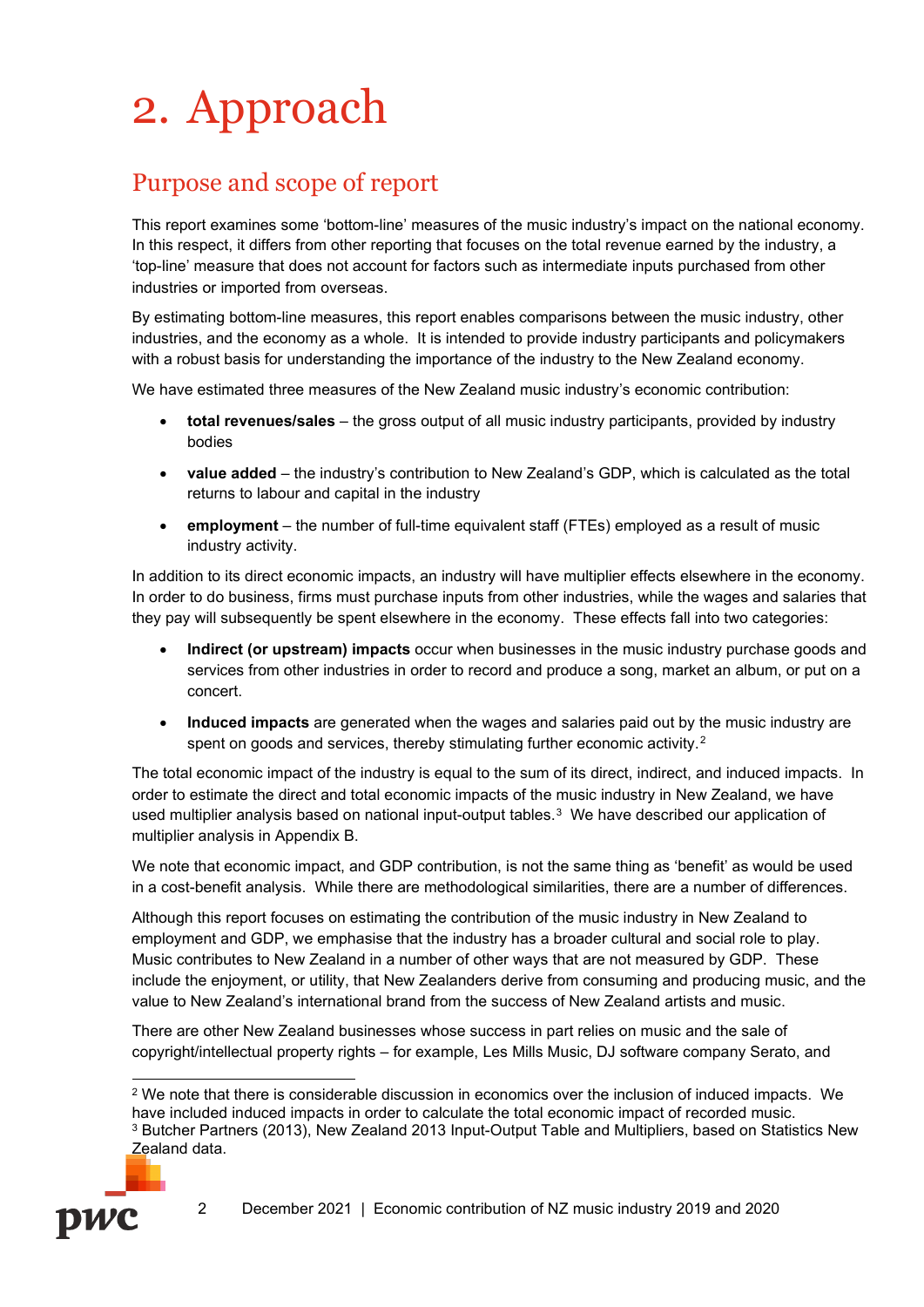technology and gaming businesses. The economic impact of the creation and distribution of the music used by these businesses is included in this study. However, the broader contribution of these businesses to New Zealand's economy is not included.

## Defining the music industry

### Industry basis

The music industry incorporates a number of distinct activities and related revenue streams. This report seeks to account for this complexity and report its conclusions in a usable and accessible format.

One way to define the music industry is presented in [Figure 7](#page-11-0) overleaf.

This study examines the main revenue streams accruing to the industry. These include both revenues from the sale of music and royalty payments for the use of music:

- Revenues earned from physical and digital retail sales of music, including traditional retail sales of CDs and vinyl, and revenues received from on-demand music streaming. We refer to this subsector as **retail**.
- Revenue from communication of music played on radio, television, and the internet, and for the public performance of recorded music in premises such as but not limited to retailers, hospitality outlets (bars and cafes), educational institutions, and gyms. We refer to this subsector as **public performance**. Given the size of the radio component of communication and public performance, we have included that component separately in our reported tables as **radio broadcasting**.
- Live performances of music, whether in concerts, festivals, or music venues. We refer to this subsector as **live performance**.
- Royalties earned by individual rights holders from licensing music for use in advertisements, games, films, and television programmes. We refer to this subsector as **synchronisation**.
- We also include the export revenue earned by New Zealand musicians. This is revenue earned outside New Zealand for live performances overseas, and recordings and publishing overseas. We refer to this subsector as **overseas earnings**.

These revenue streams are all associated with the consumption of music in different forms or through different channels. But before music can be brought to the consumer, it must be created, commercialised, manufactured, and distributed. Some of these activities are considered to be part of the core music industry, while others are defined as intermediate inputs purchased from other industries.

The following upstream activities are included in our definition of the music industry:

- music creation, including songwriters, musicians, recording studios, etc
- the activities of record companies and music publishing companies, including the recording and commercialisation of music
- the aggregation of digital music files for retail and the manufacture of physical carriers of music (eg CDs, DVDs)
- venue operation for live performances.

Our definition of the core music industry excludes some related industries, such as instrument manufacture and retailing as well as music teaching. Where activities in these industries support the production or consumption of music in New Zealand, we are likely to capture the multiplier effects (as discussed below).

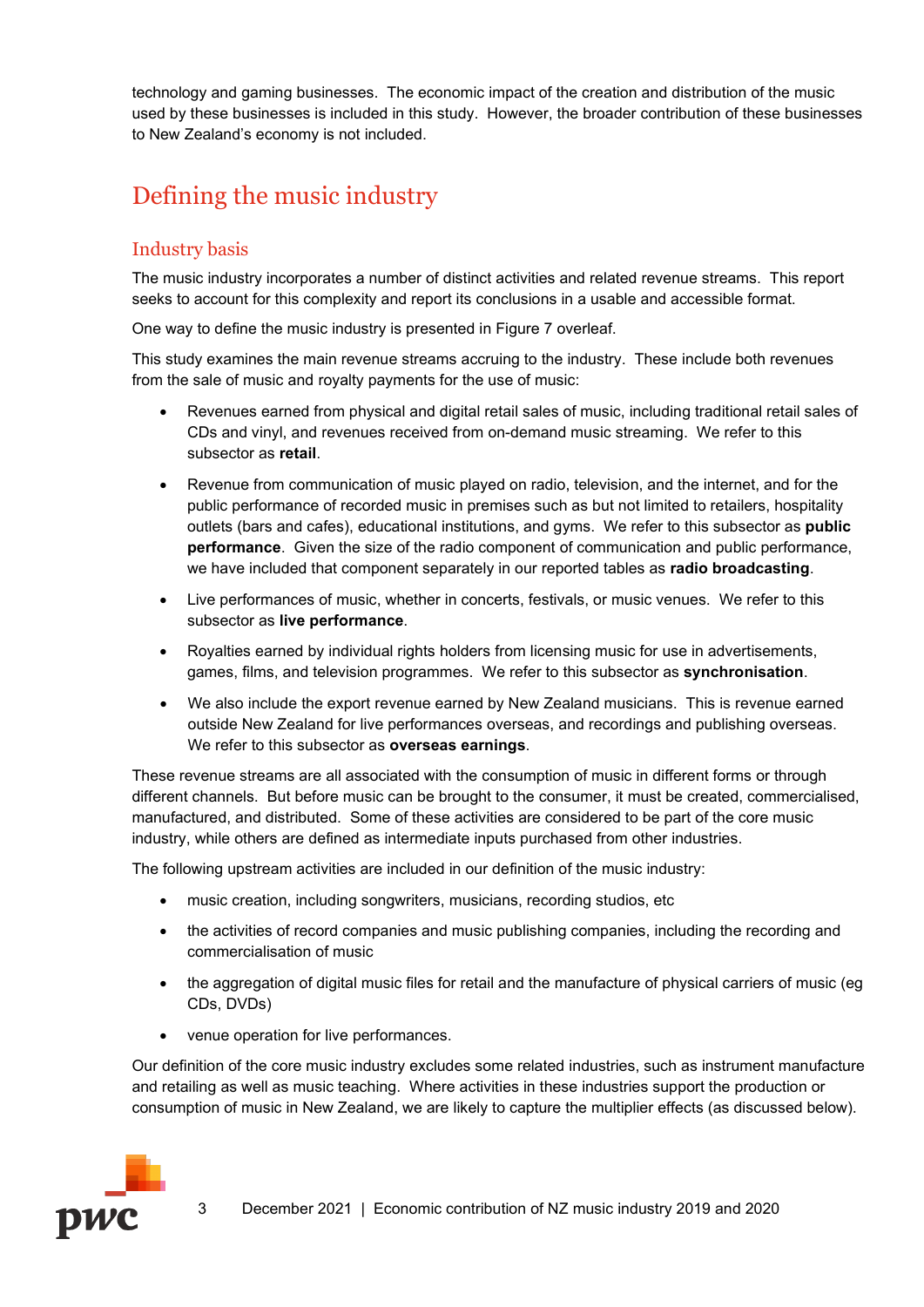#### <span id="page-11-0"></span>Figure 7. Defining the music industry



**Music Industry Overview** 

Music expenditures also have an economic impact on other industries. As we have described above, businesses in the music industry must purchase inputs from other industries, while the wages and salaries that they pay will subsequently be spent elsewhere in the economy. Consequently, the total impact of the music industry will include:

- purchases of intermediate inputs from sectors that are not directly linked to music, such as advertising and marketing, transport services, plastics manufacturing (such as for DVDs), accounting and legal services, sound and lighting, and equipment hire
- additional consumer spending in other industries, such as food and beverage retailing, housing, and recreation, resulting from employment within the music industry and supplier industries.

### Geographic boundary

This report aims to account for all economic impacts that take place in New Zealand. In order to do so, we have adopted an approach that is consistent with the national accounts statistics produced by Statistics New Zealand. As we discuss in more detail in Appendix B, this approach measures the total value of goods and services produced in New Zealand, rather than the net income of all businesses and individuals located within New Zealand.

In other words, we account for the domestic consumption of music of any origin from New Zealand-based channels. For instance, our measures of economic impact will:

- include activities related to the physical sale of overseas-originated music to a consumer in New Zealand, but exclude the (relatively minor) cost of importing the physical product.
- include income earned by overseas musicians touring New Zealand, as it was earned in New Zealand regardless of whether it is ultimately repatriated elsewhere.

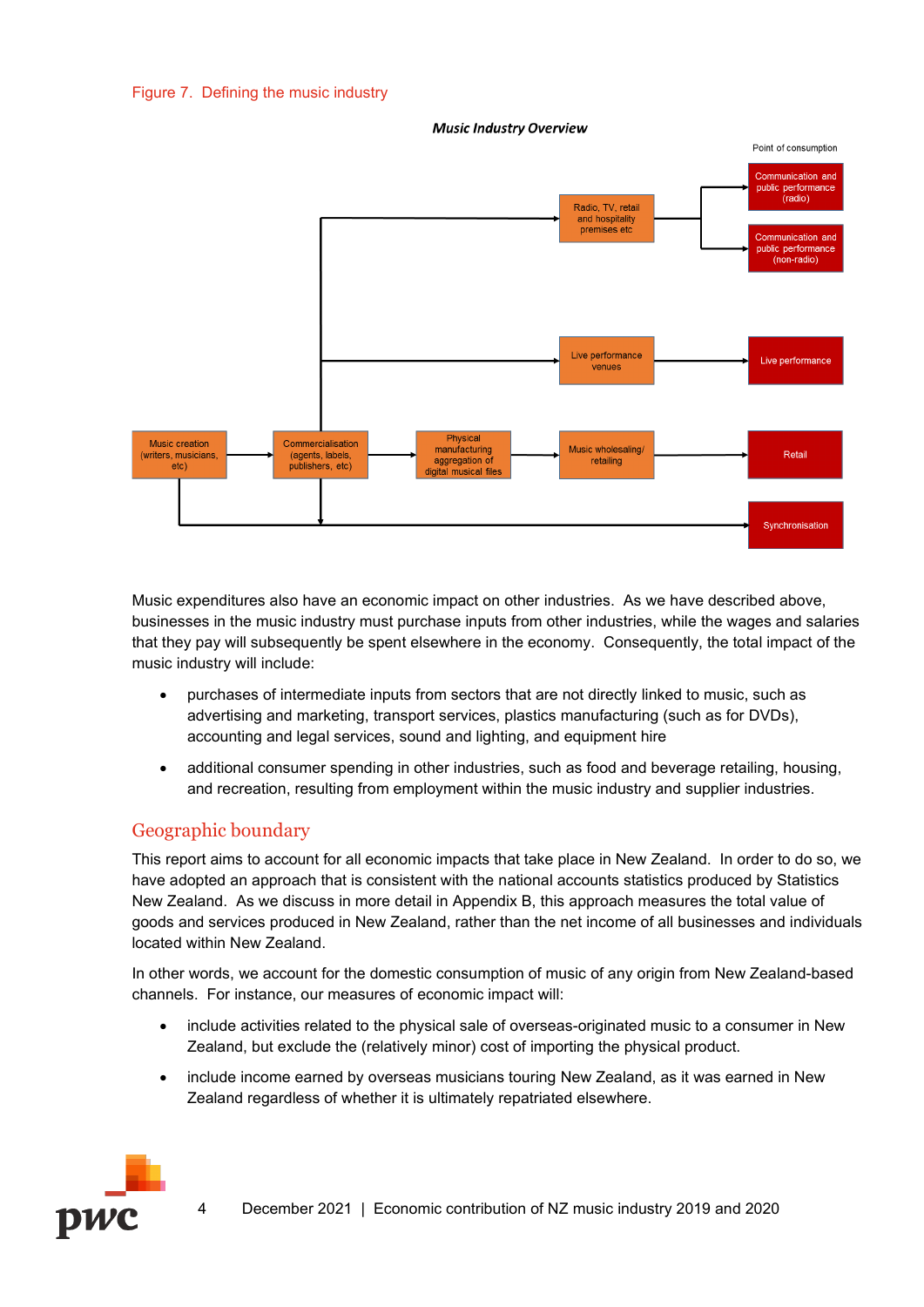Consistent with our 2019 report, we include payments made to New Zealand recording artists and songwriters from overseas sources. Statistics New Zealand's approach to calculating GDP means that royalties are treated as export revenue, and for the purposes of this study are pure value-add in our analysis.

#### Bottom line measures of economic impact

We have chosen to use a GDP measure, rather than revenue or an alternative measure, for two reasons.

- GDP impact is the most commonly used measure of total economic impact. It is used by Statistics New Zealand when reporting on the size of the New Zealand economy and in many other economic impact studies.
- It eliminates the impact of double counting, which is particularly problematic in industries where there are multiple steps before a good is purchased for final consumption.

### Treatment of the economic effects of illegal music use

The illegal use of music is beyond the scope of this report. This report is intended to provide a snapshot of the industry's actual economic impact at a point in time and as a result does not discuss revenue foregone due to the illegal use of music.

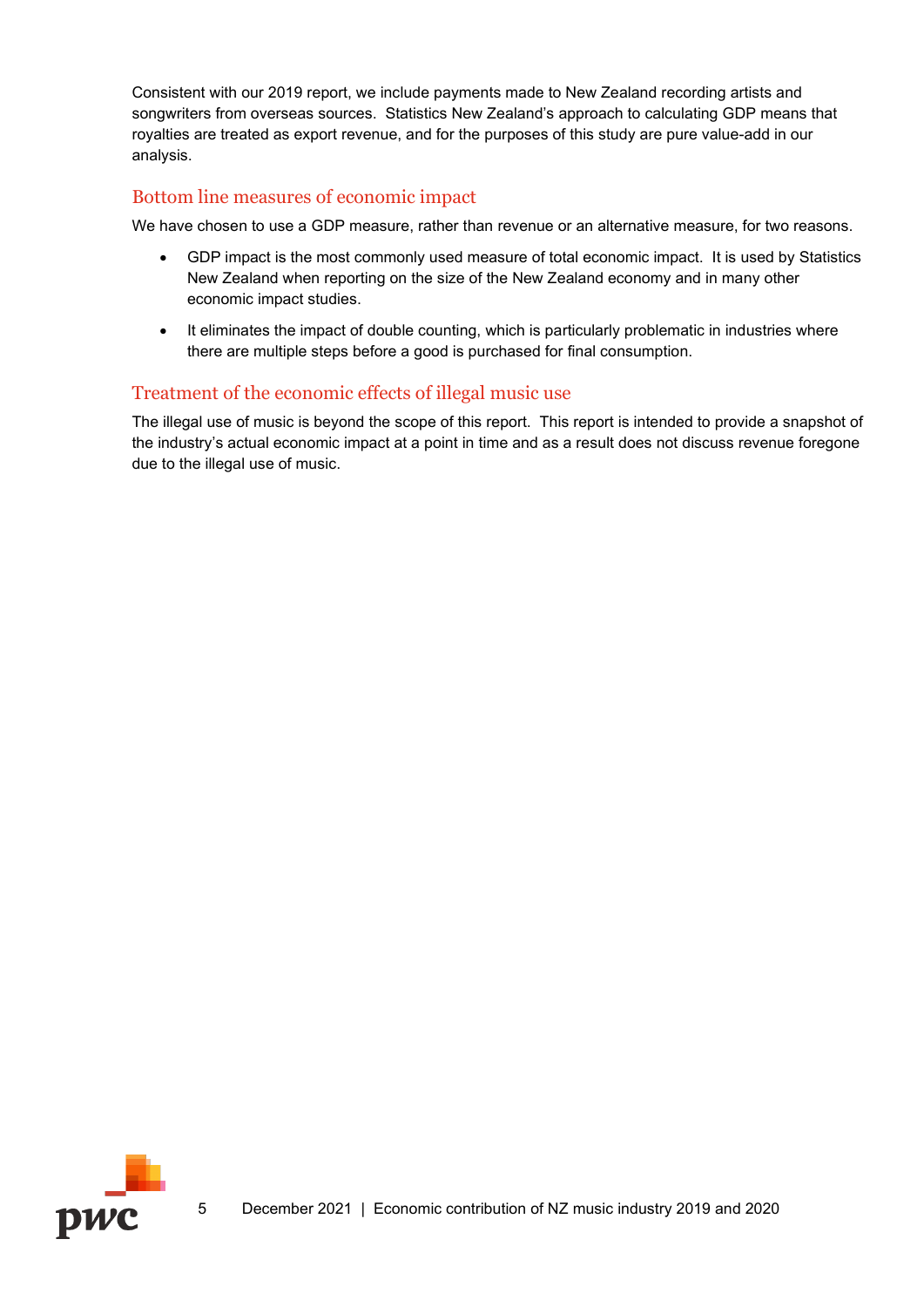# <span id="page-13-0"></span>3. Economic contribution of the music industry in New Zealand

This section summarises the direct and total economic impact of the music industry in New Zealand. It estimates the industry's overall contribution to New Zealand's GDP and employment, and allocates economic impacts between the five main subsectors of the industry: retail, communication and public performance, music radio broadcasting, live performance and synchronisation.

We also report overseas earnings as a separate subsector. This comprises income from overseas live performance and recordings and publishing overseas.

The subsequent sections provide further detail on each subsector.

## Overall industry – 2020

The tables below summarise our estimates of the overall economic impact of the music industry in New Zealand in 2020.

|                                | Total sales (\$m) |        | Value added (GDP, \$m) |        | <b>Employment (FTEs)</b> |            |        |
|--------------------------------|-------------------|--------|------------------------|--------|--------------------------|------------|--------|
| Industry sector                |                   | Direct | Indirect $+$           | Total  | Direct                   | Indirect + | Total  |
|                                |                   | impact | induced.               | impact | impact                   | induced    | impact |
| Retail                         | 172               | 109    | 38                     | 148    | 352                      | 279        | 631    |
| Physical music                 | 13                | 10     | 5                      | 15     | 59                       | 41         | 101    |
| Downloads                      | 16                | 10     | 3                      | 14     | 30                       | 24         | 54     |
| Online streaming               | 142               | 89     | 30                     | 119    | 263                      | 213        | 476    |
| Public performance (non-radio) | 57                | 19     | 28                     | 48     | 219                      | 178        | 397    |
| Radio broadcasting             | 210               | 84     | 160                    | 244    | 739                      | 1,320      | 2,059  |
| Live performance               | 177               | 96     | 141                    | 236    | 1.510                    | 1,223      | 2,733  |
| Synchronisation                | 4                 | 2      | 3                      | 5      | 27                       | 22         | 48     |
| Overseas earnings              | 36                | 36     | 16                     | 52     | 0                        | 135        | 135    |
| Total                          | 656               | 347    | 386                    | 732    | 2.848                    | 3.156      | 6.003  |

Table 3. Estimate of overall economic contribution of the music industry in New Zealand, 2020

*Source: Industry-provided data, PwC analysis*

*Note: Overseas earnings are an average over 2018-20.*

The main findings of the study are that in 2020:

- We estimate that the music industry in New Zealand directly added \$347m to national GDP and provided the equivalent of approximately 2,850 FTEs.
- The total economic impact of the music industry in New Zealand includes direct, indirect, and induced (ie spending supported by the wages paid by the music industry) impacts. In total, we estimate that the New Zealand music industry contributed \$732m to national GDP and supported around 6,000 FTEs.
- Radio broadcasting and live performance are the two largest subsectors by GDP impact, with 33% and 32% of the total respectively. Live performance had the highest employment contribution, with 46% of the total. Retail is the third largest sub-sector, making a significant GDP contribution but a lower employment impact.

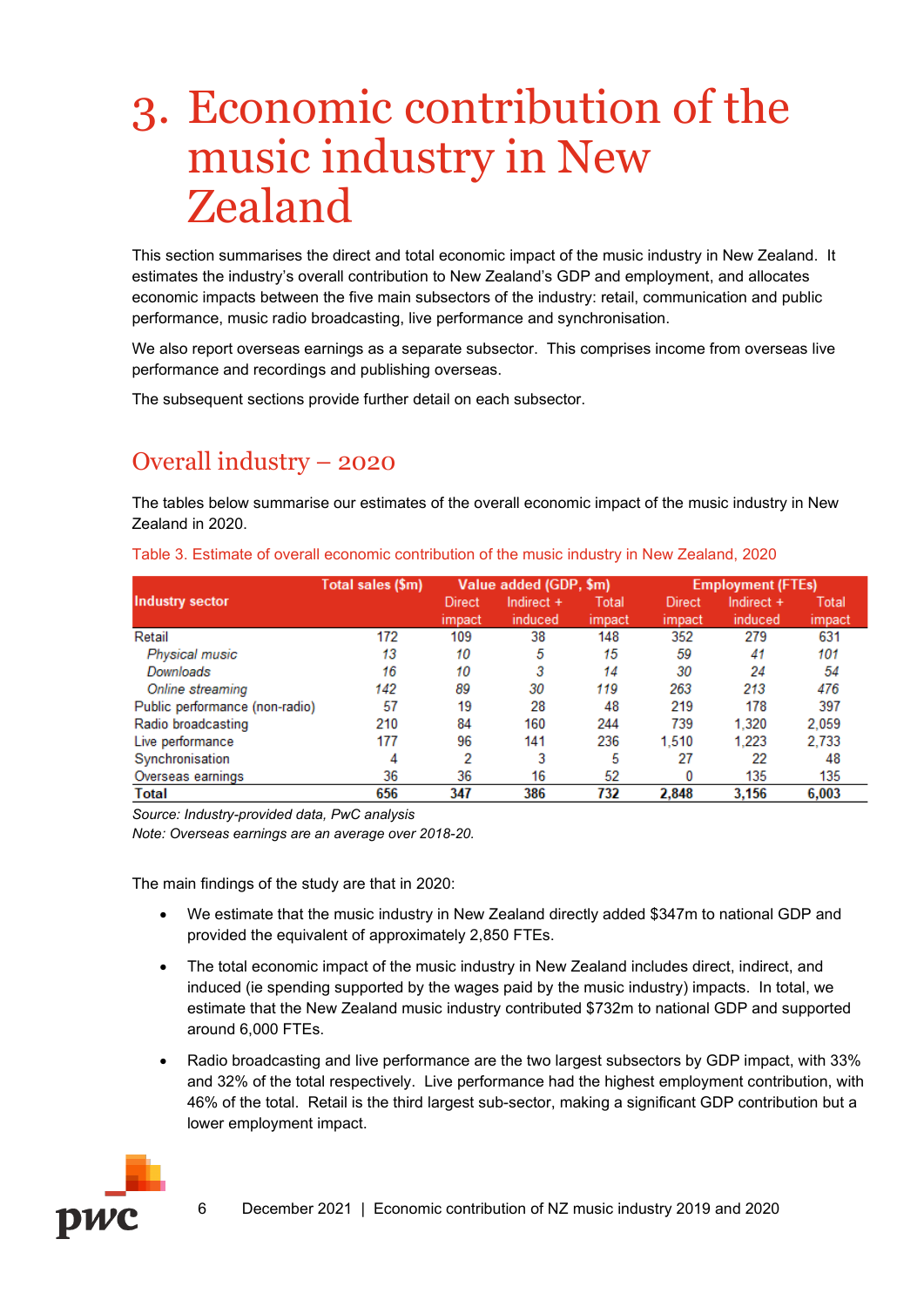#### Table 4. Percentage impacts by sub-sector, 2020

|                                | <b>Total sales</b> | Value added (GDP) |        | <b>Employment (FTEs)</b> |              |  |
|--------------------------------|--------------------|-------------------|--------|--------------------------|--------------|--|
| <b>Industry sector</b>         |                    | Direct            | Total  | Direct                   | <b>Total</b> |  |
|                                |                    | impact            | impact | impact                   | impact       |  |
| Retail                         | 26%                | 32%               | 20%    | 12%                      | 11%          |  |
| Public performance (non-radio) | 9%                 | 6%                | 7%     | 8%                       | 7%           |  |
| Radio broadcasting             | 32%                | 24%               | 33%    | 26%                      | 34%          |  |
| Live performance               | 27%                | 28%               | 32%    | 53%                      | 46%          |  |
| Synchronisation                | 1%                 | 1%                | 1%     | 1%                       | 1%           |  |
| Overseas earnings              | 6%                 | 10%               | 7%     | 0%                       | 2%           |  |
| <b>Total</b>                   | 100%               | 100%              | 100%   | 100%                     | 100%         |  |

*Source: Industry-provided data, PwC analysis*

*Note: Overseas earnings are an average over 2018-20.*

## Overall industry – 2019

The tables below summarise our estimates of the overall economic impact of the music industry in New Zealand in 2019.

2019 had a higher economic impact than 2020, and we discuss the trends over time in more detail below. The relative contributions of each sector in 2019 are very similar to 2020.

Table 5. Estimate of overall economic contribution of the music industry in New Zealand, 2019

|                                | Total sales (\$m) |        | Value added (GDP, \$m) |        | <b>Employment (FTEs)</b> |            |        |  |
|--------------------------------|-------------------|--------|------------------------|--------|--------------------------|------------|--------|--|
| Industry sector                |                   | Direct | Indirect +             | Total  | Direct                   | Indirect + | Total  |  |
|                                |                   | impact | induced                | impact | impact                   | induced    | impact |  |
| Retail                         | 169               | 107    | 35                     | 142    | 332                      | 262        | 594    |  |
| Physical music                 | 14                | 11     | 6                      | 16     | 65                       | 45         | 110    |  |
| Downloads                      | 18                | 11     | 3                      | 14     | 30                       | 25         | 55     |  |
| Online streaming               | 137               | 86     | 26                     | 111    | 237                      | 192        | 428    |  |
| Public performance (non-radio) | 58                | 19     | 28                     | 47     | 225                      | 182        | 407    |  |
| Radio broadcasting             | 232               | 93     | 177                    | 270    | 831                      | 1.484      | 2,316  |  |
| Live performance               | 195               | 106    | 155                    | 261    | 1,688                    | 1,368      | 3,056  |  |
| Synchronisation                | 4                 | 2      | 3                      | 5      | 27                       | 22         | 49     |  |
| Overseas earnings              | 42                | 42     | 18                     | 61     | 0                        | 157        | 157    |  |
| Total                          | 702               | 370    | 416                    | 786    | 3.104                    | 3,474      | 6.578  |  |

*Source: Industry-provided data, PwC analysis*

*Note: Overseas earnings are an average over 2017-19.*

#### Table 6. Percentage impacts by sub-sector, 2019

|                                | <b>Total sales</b> | Value added (GDP) |        | <b>Employment (FTEs)</b> |        |  |
|--------------------------------|--------------------|-------------------|--------|--------------------------|--------|--|
| Industry sector                |                    | Direct            | Total  | Direct                   | Total  |  |
|                                |                    | impact            | impact | impact                   | impact |  |
| Retail                         | 24%                | 29%               | 18%    | 11%                      | 9%     |  |
| Public performance (non-radio) | 8%                 | 5%                | 6%     | 7%                       | 6%     |  |
| Radio broadcasting             | 33%                | 25%               | 34%    | 27%                      | 35%    |  |
| Live performance               | 28%                | 29%               | 33%    | 54%                      | 46%    |  |
| Synchronisation                | 1%                 | 1%                | 1%     | 1%                       | 1%     |  |
| Overseas earnings              | 6%                 | 11%               | 8%     | 0%                       | 2%     |  |
| <b>Total</b>                   | 100%               | 100%              | 100%   | 100%                     | 100%   |  |

*Source: Industry-provided data, PwC analysis*

*Note: Overseas earnings are an average over 2017-19.*

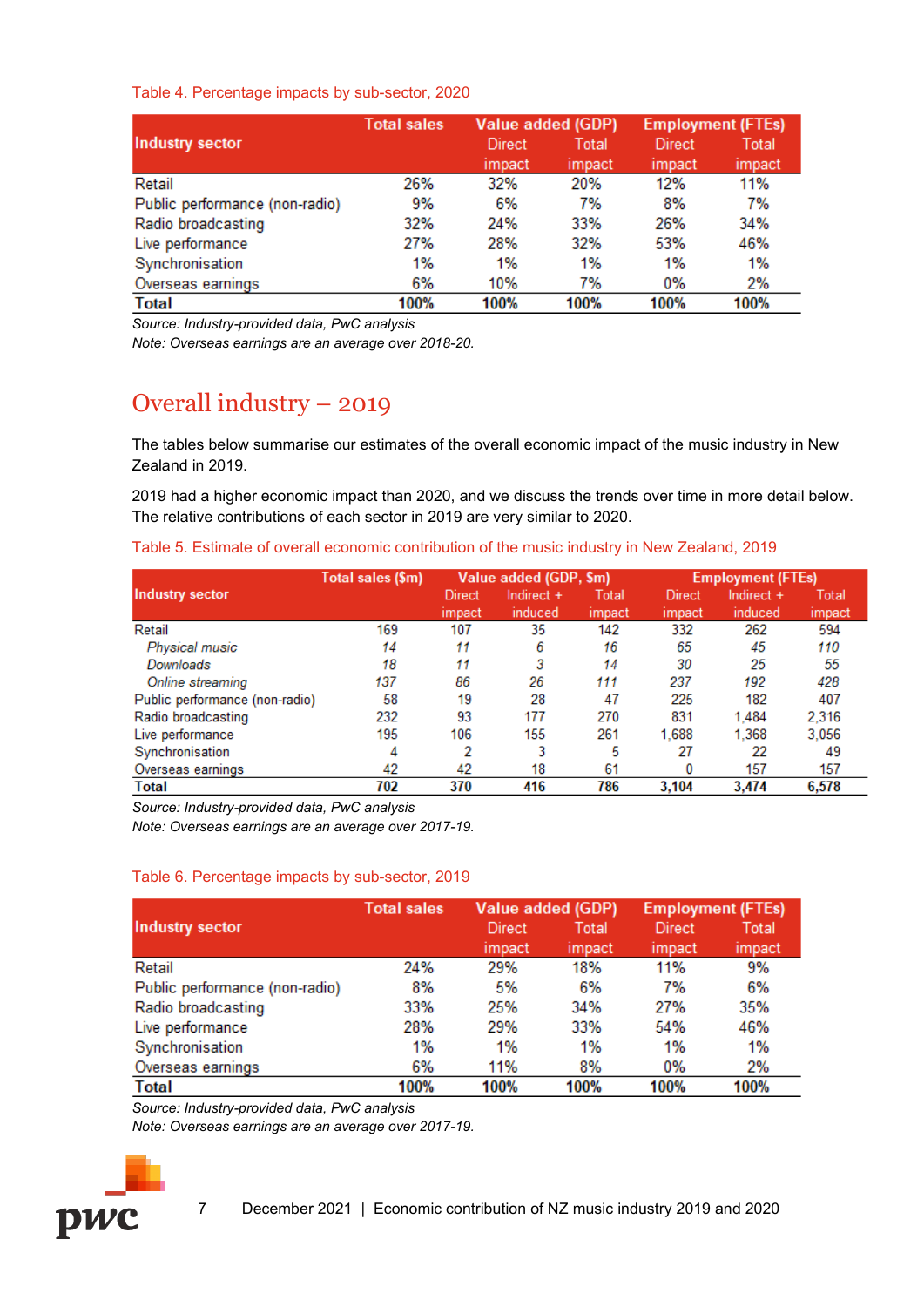## Split between New Zealand and offshore generated content

- In 2020, 32% of the direct contribution to New Zealand's GDP, and 31% of the direct contribution to employment, was derived from New Zealand generated content.
- This is equivalent to a direct impact of \$112m and 894 FTEs from New Zealand generated content. After taking into account indirect and induced impacts, New Zealand content contributed \$246m to national GDP and supported 1,918 FTEs.
- The pattern in 2019 was very similar to 2020.

#### Figure 8. Share of direct GDP and employment from New Zealand generated content, 2020



*Source: Industry-provided data, PwC analysis*

|                                | Total sales (\$m) |                  | Value added (GDP, \$m)  |                 |                  | <b>Employment (FTEs)</b> |                 |  |
|--------------------------------|-------------------|------------------|-------------------------|-----------------|------------------|--------------------------|-----------------|--|
| Industry sector                |                   | Direct<br>impact | Indirect $+$<br>induced | Total<br>impact | Direct<br>impact | Indirect +<br>induced    | Total<br>impact |  |
| Retail                         | 21                | 13               | 18                      | 32              | 132              | 106                      | 238             |  |
| Physical music                 | 2                 | 2                |                         | 2               | 9                | 6                        | 16              |  |
| Downloads                      | 2                 |                  | 2                       | 3               | 13               | 10                       | 23              |  |
| Online streaming               | 17                | 11               | 16                      | 26              | 111              | 90                       | 200             |  |
| Public performance (non-radio) | 16                | 15               | 22                      | 37              | 151              | 122                      | 273             |  |
| Radio broadcasting             | 48                | 19               | 37                      | 56              | 170              | 304                      | 474             |  |
| Live performance               | 50                | 27               | 39                      | 66              | 423              | 342                      | 765             |  |
| Synchronisation                | 2                 | 2                | 2                       | 4               | 18               | 15                       | 33              |  |
| Overseas earnings              | 36                | 36               | 16                      | 52              | 0                | 135                      | 135             |  |
| Total                          | 173               | 112              | 134                     | 246             | 894              | 1,023                    | 1,918           |  |

#### Table 7. Estimated contribution from New Zealand generated content, 2020

*Source: Industry-provided data, PwC analysis*

*Note: Overseas earnings are an average over 2018-20.*

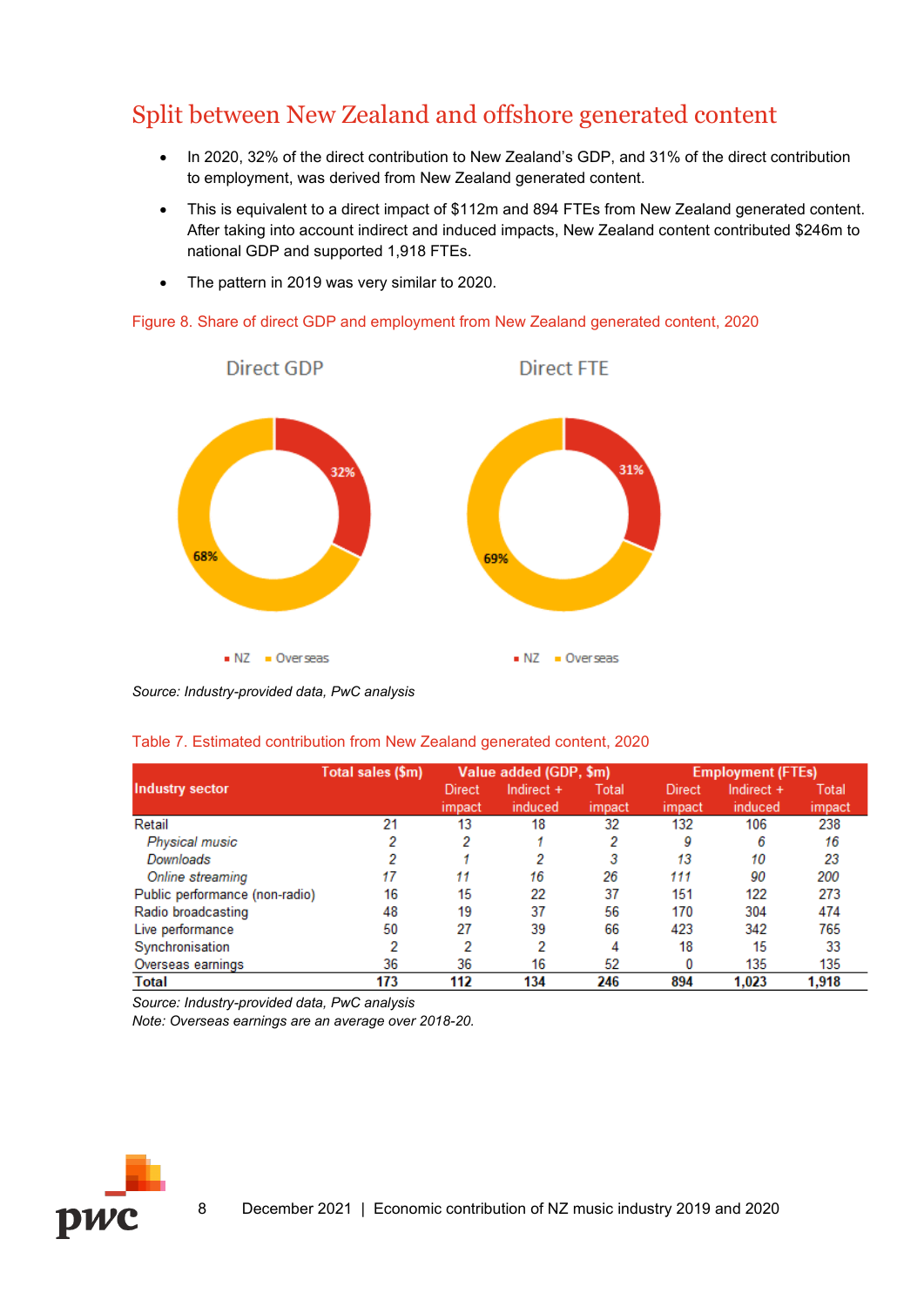|  |  |  |  | Table 8. Estimated contribution from overseas generated content, 2020 |
|--|--|--|--|-----------------------------------------------------------------------|
|--|--|--|--|-----------------------------------------------------------------------|

|                                | Total sales (\$m) |        | Value added (GDP, \$m) |        | <b>Employment (FTEs)</b> |            |        |  |
|--------------------------------|-------------------|--------|------------------------|--------|--------------------------|------------|--------|--|
| Industry sector                |                   | Direct | Indirect +             | Total  | Direct                   | Indirect + | Total  |  |
|                                |                   | impact | induced                | impact | impact                   | induced    | impact |  |
| Retail                         | 151               | 96     | 20                     | 116    | 220                      | 173        | 393    |  |
| Physical music                 | 11                | 9      | 4                      | 13     | 50                       | 35         | 85     |  |
| Downloads                      | 14                | 9      |                        | 11     | 17                       | 14         | 32     |  |
| Online streaming               | 126               | 78     | 14                     | 93     | 152                      | 123        | 276    |  |
| Public performance (non-radio) | 41                | 4      | 6                      | 11     | 69                       | 56         | 124    |  |
| Radio broadcasting             | 161               | 65     | 123                    | 188    | 569                      | 1.016      | 1,585  |  |
| Live performance               | 128               | 69     | 101                    | 170    | 1.087                    | 881        | 1,968  |  |
| Synchronisation                | 2                 |        |                        |        | 9                        |            | 15     |  |
| Overseas earnings              |                   |        |                        |        |                          |            | 0      |  |
| Total                          | 484               | 234    | 252                    | 486    | 1.954                    | 2,132      | 4,086  |  |

*Source: Industry-provided data, PwC analysis*

## Trends over time

- The industry's estimated GDP and employment contributions increased each year from 2016 to 2019, before decreasing from 2019 to 2020.
- 2019 was the best year for the New Zealand music industry, in terms of economic contribution, since we began our annual analysis in 2013. The significant increase in contribution from 2018 to 2019 was primarily driven by a big increase in streaming revenues, as well as a good year for live music and overseas earnings.
- In 2020, the industry felt the effects of Covid-19. The only subsector to grow from the previous year was retail, driven by continued growth in streaming revenues. Revenues from radio broadcasting, live performance and overseas income all decreased, primarily due to Covid-19.
	- $\circ$  Live performance income was affected by domestic gathering restrictions for part of the year, and ongoing border restrictions which prevented international artists touring New Zealand.
	- o Overseas income was affected by gathering and border restrictions.
	- o Radio broadcasting revenues reduced significantly during the first lockdown.
	- $\circ$  The closure for part of the year of bars, restaurants and other venues reduced public performance revenues.

The economic contribution in 2020 was at a similar level to 2018.

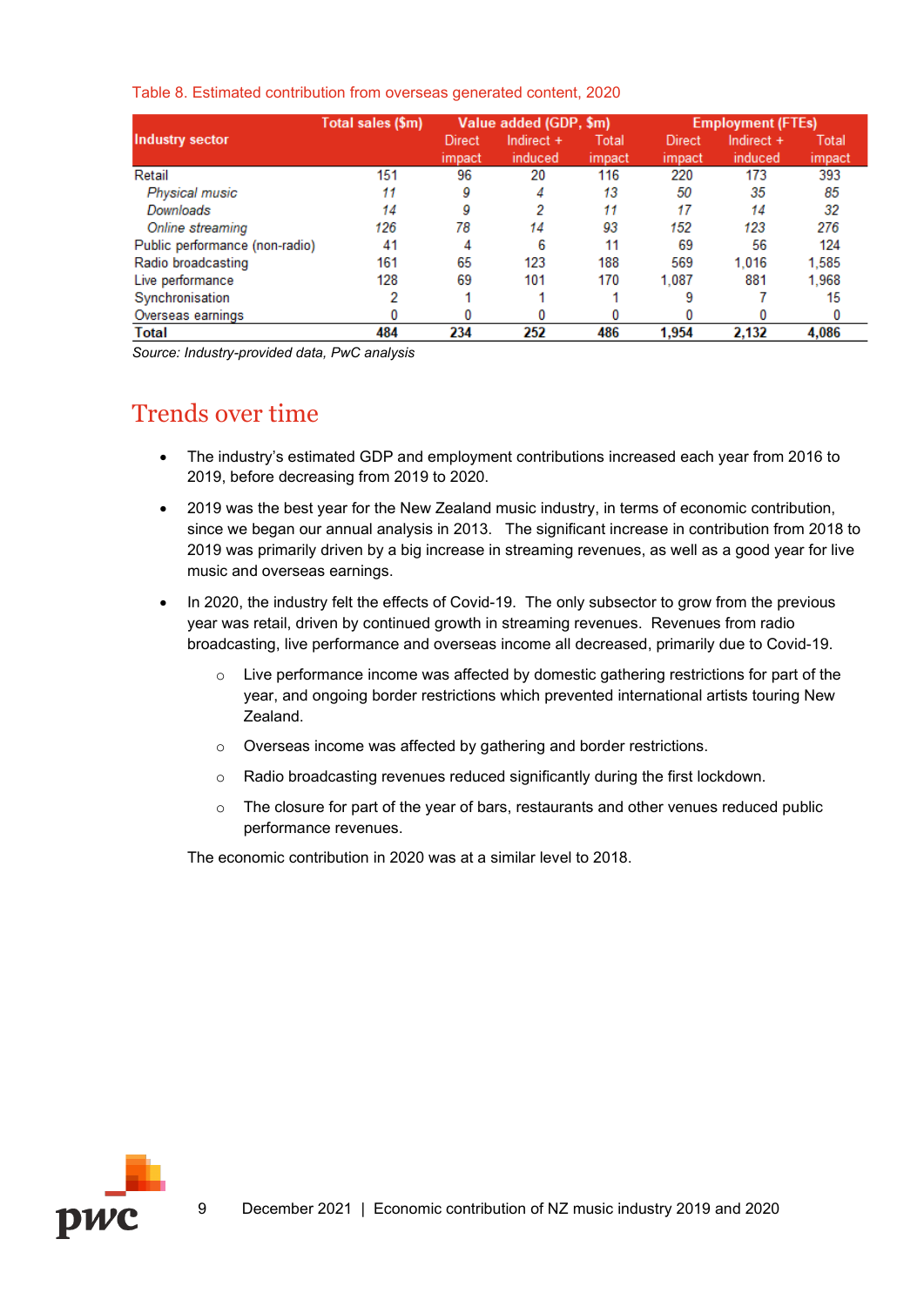#### Table 9. Estimated economic contribution, 2017-20

|                                | <b>Direct impacts</b> |                   |                   |        | <b>Total impacts</b> |        |        |        |  |
|--------------------------------|-----------------------|-------------------|-------------------|--------|----------------------|--------|--------|--------|--|
| Industry sector                | 2017                  | 2018              | 2019              | 2020   | 2017                 | 2018   | 2019   | 2020   |  |
| Retail                         |                       |                   |                   |        |                      |        |        |        |  |
| Value added (GDP)              | \$85m                 | \$87m             | \$107m            | \$109m | \$112m               | \$115m | \$142m | \$148m |  |
| Employment (FTEs)              | 288                   | 282               | 332               | 352    | 509                  | 502    | 594    | 631    |  |
| Public performance (non-radio) |                       |                   |                   |        |                      |        |        |        |  |
| Value added (GDP)              | \$16m                 | \$17m             | \$19 <sub>m</sub> | \$19m  | \$39m                | \$42m  | \$47m  | \$48m  |  |
| Employment (FTEs)              | 194                   | 207               | 225               | 219    | 350                  | 374    | 407    | 397    |  |
| <b>Radio broadcasting</b>      |                       |                   |                   |        |                      |        |        |        |  |
| Value added (GDP)              | \$96m                 | \$91 <sub>m</sub> | \$93m             | \$84m  | \$279m               | \$265m | \$270m | \$244m |  |
| Employment (FTEs)              | 891                   | 831               | 831               | 739    | 2,481                | 2,314  | 2,316  | 2,059  |  |
| Live performance               |                       |                   |                   |        |                      |        |        |        |  |
| Value added (GDP)              | \$68m                 | \$101m            | \$106m            | \$96m  | \$168m               | \$251m | \$261m | \$236m |  |
| Employment (FTEs)              | 1,132                 | 1.653             | 1,688             | 1,510  | 2,050                | 2,992  | 3,056  | 2,733  |  |
| Synchronisation                |                       |                   |                   |        |                      |        |        |        |  |
| Value added (GDP)              | \$2m                  | \$2m              | \$2m              | \$2m   | \$5m                 | \$5m   | \$5m   | \$5m   |  |
| Employment (FTEs)              | 28                    | 28                | 27                | 27     | 51                   | 50     | 49     | 48     |  |
| <b>Overseas earnings</b>       |                       |                   |                   |        |                      |        |        |        |  |
| Value added (GDP)              | \$25m                 | \$37m             | \$42m             | \$36m  | \$36m                | \$53m  | \$61m  | \$52m  |  |
| Employment (FTEs)              | 0                     | 0                 | 0                 | 0      | 94                   | 137    | 157    | 135    |  |
| <b>Total</b>                   |                       |                   |                   |        |                      |        |        |        |  |
| Value added (GDP)              | \$292m                | \$336m            | \$370m            | \$347m | \$639m               | \$731m | \$786m | \$732m |  |
| <b>Employment (FTEs)</b>       | 2,533                 | 3,001             | 3,104             | 2,848  | 5,535                | 6,370  | 6,578  | 6,003  |  |

*Source: Industry-provided data, PwC analysis*

*Note: Overseas earnings are an average over the prior three years.*



#### Figure 9. Composition of direct GDP contribution, 2017-20

*Source: Industry-provided data, PwC analysis Note: Overseas earnings are an average over the prior three years.*

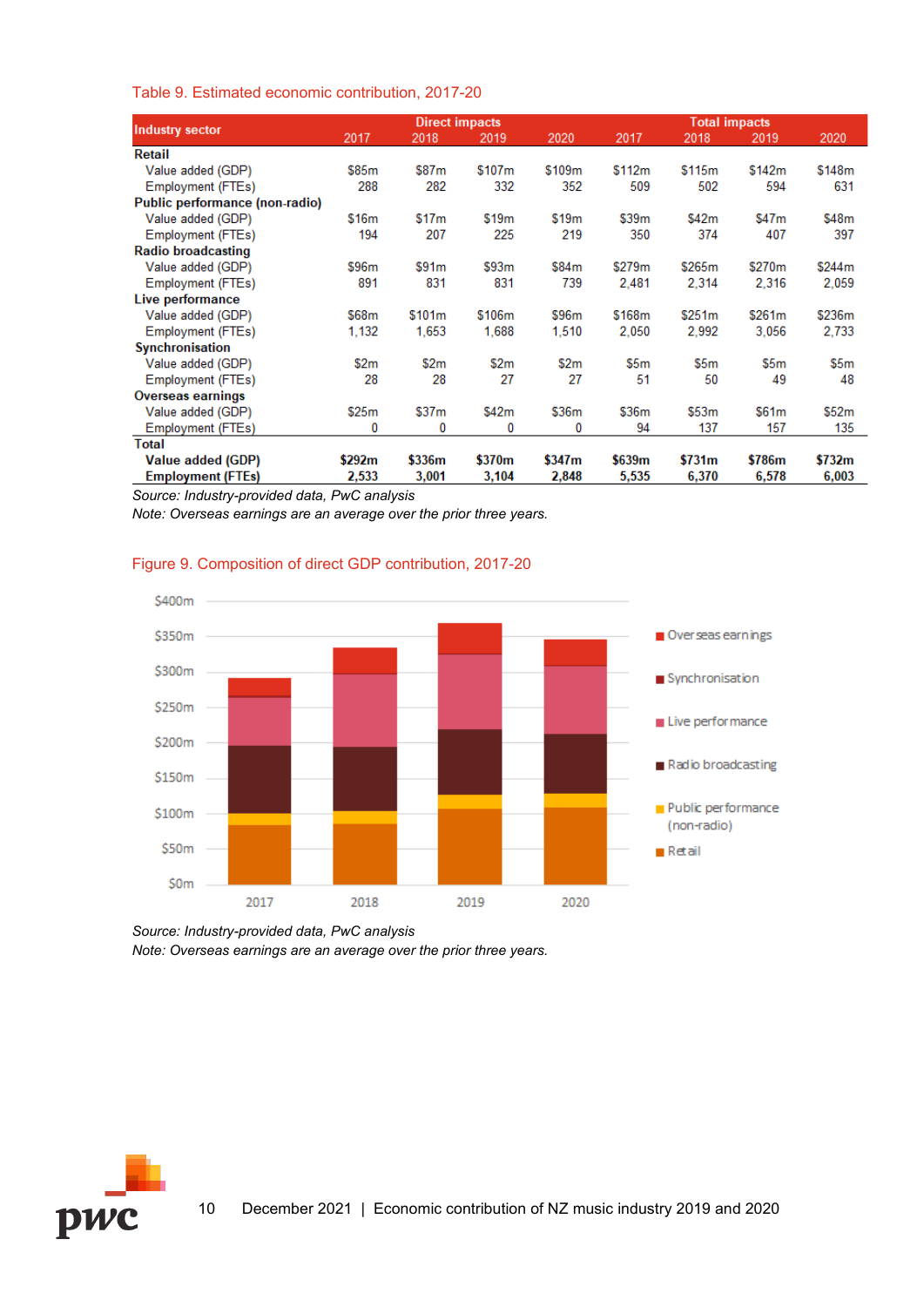

Figure 10. Composition of total GDP impact, 2017-20

*Source: Industry-provided data, PwC analysis*



Figure 11. Composition of total employment impact, 2017-20

*Source: Industry-provided data, PwC analysis*

The methodology that underpins these estimates is outlined in Appendix B.

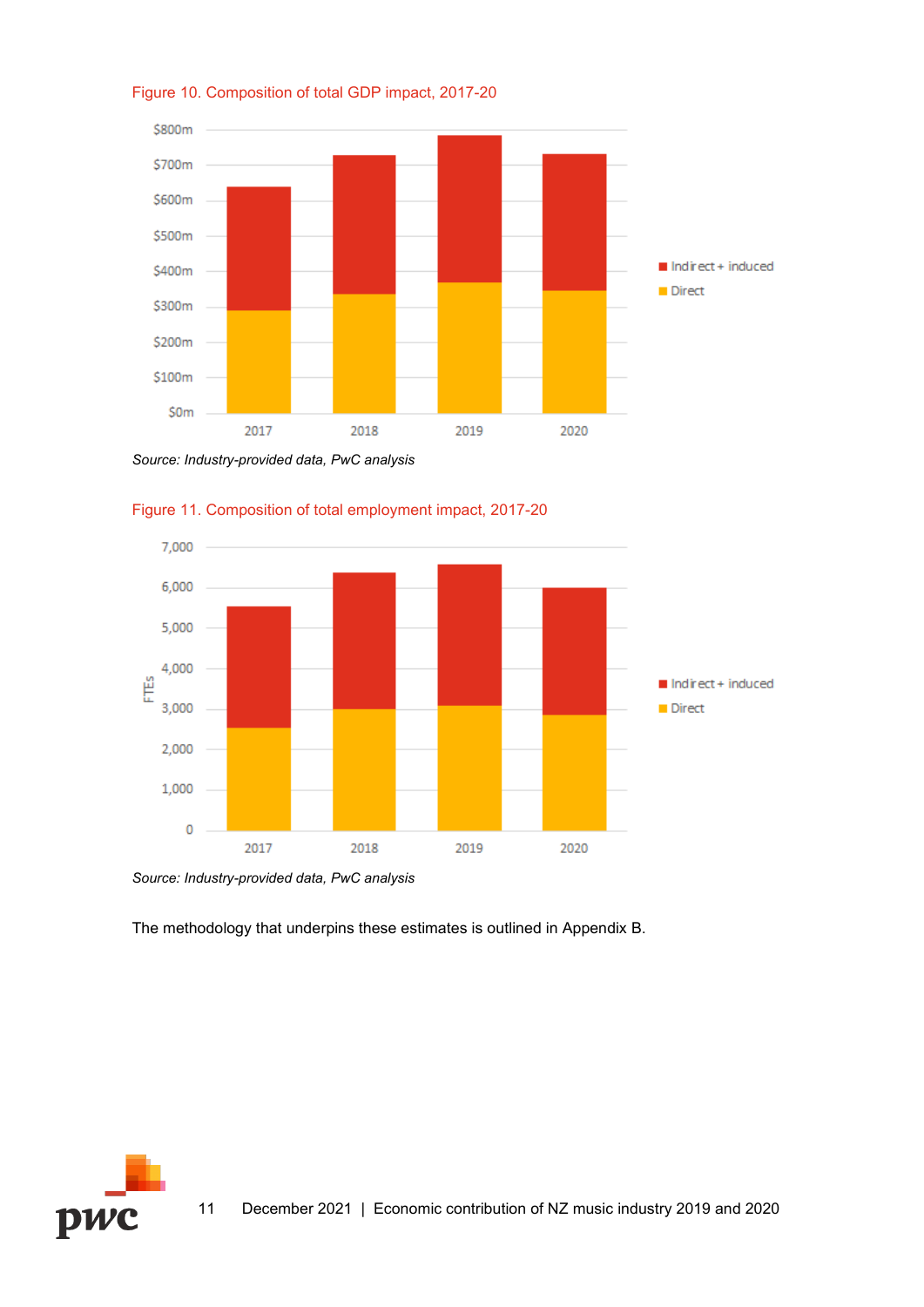## Comparison to other sectors

To help shed light on the relative size of the music sector in New Zealand, we compare it to other sectors, including some in the creative space and related to recreational activities. [Table 10](#page-19-0) presents GDP and employment estimates for a number of other New Zealand sectors.

We acknowledge that some of these studies may be out of date, but they help show an order of magnitude in comparison to the music sector.

<span id="page-19-0"></span>Table 10. Estimated GDP and employment contributions for other sectors

| <b>Sector</b>             | <b>Direct GDP</b> | <b>Direct FTEs</b> | <b>Study</b>           |
|---------------------------|-------------------|--------------------|------------------------|
| <b>Music</b>              | \$347m            | 2,848              | PwC, 2021              |
| <b>Architecture</b>       | \$436m            | 5,350              | PwC, 2017              |
| <b>Design</b>             | \$10,098m         | 94,200             | PwC, 2017              |
| <b>Cruise ships</b>       | \$491m            | 9,100              | Market Economics, 2018 |
| <b>Tourism</b>            | \$16,400m         | 225,000            | MBIE, 2020             |
| <b>Agriculture</b>        | \$12,770m         | 83,000             | Statista, 2021         |
| Wine                      | \$1,092m          | 7,580              | <b>NZIER, 2015</b>     |
| <b>Commercial fishing</b> | \$550m            | 4,394              | <b>BERL, 2017</b>      |

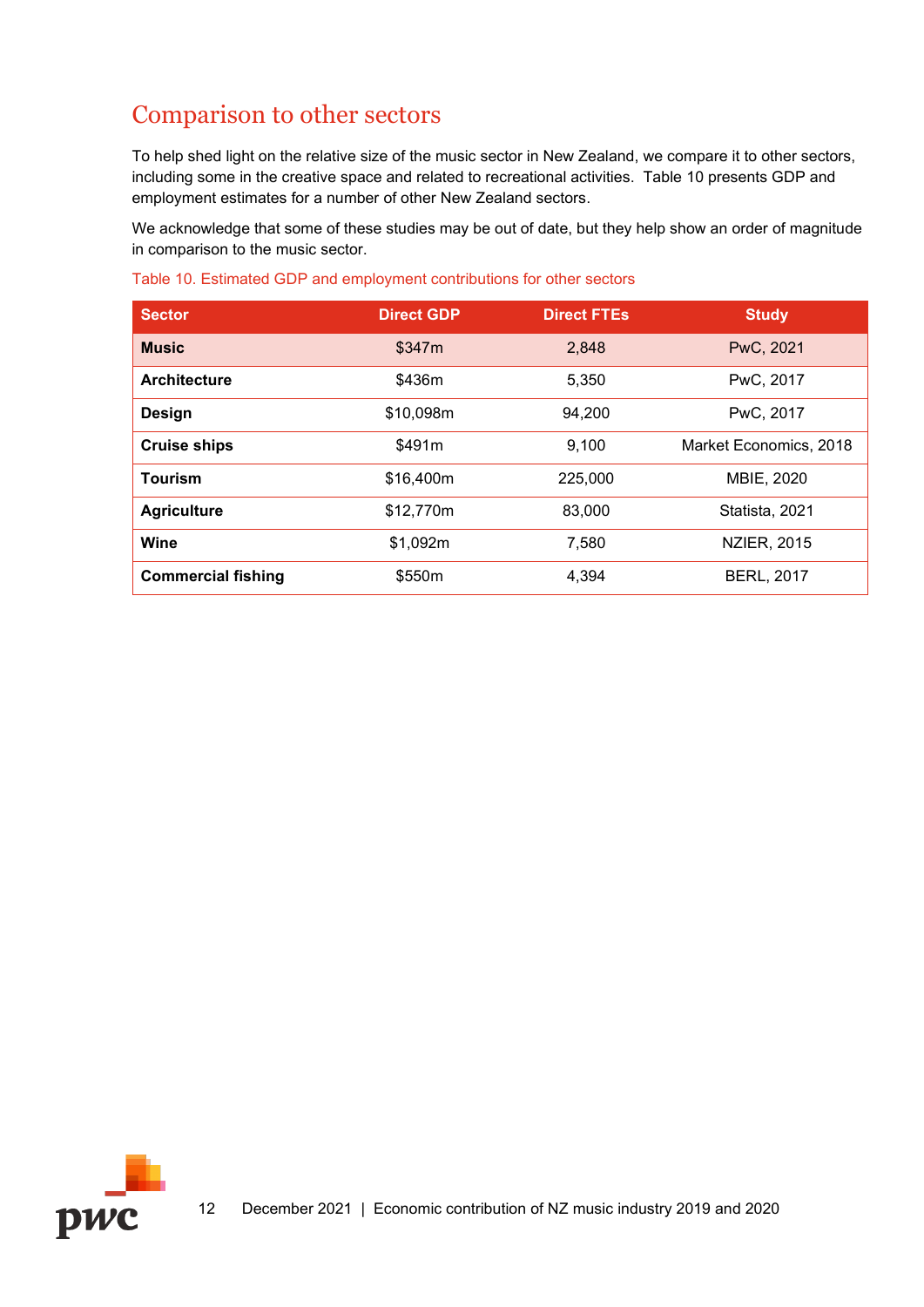<span id="page-20-0"></span>

The New Zealand retail music sector posted its fifth and sixth consecutive years of growth in 2019 and 2020, earning an estimated \$172m in retail revenues in 2020.

In 2020, we estimate that these gross revenues resulted in a direct impact on the New Zealand economy of \$109m in GDP and 323 FTEs within the music industry. After accounting for multiplier effects, the retail subsector had a total economic impact of \$143m and 578 FTEs.

New Zealand music contributed a small share of total value within the retail subsector accounting for approximately 9% of gross output.

| <b>Industry sector</b> | Total sales (\$m) Value added (GDP, \$m) |     |     | <b>Employment (FTEs)</b>                 |              |  |
|------------------------|------------------------------------------|-----|-----|------------------------------------------|--------------|--|
|                        |                                          |     |     | Direct impact Total impact Direct impact | Total impact |  |
| Physical music         |                                          | 10  | 15  | 59                                       | 101          |  |
| Downloads              | 16                                       | 10  | 14  | 30                                       | 54           |  |
| Online streaming       | 142                                      | 89  | 119 | 263                                      | 476          |  |
| <b>Total retail</b>    | 172                                      | 109 | 148 | 352                                      | 631          |  |

#### Table 11. Estimated economic contribution through retail channels, 2020

*Source: Industry-provided data, PwC analysis*

Table 12. Estimated economic contribution through retail channels, 2019

| Industry sector     | Total sales (\$m) Value added (GDP, \$m) |     |     | <b>Employment (FTEs)</b>                              |     |  |
|---------------------|------------------------------------------|-----|-----|-------------------------------------------------------|-----|--|
|                     |                                          |     |     | Direct impact Total impact Direct impact Total impact |     |  |
| Physical music      | 14                                       |     | 16  | 65                                                    | 110 |  |
| Downloads           | 18                                       |     | 14  | 30                                                    | -55 |  |
| Online streaming    | 137                                      | 86  | 111 | 237                                                   | 428 |  |
| <b>Total retail</b> | 169                                      | 107 | 142 | 332                                                   | 594 |  |

*Source: Industry-provided data, PwC analysis*

## Split between New Zealand and offshore generated content

- For both streaming revenues and total revenues, 12% of revenue in New Zealand in 2020 was earned by New Zealand musicians.
- 12% of the subsector's contribution to GDP and 38% of the subsector's contribution to employment was derived from New Zealand generated content in 2020.
- This is equivalent to a direct GDP contribution for the retail subsector of \$13m and 132 FTEs supported from New Zealand generated content.
- The difference between GDP and employment impacts is due to the disparity in employment footprints for physical and online retail channels. Online retail has a much smaller footprint than retail through traditional bricks and mortar stores.
- The pattern in 2019 was very similar to 2020.

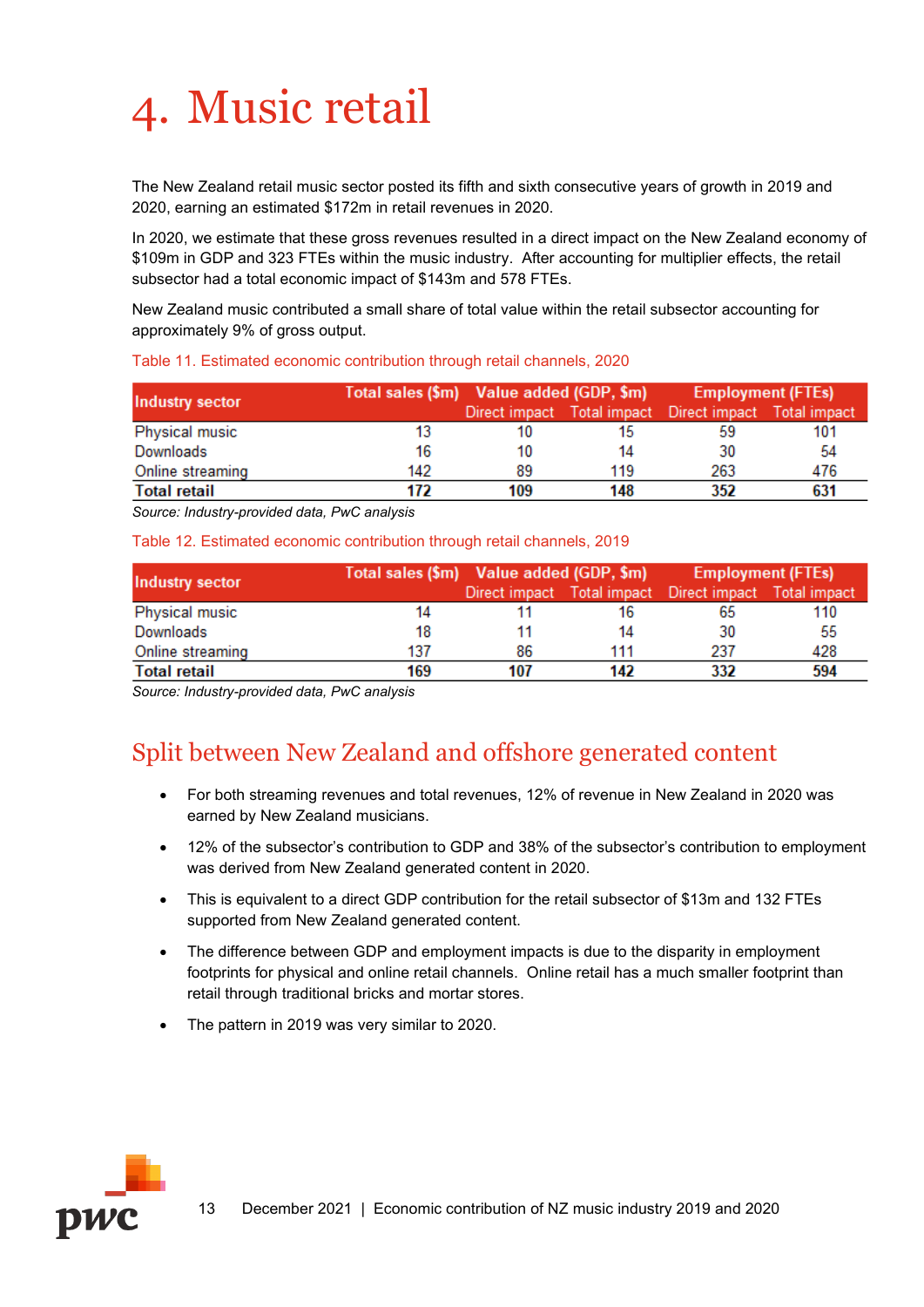



*Source: Industry-provided data, PwC analysis*



Figure 13. Share of the retail economic impact from New Zealand generated content, 2020

*Source: Industry-provided data, PwC analysis*

#### Table 13. Estimated contribution through retail channels for New Zealand generated content, 2020

| <b>Industry sector</b> | Total sales (\$m) Value added (GDP, \$m) |    | <b>Employment (FTEs)</b>                              |     |  |
|------------------------|------------------------------------------|----|-------------------------------------------------------|-----|--|
|                        |                                          |    | Direct impact Total impact Direct impact Total impact |     |  |
| Physical music         |                                          |    |                                                       |     |  |
| Downloads              |                                          |    |                                                       | -23 |  |
| Online streaming       |                                          | 26 | 111                                                   | 200 |  |
| <b>Total retail</b>    |                                          | 32 | 132                                                   | 238 |  |

*Source: Industry-provided data, PwC analysis*

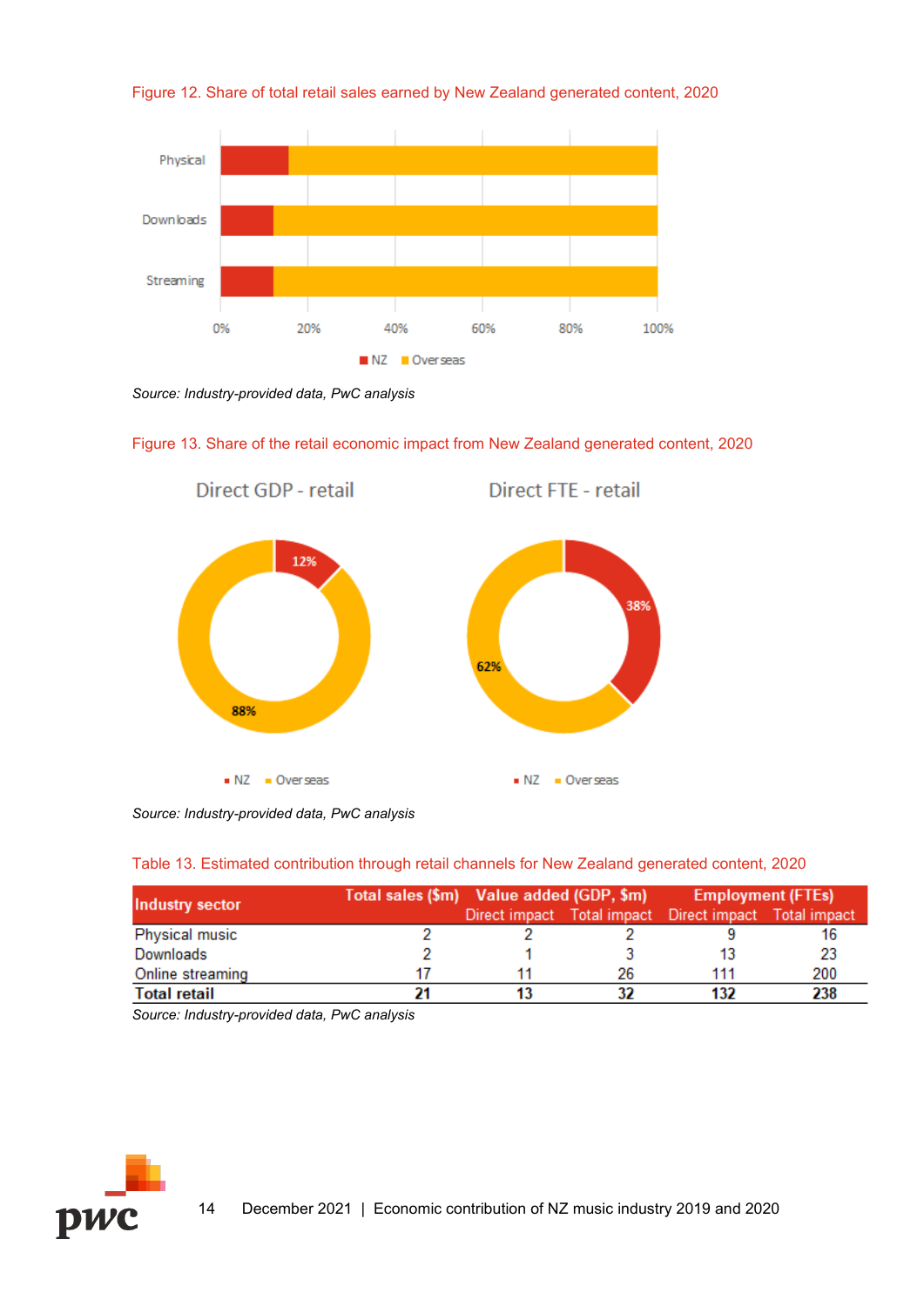|  | Table 14. Estimated contribution through retail channels for overseas generated content, 2020 |  |  |  |  |
|--|-----------------------------------------------------------------------------------------------|--|--|--|--|
|  |                                                                                               |  |  |  |  |

| <b>Industry sector</b> | Total sales (\$m) Value added (GDP, \$m) |    |     | <b>Employment (FTEs)</b>                              |     |
|------------------------|------------------------------------------|----|-----|-------------------------------------------------------|-----|
|                        |                                          |    |     | Direct impact Total impact Direct impact Total impact |     |
| Physical music         |                                          |    |     | 50                                                    | 85  |
| Downloads              | 14                                       |    |     |                                                       | 32  |
| Online streaming       | 126                                      | 78 | 93  | 152                                                   | 276 |
| <b>Total retail</b>    | 151                                      | 96 | 116 | 220                                                   | 393 |

*Source: Industry-provided data, PwC analysis*

## Trends over time

- Historically the majority of retail music's contribution to the New Zealand economy was driven from physical music retail. However, physical music retail has declined significantly and now makes up only 9% of total retail gross output in 2020, compared to 65% in 2011.
- The physical sales reduction has been offset by the growth of online streaming, which has grown rapidly over the past five years and now accounts for 81% of retail output. Streaming is now the main alternative to physical retail consumption.
- Digital consumption initially included a substantial illegal download component, which impacted total revenues from retail for a number of years. But the New Zealand music industry is now able to successfully monetise online music through streaming, and this has led to an increasing trend in total revenues from retail.



Figure 14. Retail direct GDP contribution, by retail channel, 2017-20



*Source: Industry-provided data, PwC analysis*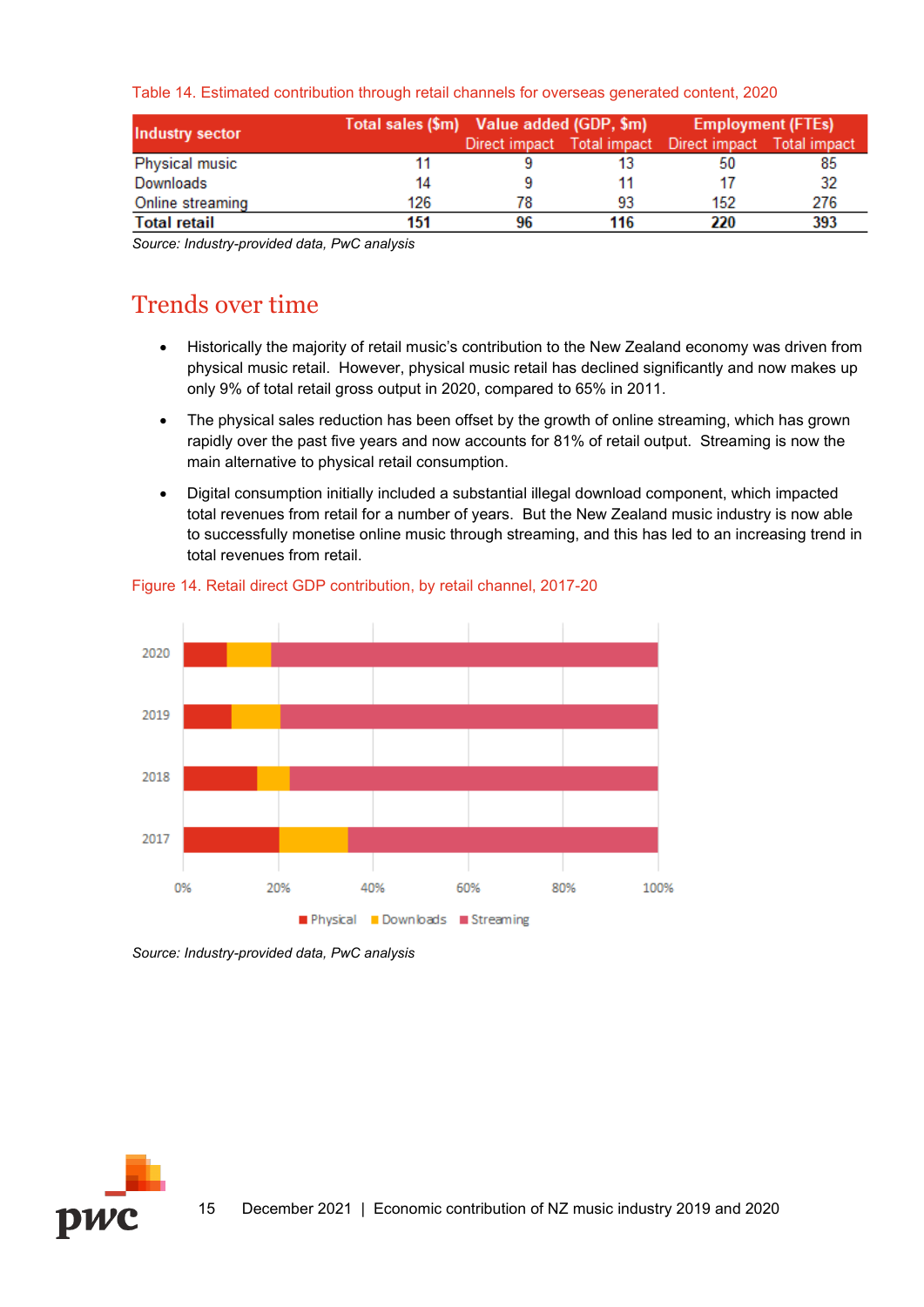

#### Figure 15. Retail direct GDP contribution, by retail channel, 2017-20

*Source: Industry-provided data, PwC analysis*

#### Box 1. Definition of the retail subsector

This subsector includes all activities related to music retail and on-demand streaming, whether they take place in a digital or physical format. This category encompasses a range of different consumption points, including on-demand streaming, online music stores, and physical retailers. In all cases these represent the industry's channels to market for the personal use or sale of recorded content.

Digital retail includes all revenues generated by the legal consumption of music through online and mobile channels, including:

- on-demand music streaming services such as Spotify, Apple Music and YouTube
- online retail services such as iTunes
- video or other music content available from licensed channels such as Facebook and Instagram.

Physical retail includes activities directly related to the sale of albums, vinyl, concert DVDs, and other forms of recorded music in physical formats – whether they are purchased in store or via online delivery.

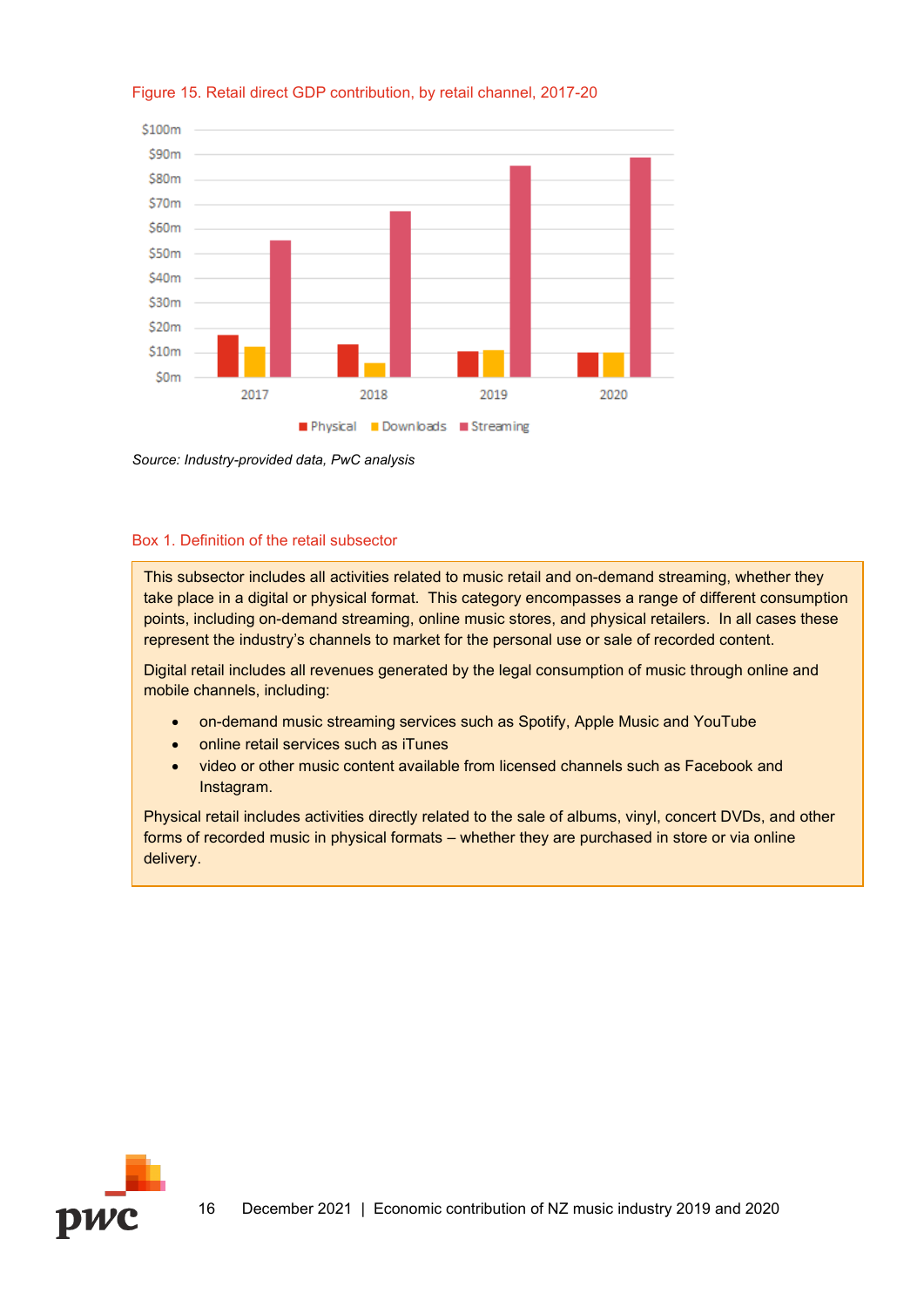# <span id="page-24-0"></span>5. Public performance (nonradio)

In 2020, the music industry in New Zealand earned \$57m in royalties for non-radio public performance.<sup>[4](#page-24-1)</sup>

We estimate that these gross revenues resulted in a direct impact on the New Zealand economy of \$19m in GDP and 219 FTEs within the music industry. After accounting for multiplier effects, non-radio communication and public performance had a total economic impact of \$48m in GDP and 397 FTEs.

<span id="page-24-2"></span>Table 15. Estimated economic contribution from non-radio public performance, 2020

|                   |           | <b>Direct economic impacts</b> | <b>Total economic impacts</b> |          |  |
|-------------------|-----------|--------------------------------|-------------------------------|----------|--|
|                   | All music | NZ music                       | All music                     | NZ music |  |
| Total sales       | \$57m     | \$16m                          |                               |          |  |
| Value added (GDP) | \$19m     | \$15m                          | \$48m                         | \$37m    |  |
| Employment (FTEs) | 219       | 151                            | 397                           | 273      |  |

*Source: Industry-provided data, PwC analysis*

# Split between New Zealand and offshore generated content

- New Zealand generated content is responsible for 77% of the direct GDP impact and 69% of the direct employment impact for the communication and public performance subsector.
- New Zealand music was responsible for a large share of the economic impact due to the significant role of royalties earned for New Zealand music.
- In 2020, the direct GDP impact from non-radio public performance from New Zealand content was \$15m, and 151 FTEs were supported by New Zealand generated content from this subsector.
- The pattern in 2019 was very similar to 2020.

<span id="page-24-1"></span><sup>4</sup> Note our definition of "public performance" may differ from that used elsewhere in the industry. Please refer to the Glossary in Appendix A.

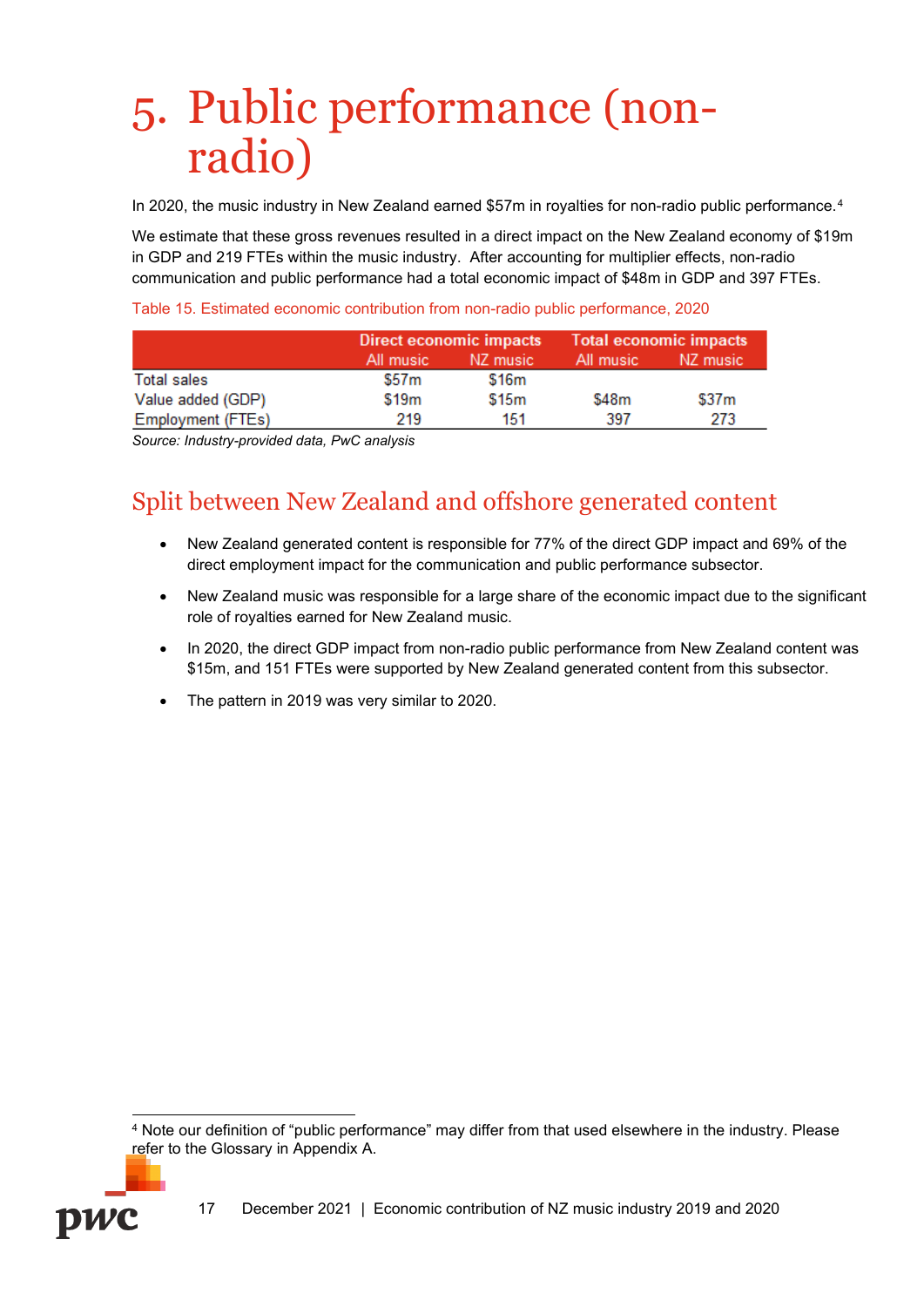Figure 16. Share of the non-radio public performance economic impact from New Zealand generated content, 2020



*Source: Industry-provided data, PwC analysis*

## Trends over time

The non-radio public performance subsector has been growing at a steady rate, with the exception of a small decrease in 2020. The growth in revenue experienced by this subsector is supported by the collective work of OneMusic.



<span id="page-25-0"></span>Figure 17. Total sales from non-radio public performance rights, 2017-20

*Source: Industry-provided data, PwC analysis*

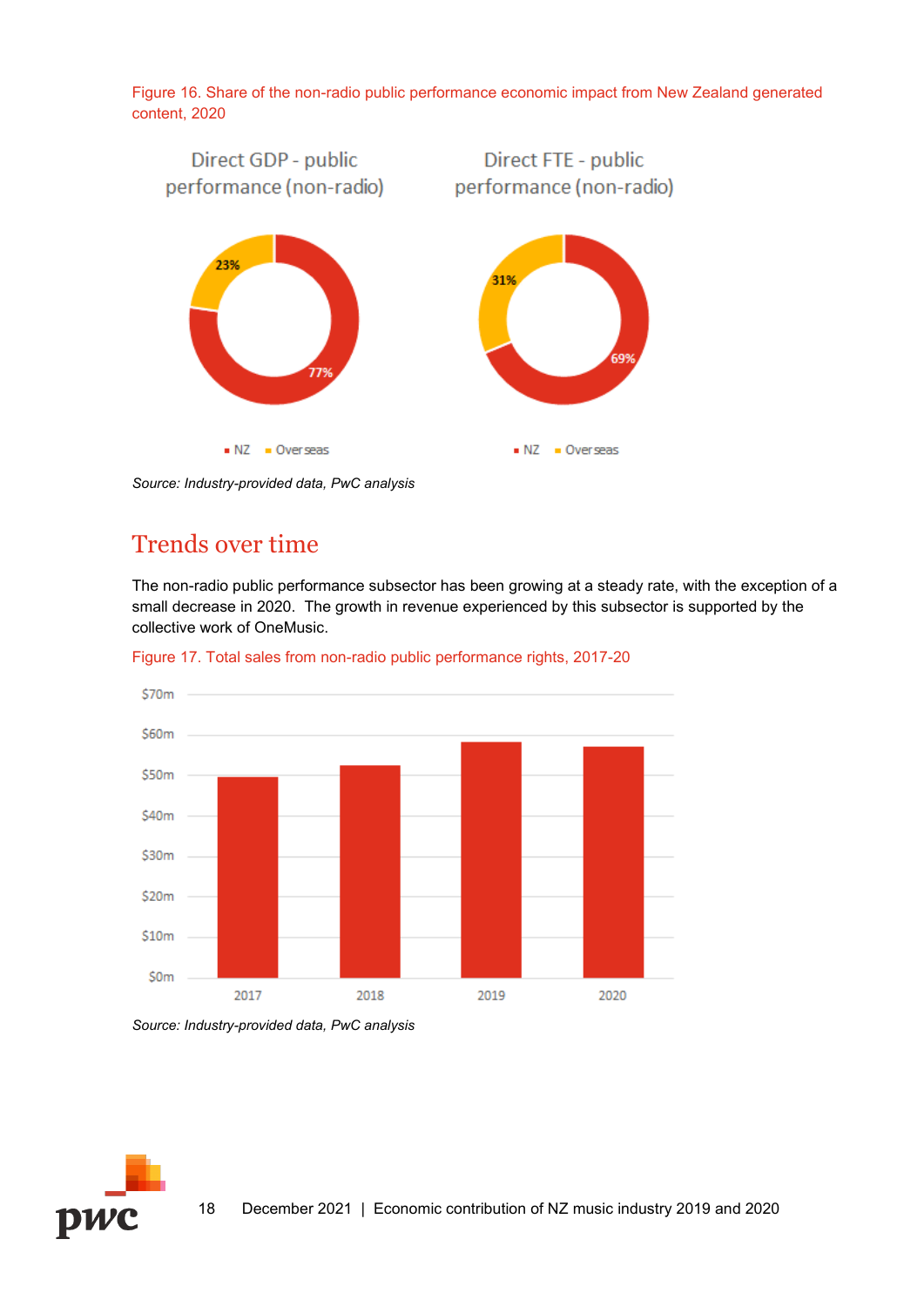#### Box 2: Definition of public performance

In this report, the public performance subsector of the music industry includes all instances in which recorded music is communicated to the public or played in a public venue. In this report it includes:

- communication via radio, television, pay TV, and internet channels
- public performance in premises such as but not limited to retailers, hospitality outlets (bars and cafes), educational institutions, and gyms.

In our analysis, we have split the public performance subsector into radio (radio broadcasting) and non-radio (public performance (non-radio)) which includes television, pay TV, some internet channels, hospitality premises etc. The analysis in [Table 15](#page-24-2) and [Figure 17](#page-25-0) relate to non-radio channels.

When music is publicly performed, recording artists, record companies, songwriters, and music publishers earn money from royalties paid for this use. These royalties are calculated on a blanket basis and distributed according to the distribution policy of collective management organisations. Data is obtained from Recorded Music NZ and APRA AMCOS.

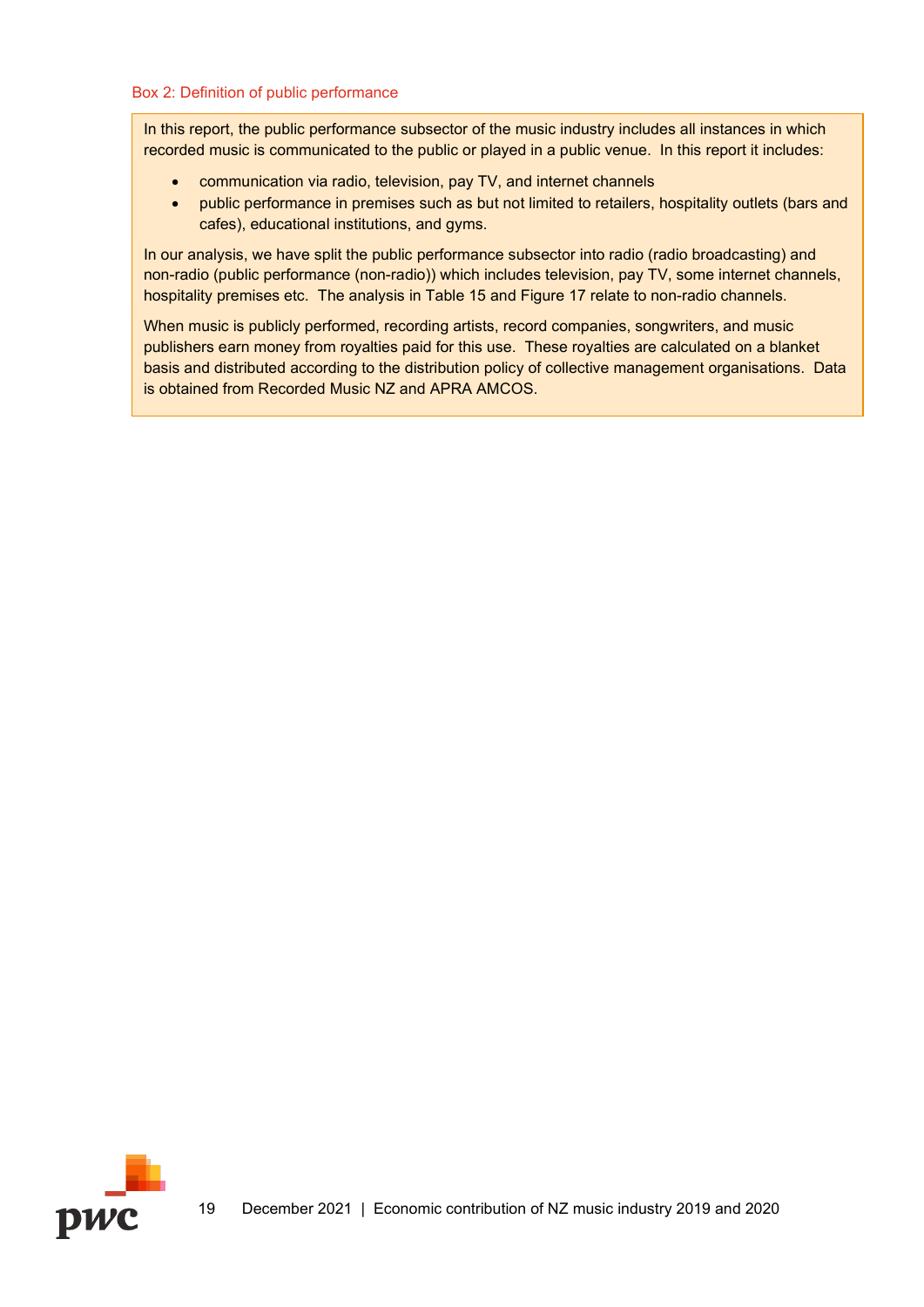# <span id="page-27-0"></span>6. Radio broadcasting

In addition to the above definition of the public performance sector is music radio broadcasting, which we present as a separate category because of its size and impact.

In 2020, the radio broadcasting sector earned revenue of \$210m. We estimate that these gross revenues resulted in a direct impact on the New Zealand economy of \$84m in GDP and 739 FTEs within the music industry. After accounting for multiplier effects, music radio broadcasting had a total economic impact of \$244 million in GDP and 2,059 FTEs.

Table 16. Estimated economic contribution from radio broadcasting, 2020

|                    |           | Direct economic impacts | <b>Total economic impacts</b> |          |  |
|--------------------|-----------|-------------------------|-------------------------------|----------|--|
|                    | All music | NZ music                | All music                     | NZ music |  |
| <b>Total sales</b> | \$210m    | \$48m                   |                               |          |  |
| Value added (GDP)  | \$84m     | \$19m                   | \$244m                        | \$56m    |  |
| Employment (FTEs)  | 739       | 170                     | 2.059                         | 474      |  |

*Source: Industry-provided data, PwC analysis*

## Split between New Zealand and offshore generated content

- 23% of total radio plays in 2020 were New Zealand music. This figure is based on RadioScope figures for all radio, including commercial radio, student radio, iwi radio and Pacific Community radio, but does not include Radio New Zealand.
- This proportion is substantially greater than the shares of both physical and digital retail which reflect New Zealand content. This is due in part to the voluntary NZ Music Code agreement between the Radio Broadcasters Association (on behalf of its commercial radio members) and the Minister of Broadcasting, which has been in place since 2002, and in part to the efforts of NZ On Air in promoting New Zealand music on radio.
- The 23% share of total radio plays is used to estimate the share of the subsector's direct GDP and FTE that arises from New Zealand generated content. It is equivalent to \$19m of GDP and 170 FTEs for the 2020 year.



#### Figure 18. New Zealand share of total radio plays, 2020



*Source: Radioscope*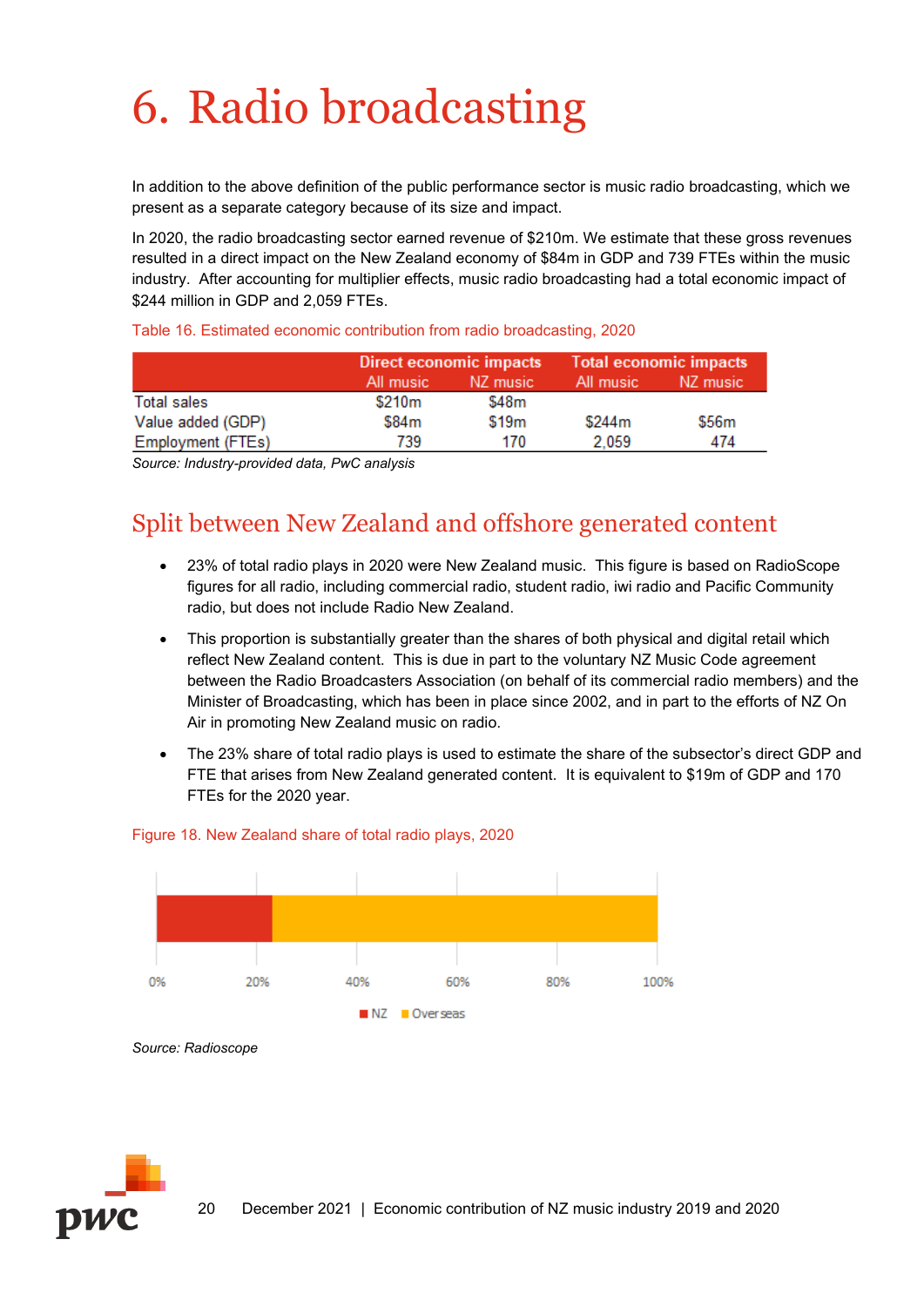



*Source: Industry-provided data, PwC analysis*

## Trends over time

• Revenues in the music radio sub-sector have started falling in recent years, after a period of being flat. Revenues in 2020 were lower than in 2019, and the lowest since 2012.



Figure 20. Total revenues from music radio, 2017-20

*Source: Industry-provided data, PwC analysis*

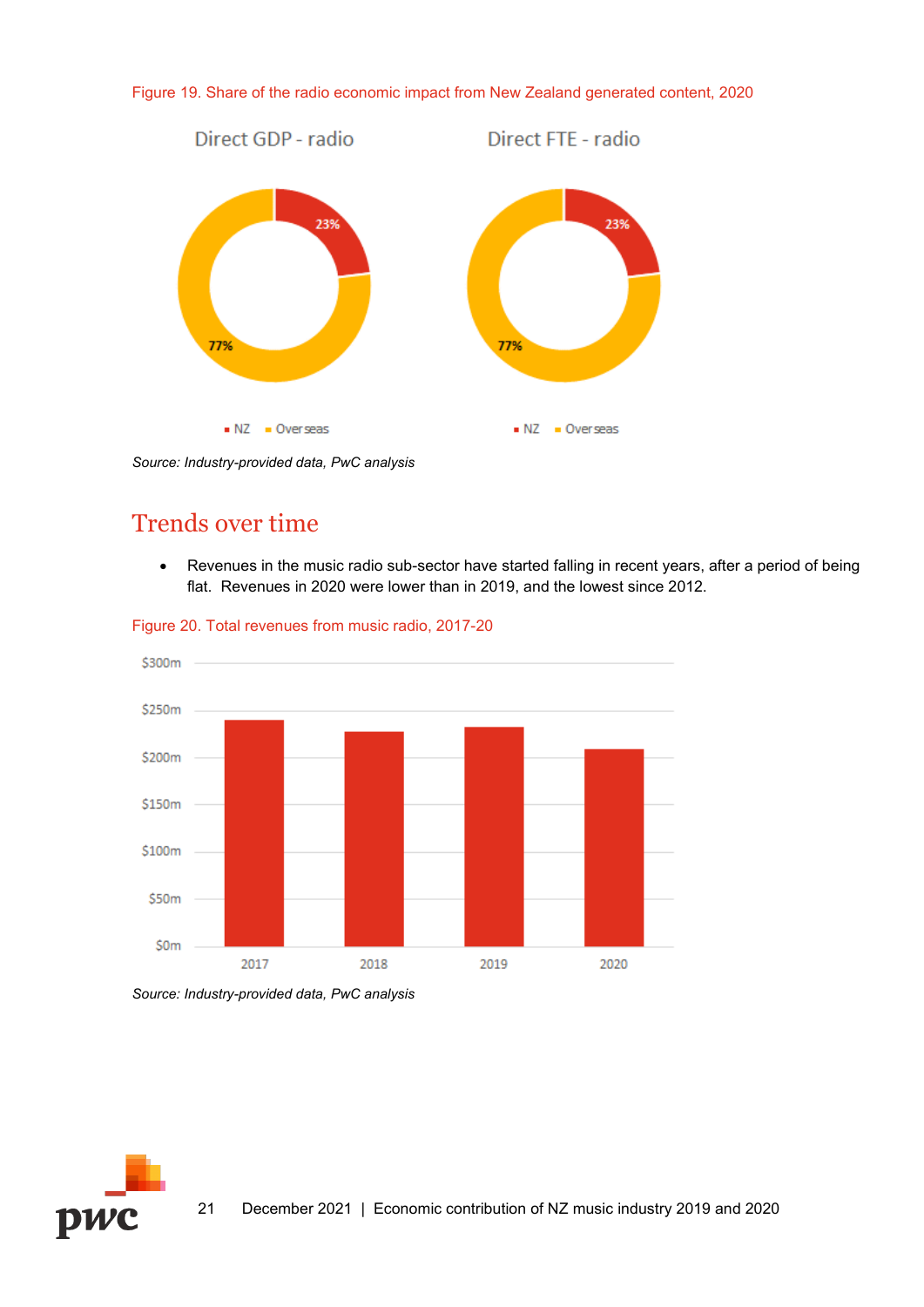# <span id="page-29-0"></span>7. Live performance

In 2020, the music industry in New Zealand earned an estimated \$177m in live performance revenues, based on live performance royalties collected by APRA AMCOS.

We estimate that these gross revenues resulted in a direct impact on the New Zealand economy of \$96m in GDP and 1,510 FTEs within the music industry. After accounting for multiplier effects, the live performance subsector had a total economic impact of \$236m and 2,733 FTEs.

New Zealand content was responsible for contributing just over a quarter of these impacts.

Table 17. Estimated economic contribution from live performance, 2020

|                    | Direct economic impacts |          | <b>Total economic impacts</b> |          |  |
|--------------------|-------------------------|----------|-------------------------------|----------|--|
|                    | All music               | NZ music | All music                     | NZ music |  |
| <b>Total sales</b> | \$177m                  | \$50m    |                               |          |  |
| Value added (GDP)  | \$96m                   | \$27m    | \$236m                        | \$66m    |  |
| Employment (FTEs)  | 1.510                   | 423      | 2.733                         | 765      |  |

*Source: Industry-provided data, PwC analysis*

One notable feature of the live performance subsector is that it accounts for a greater share of the sector's direct employment (53%) than its GDP impact (28%). This suggests that it is more labour-intensive than other subsectors.

#### Table 18. Percentage split of live music impacts, by revenue channel, 2020

|                                | <b>Total sales</b> | <b>Value added (GDP)</b> |        | <b>Employment (FTEs)</b> |        |
|--------------------------------|--------------------|--------------------------|--------|--------------------------|--------|
| <b>Industry sector</b>         |                    | Direct                   | Total  | Direct                   | Total  |
|                                |                    | impact                   | impact | impact                   | impact |
| Retail                         | 26%                | 32%                      | 20%    | 12%                      | 11%    |
| Public performance (non-radio) | 9%                 | 6%                       | 7%     | 8%                       | 7%     |
| Radio broadcasting             | 32%                | 24%                      | 33%    | 26%                      | 34%    |
| Live performance               | 27%                | 28%                      | 32%    | 53%                      | 46%    |
| Synchronisation                | 1%                 | 1%                       | 1%     | 1%                       | 1%     |
| Overseas earnings              | 6%                 | 10%                      | 7%     | 0%                       | 2%     |
| <b>Total</b>                   | 100%               | 100%                     | 100%   | 100%                     | 100%   |

*Source: Industry-provided data, PwC analysis*

*Note: Overseas earnings are an average over 2018-20.*

## Split between New Zealand and offshore generated content

• Approximately 28% of the subsector's direct contribution to GDP and employment is derived from New Zealand generated content. This is equivalent to \$28m of GDP and 463 FTEs.

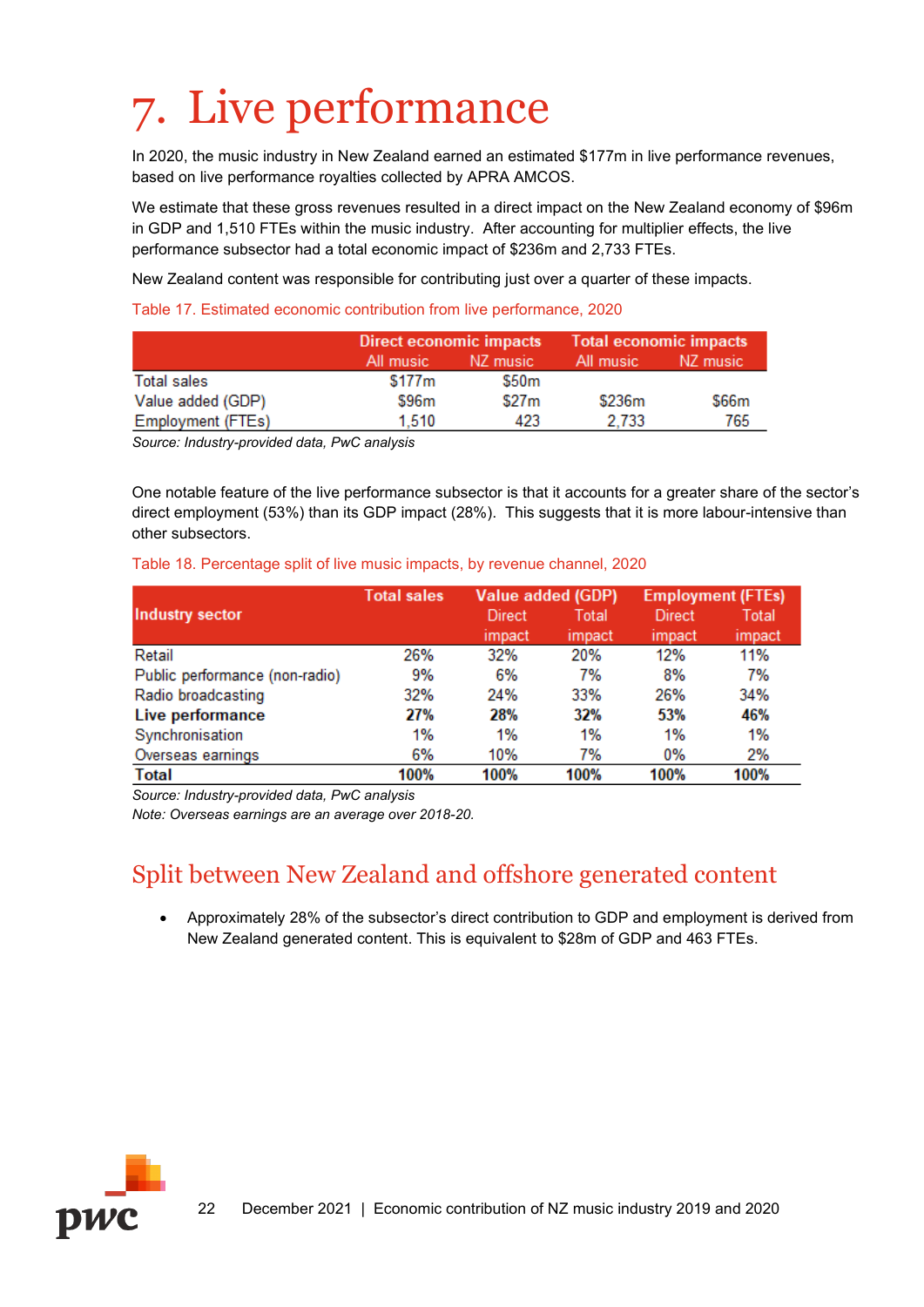



*Source: Industry-provided data, PwC analysis*

### Trends over time

• Revenues from live performance fluctuate from one year to the next based on different touring schedules. 2019 was the strongest ever recorded year for live performance revenue in New Zealand. 2020 was lower than both 2019 and 2018, due to the impacts of Covid-19.



Figure 22. Total sales from live performance, 2017-20

*Source: Industry-provided data, PwC analysis*

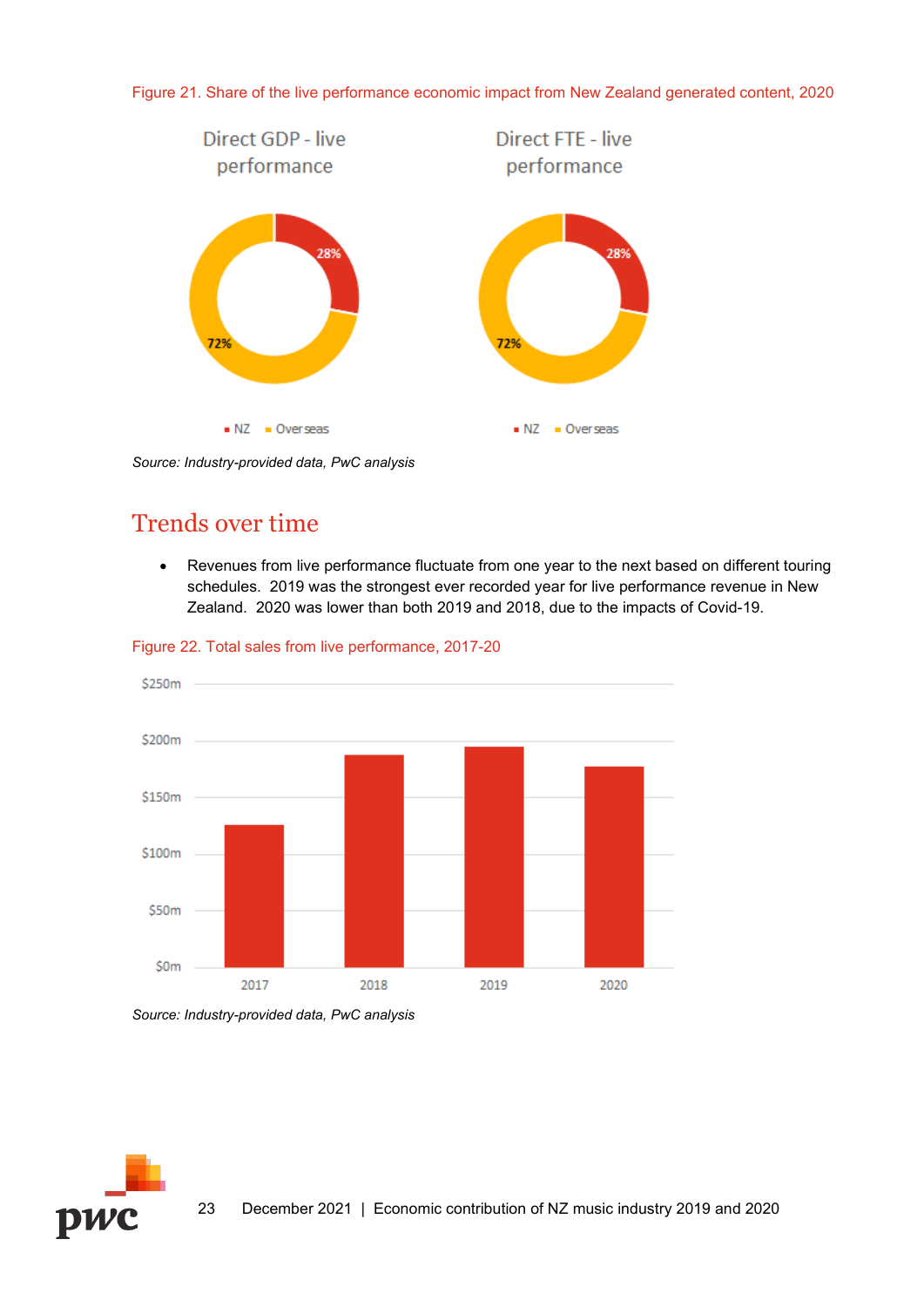#### Box 3: Definition of the live performance sector

The live performance subsector of the music industry in New Zealand includes all types of live music played in New Zealand by local and overseas artists. These include:

- concerts and music festivals
- live music at music venues (ie door sales)
- orchestras
- music in theatre (excluding grand right musical plays).

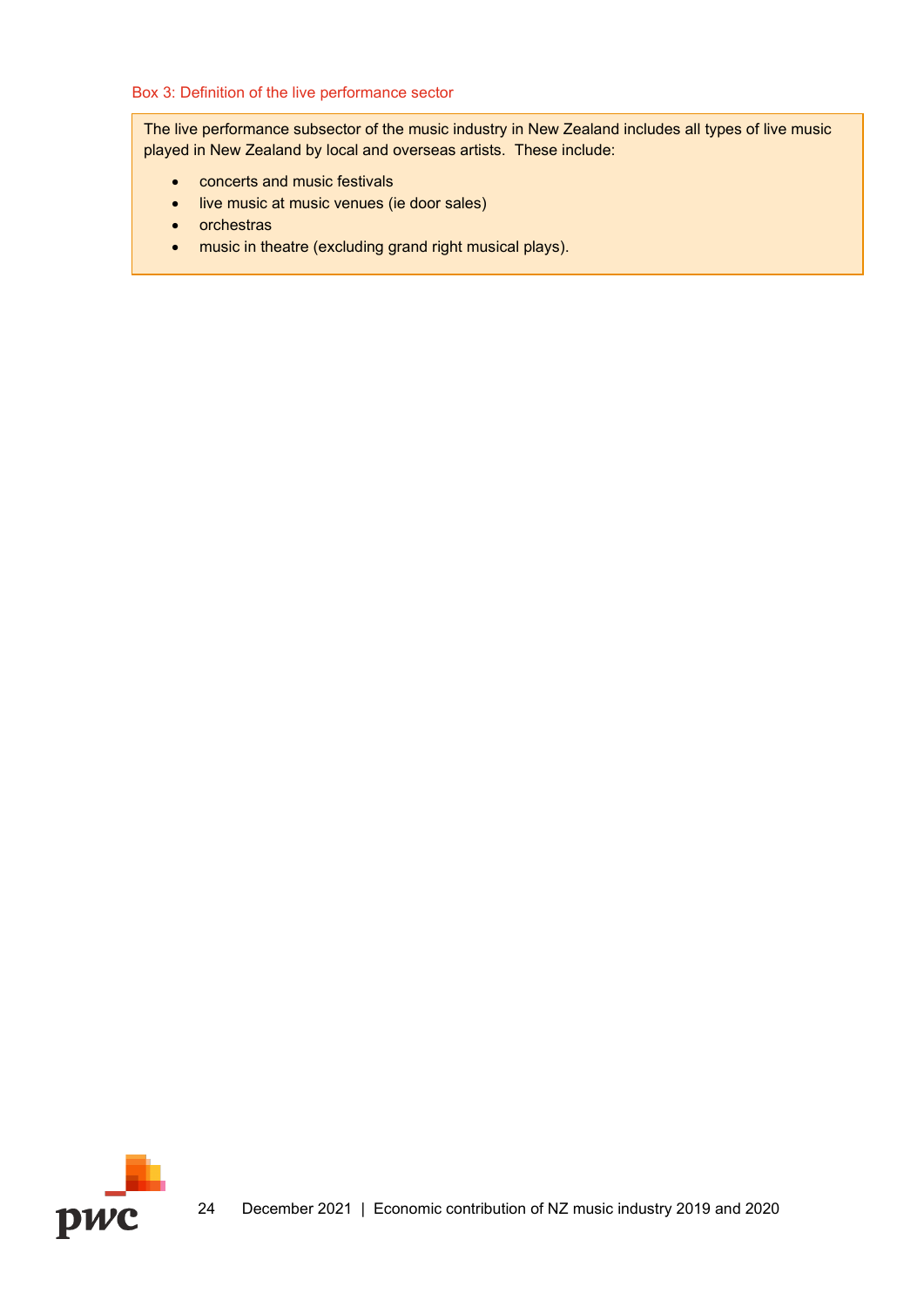# <span id="page-32-0"></span>8. Synchronisation

In 2020, the music industry in New Zealand earned an estimated \$4m in annual synchronisation fee revenue.

We estimate that these gross revenues resulted in a direct impact on the New Zealand economy of \$2m in GDP and 27 FTEs. After accounting for multiplier effects, synchronisation had a total economic impact of \$5m and 48 FTEs.

Table 19. Estimated economic contribution from synchronisation, 2020

|                          | Direct economic impacts |          | <b>Total economic impacts</b> |          |  |
|--------------------------|-------------------------|----------|-------------------------------|----------|--|
|                          | All music               | NZ music | All music                     | NZ music |  |
| <b>Total sales</b>       | \$4m                    | \$2m     |                               |          |  |
| Value added (GDP)        | \$2m                    | \$2m     | \$5m                          | \$4m     |  |
| <b>Employment (FTEs)</b> | 27                      | 18       | 48                            | 33       |  |

*Source: Industry-provided data, PwC analysis*

## Split between New Zealand and offshore generated content

Approximately 74% of the subsector's direct GDP contribution is derived from New Zealand generated content and 68% of the subsector's direct employment. This is equivalent to \$2m of GDP and 18 FTEs.

Figure 23. Share of the synchronisation economic impact from New Zealand generated content, 2020



*Source: Industry-provided data, PwC analysis*

## Trends over time

The contribution of this sector has been broadly constant in the past four years with gross output at approximately \$4 million each year.

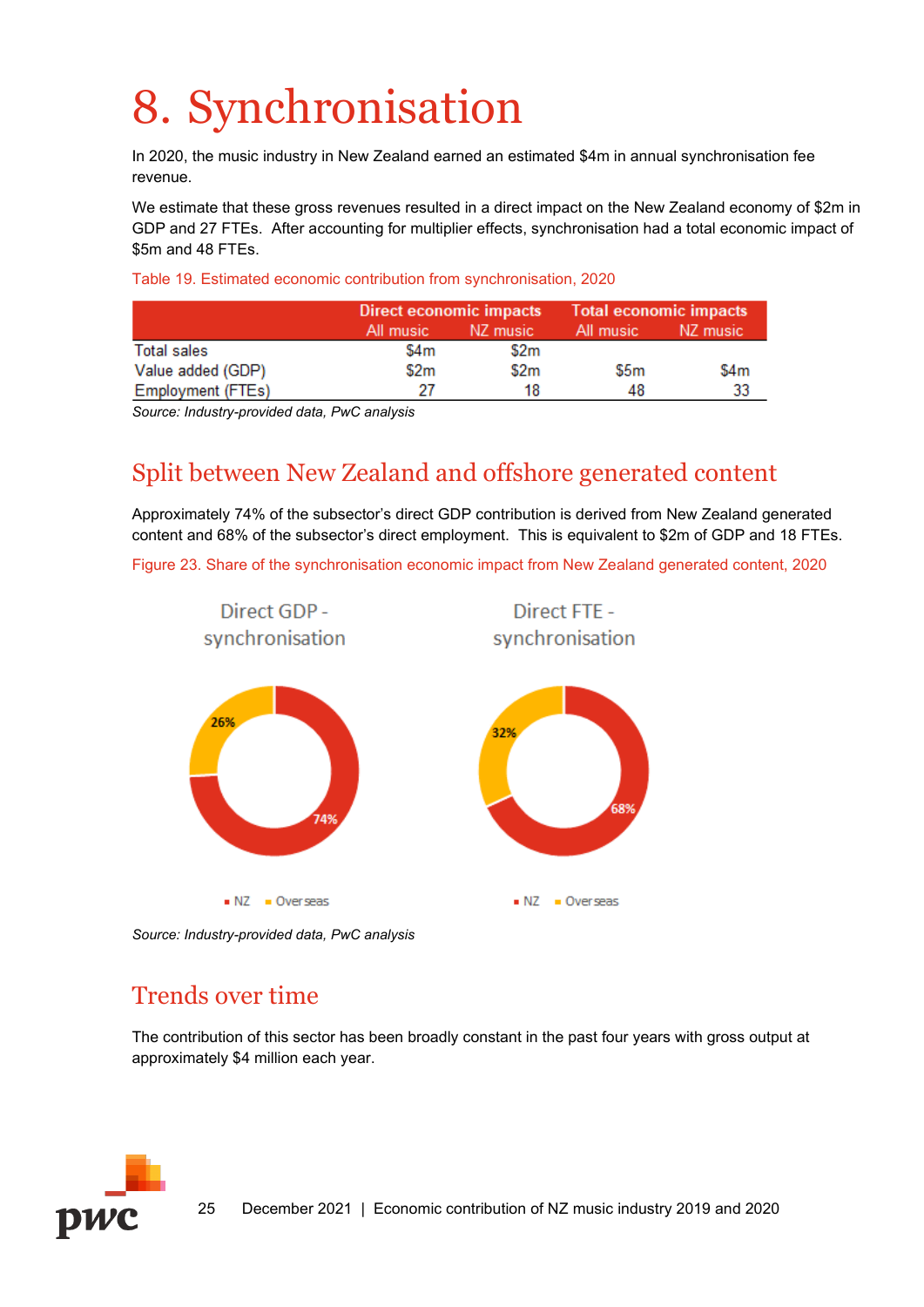#### Box 4: Definition of the synchronisation subsector

The synchronisation subsector of the music industry in New Zealand includes all royalties earned when rights holders licence music for use in advertisements, games, films, and television programmes.

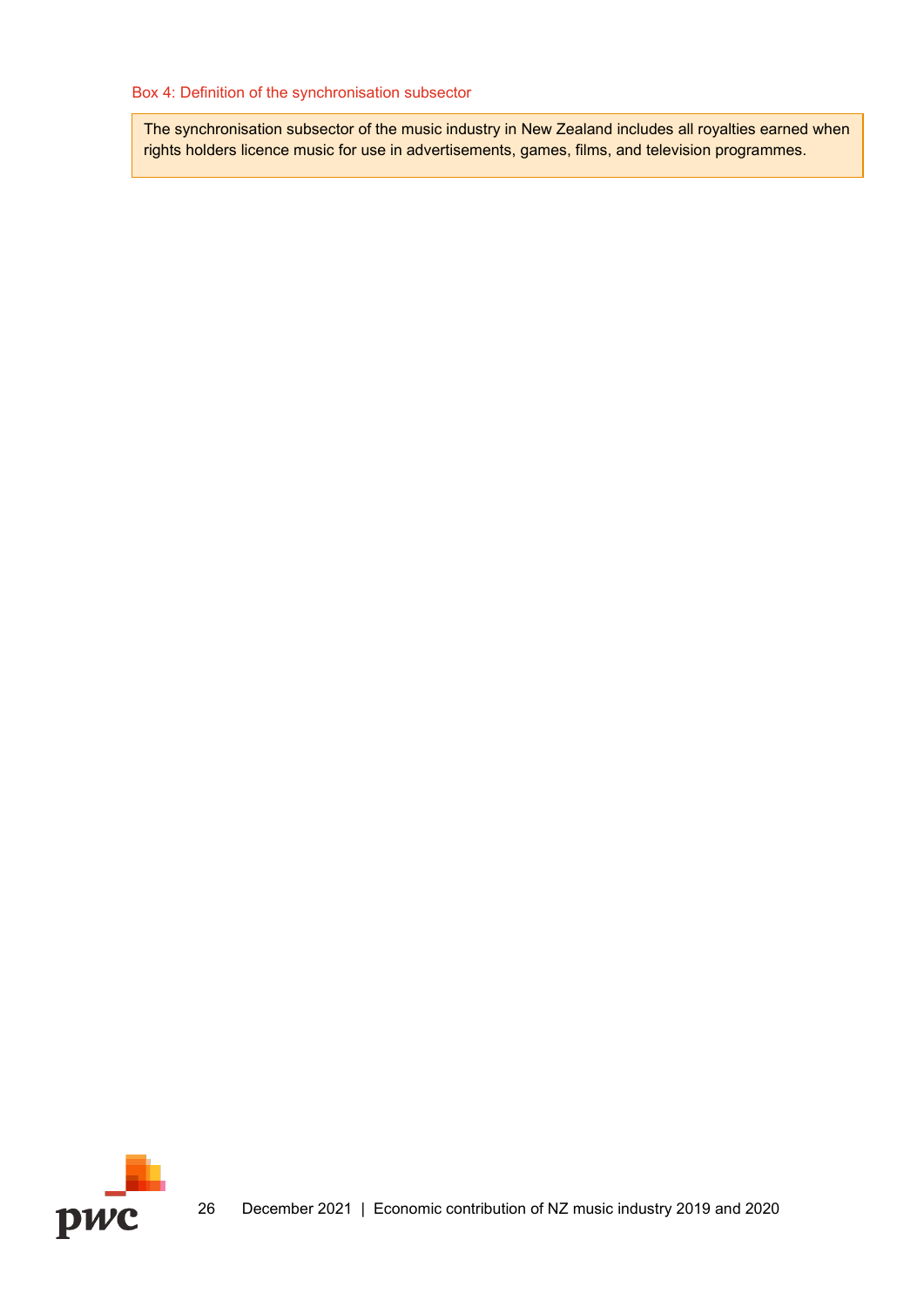# <span id="page-34-0"></span>9. Overseas earnings

New Zealand music income earned overseas represent funds that flow back into the economy and contribute to gross national income. For official purposes, overseas royalties are considered direct contributions to GDP.

Overseas income is earned for the music industry in the form of:

- royalties received from the sale of physical music overseas
- royalties received from online sales and streams, that are purchased overseas
- radio royalties received as a result of airplay overseas
- synchronisation royalties from countries other than New Zealand
- earnings from live performances overseas
- earnings from other endorsements and appearances.

There is no required reporting or official statistics for exports relating to the New Zealand music industry. However, in 2020<sup>[5](#page-34-2)</sup>, 2018<sup>[6](#page-34-3)</sup> and 2016<sup>[7](#page-34-4)</sup> PwC and Recorded Music NZ prepared estimates of the total overseas earnings, based on a combination of industry data sources related to earnings from international sales, live performances and any government grants received for international purposes. An estimate of the GDP impact from overseas earnings was included for the first time in the 2016 version of this report series.

Due to the relatively small number of artists with significant offshore earnings, the lumpy nature of earnings, the potentially significant impacts associated with individual artists and the fact that some artists may have been underreported or missed completely, we utilise a multi-year average of overseas earnings data to derive our annual estimate. We have elected to use a three-year average (2018-20) to derive this year's estimate, which matches the approach we used in previous reports.

These estimates have been used to calculate overseas earnings results shown below in [Table 20.](#page-34-1)

#### <span id="page-34-1"></span>Table 20. New Zealand music industry overseas earnings estimate, 2020

| 2018-20 |
|---------|
| average |
| \$23m   |
| \$13m   |
| \$36m   |
|         |

*Source: Industry-provided data, PwC analysis*

<span id="page-34-4"></span><span id="page-34-3"></span><span id="page-34-2"></span><sup>7</sup> PwC (September 2017), Overseas earnings for New Zealand musicians, 2012-2016.



<sup>5</sup> PwC (September 2021), Overseas earnings of the New Zealand music industry 2020.

<sup>6</sup> PwC (December 2019), Overseas earnings of the New Zealand music industry 2018.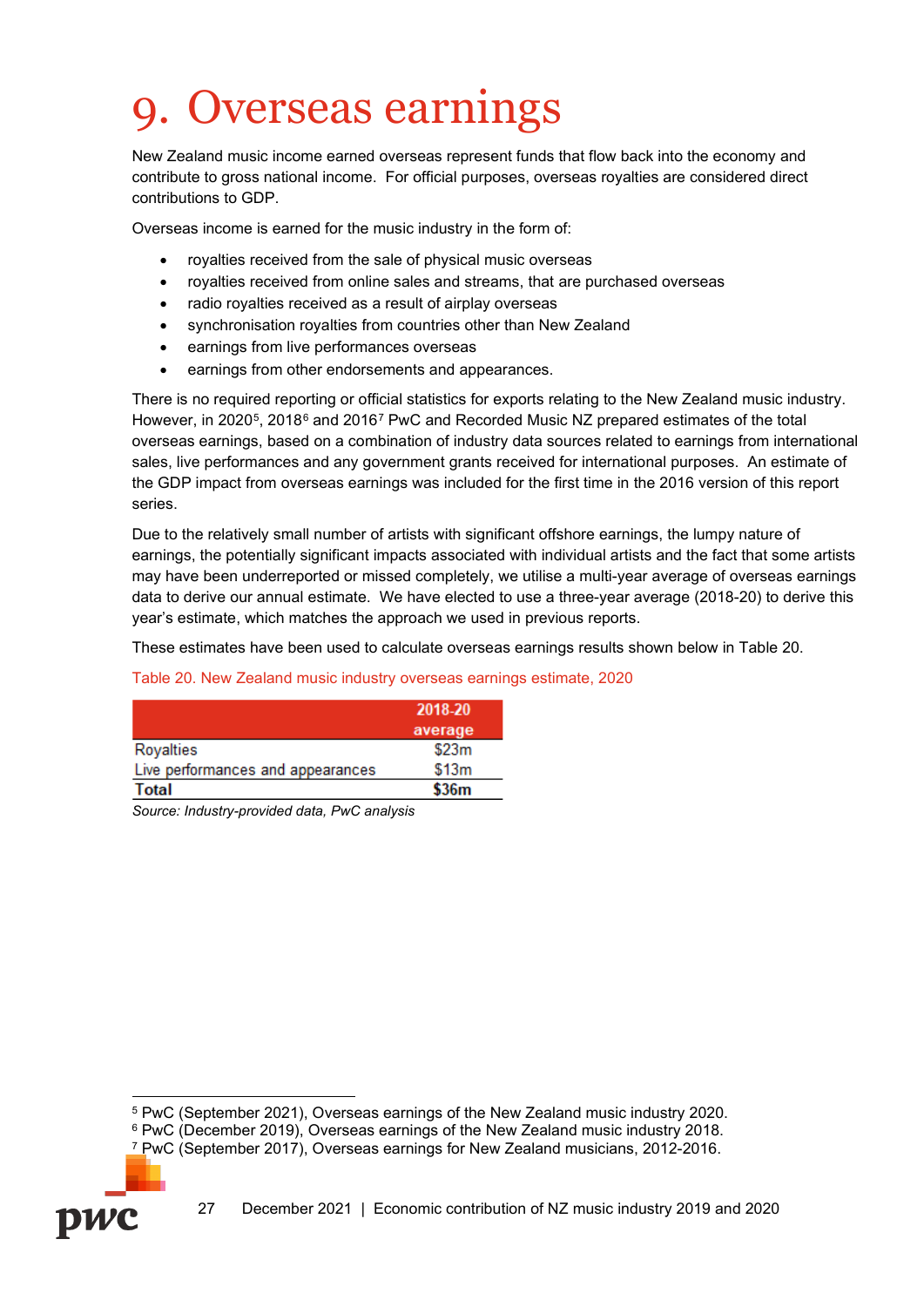# <span id="page-35-0"></span>Appendix A: Glossary

The table below provides a glossary of music industry terms, industry associations, and commonly used acronyms.

| <b>Term</b>                          | <b>Definition</b>                                                                                                                                                                                                                                                                                                                                                                                                                                                                                                                                                                                                                                                                                                                                                                                                             |
|--------------------------------------|-------------------------------------------------------------------------------------------------------------------------------------------------------------------------------------------------------------------------------------------------------------------------------------------------------------------------------------------------------------------------------------------------------------------------------------------------------------------------------------------------------------------------------------------------------------------------------------------------------------------------------------------------------------------------------------------------------------------------------------------------------------------------------------------------------------------------------|
| <b>APRA AMCOS</b><br>Communication   | The Australasian Performing Right Association The Australasian Mechanical Copyright<br><b>Owners Society</b><br>The New Zealand branch licenses music users, on behalf of its members, and collects fees<br>where music is used for communication or public performance. APRA licenses businesses<br>such as (but not limited to) retailers, streaming services, radio and television broadcasters.<br>These fees are then distributed directly to songwriters or to music publishers to whom<br>songwriters have assigned their rights.<br>Public performing licensing for venues such as hospitality, education and gyms is conducted<br>jointly for both APRA AMCOS and Recorded Music NZ via OneMusic. (www.onemusic.com)<br>The transmission of recorded music via mediums including radio, television and the internet. |
| <b>Music Publisher</b>               | While music publishers historically made money by reproducing and selling sheet music,<br>today they invest in, promote and represent songwriters (or song catalogues) and are<br>responsible for ensuring payments are made when their songwriters compositions are<br>reproduced.                                                                                                                                                                                                                                                                                                                                                                                                                                                                                                                                           |
| On-demand                            | On-demand music services are businesses that provide access to music as opposed to<br>selling digital music files. Examples include Spotify and Apple Music. These services can<br>have different tiers of service: eg ad-supported, where the customer has free access but will<br>hear audio advertising; and premium subscription which provides ad-free access via both<br>computers and mobile devices such as handsets and tablets.                                                                                                                                                                                                                                                                                                                                                                                     |
| <b>Public</b><br><b>Performance</b>  | Public performance refers to two uses of music. First, the playing of recorded music in<br>premises such as retailers, hospitality outlets (bars and cafes), educational institutions, and<br>gyms. Second, the live performance of music in venues. Rights associations representing<br>songwriters and recording artists licence the public performance of recorded and live music.<br>In this report, we use the term 'public performance' to also include other revenue streams.<br>For example we refer to "public performance (non radio)" as including all communication<br>income other than radio.                                                                                                                                                                                                                   |
| <b>Record Company</b>                | A business that invests in, promotes, and represents recorded music made by recording<br>artists. Record Companies typically represent a mixture of recorded music in which they own<br>the copyright outright and recorded music in which they hold the copyright under exclusive<br>licence from the owner.<br>Often called a "record label".                                                                                                                                                                                                                                                                                                                                                                                                                                                                               |
| <b>Recorded Music</b><br>New Zealand | Recorded Music New Zealand represents the interests of New Zealand recording artists,<br>right holders and record companies, via licensing, advocacy, market development and<br>promotion. Recorded Music NZ licenses music users such as radio and television<br>broadcasters and collects revenues on behalf of registered right holders. Revenues are then<br>distributed to the relevant right holders.<br>Public performing licensing for venues such as hospitality, education and gyms is conducted<br>jointly for both APRA AMCOS and Recorded Music NZ via OneMusic. (www.onemusic.com)                                                                                                                                                                                                                              |
| <b>Royalty</b>                       | Royalties are fees paid to songwriters and recording artists that arise from rights under<br>copyright law including sale of recordings and public performance.                                                                                                                                                                                                                                                                                                                                                                                                                                                                                                                                                                                                                                                               |
| Synchronisation<br><b>Right</b>      | A music synchronisation licence is required where a piece of recorded music is reproduced<br>with a visual image, for example in a film, game, TV programme or advertisement.<br>Often abbreviated as "synch right".                                                                                                                                                                                                                                                                                                                                                                                                                                                                                                                                                                                                          |

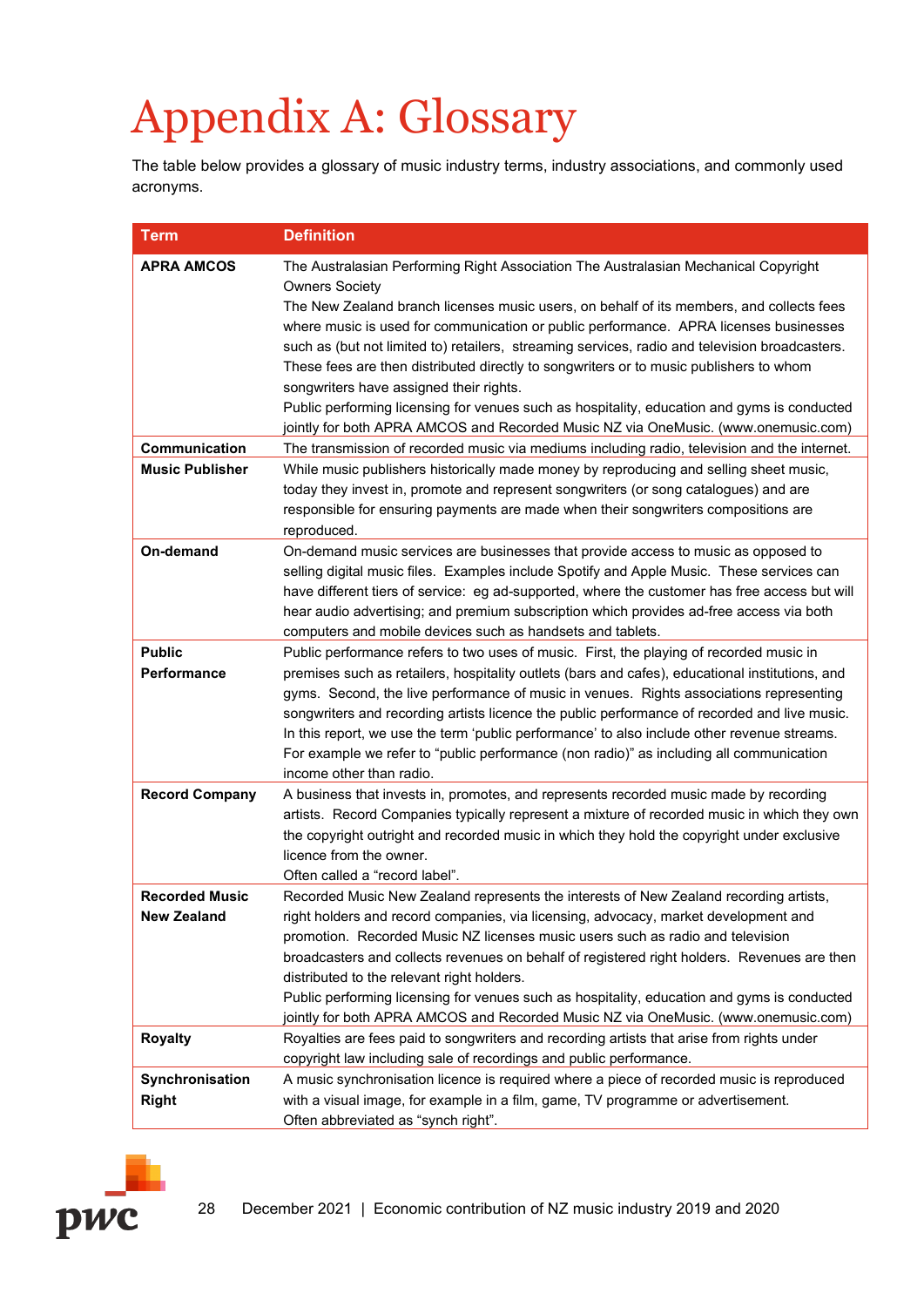# <span id="page-36-0"></span>Appendix B: Approach and methodology

This section provides a detailed overview of our approach and methodology, including definitions of our main economic impact measures, a discussion of our main data sources, and an explanation of how we calculated direct and total economic impacts. Finally, it discusses some opportunities for improving music industry data collection or undertaking future analysis.

## Dollar terms used

Dollar values stated in this report refer to New Zealand dollars in nominal terms. In particular, the time series charts use nominal dollars for each year.

The only exception is the value of overseas earnings, which reflects a three-year average. That average is calculated using real dollars. For example, the value for 2020 is an average over 2018-20 using real dollars, and hence is an average in 2020 dollars. However, the 2019 value, based on a 2017-19 average, is presented in 2019 dollars (and so on).

## Measures of economic impact

This report uses three main indicators of economic impact: gross output, value added, and employment. It relies on input-output (multiplier) analysis to estimate the indirect and induced impacts of the music industry.

### Gross output

The gross output of an industry is equal to its total sales revenue. This figure incorporates both value created within that industry and the value of intermediate goods (eg raw materials, real estate, equipment and machinery) purchased by the industry from other industries.

Although gross output or sales revenue is commonly used as a measure of the value of an industry, it is an imperfect measure due to its inclusion of inputs purchased from other industries.

### Value added

The value added of an industry is equal to the total value created within that industry. It can also be described as the GDP impact of an industry. It measures the contributions of labour (through wages and salaries) and capital (through profits and depreciation) to the output produced by the industry, and the taxes paid by the industry. As a result, it is equivalent to the gross output of an industry, less the value of all inputs purchased from other industries.

When using our value-added estimates, it is important to understand what they include. GDP measures, including those reported in Statistics New Zealand's national accounts and in most economic impact studies, measure the total value of goods and services produced in New Zealand, rather than the net income of all businesses and individuals located within New Zealand. As a consequence, we will:

- include income earned by overseas musicians touring in New Zealand, as it represents production in New Zealand regardless of whether it is ultimately repatriated elsewhere.
- include royalty payments paid to New Zealand musicians by overseas sources, as they represent exports of goods and services produced in New Zealand.



29 December 2021 | Economic contribution of NZ music industry 2019 and 2020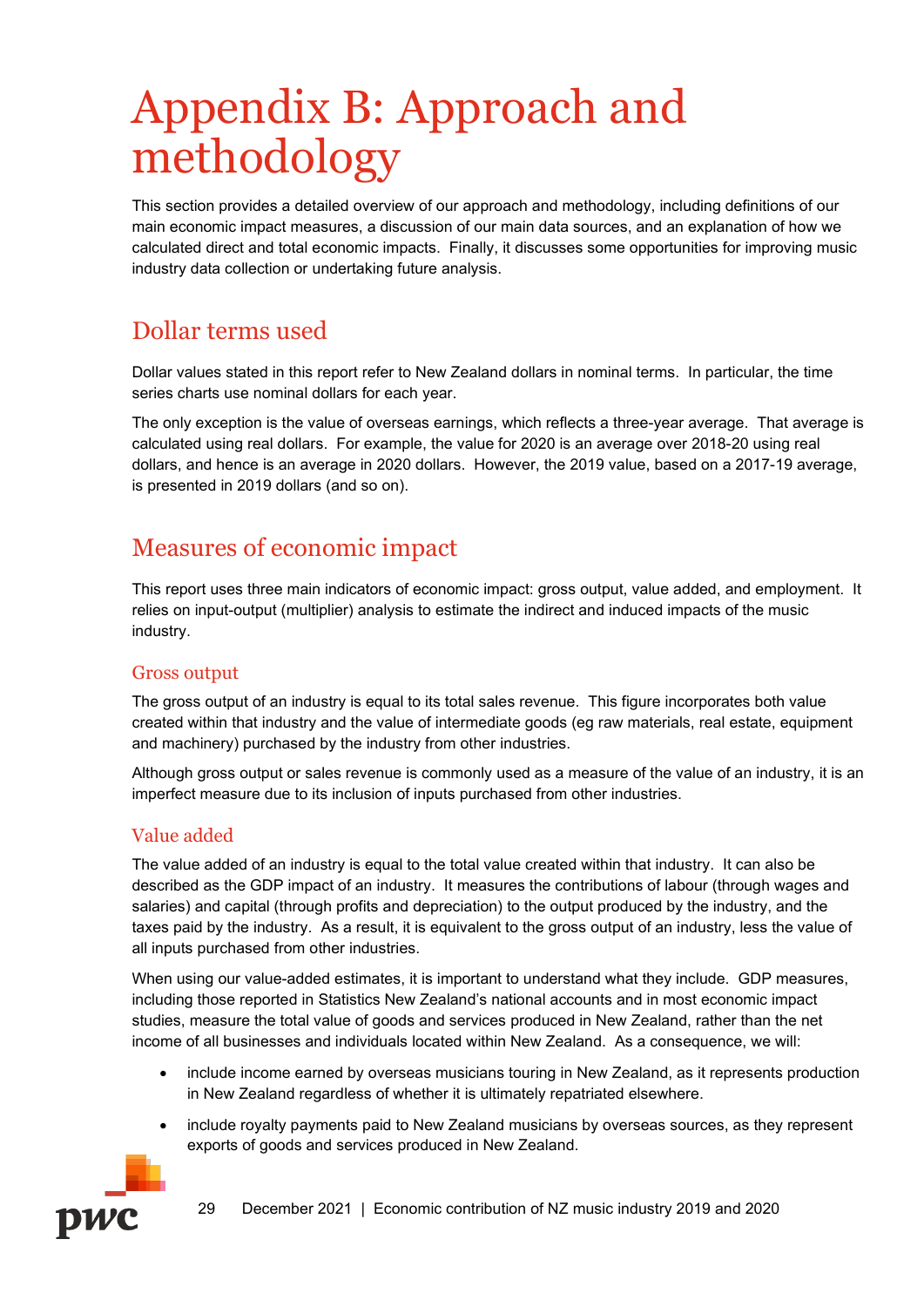- These inclusions should be taken into consideration when using our estimates. The New Zealand music industry is relatively globalised – New Zealand consumers purchase a great deal of overseas-originated music, and New Zealand musicians tour and earn royalties overseas. We have excluded most music imports from our analysis by:
- measuring only economic benefits from New Zealand-originated music in digital retail and broadcasting
- including both New Zealand and overseas music in gross output figures for physical retail in the expectation that output multipliers will correct for any imported content.

There are two main reasons to measure value added in terms of GDP:

- GDP impact is the most commonly-used measure of total economic impact. It is used by Statistics New Zealand when reporting on the size of the New Zealand economy and in many other economic impact studies. Although GDP does have some weaknesses, they are not unique to the music industry in New Zealand. Across the whole economy, there is a significant gap between GDP and gross national income (GNI) figures due to the large role of foreign investment and lending in the New Zealand economy. According to World Bank figures, New Zealand's GNI has been three to seven percent lower than GDP in recent years. The same is true for specific industries as well.
- Recent changes to the development of New Zealand's national accounts mean that the treatment of these earnings now contribute to New Zealand's GDP. As such, estimates for the overseas earnings of New Zealand musicians directly contribute to the music industry in New Zealand's GDP.

### Employment

We measure employment on the basis of FTEs, rather than total (full-time and part-time) jobs or headcount. Under this measure, part-time jobs are counted as a proportion of a full-time job – so, for example, a job that involved working 20 hours a week would be counted as 0.5 of an FTE. This provides us with the most comparable measure of employment in an industry, as rates of part-time employment can vary between different industries.

### Data sources

Our estimates of the economic impact of the music industry in New Zealand are based primarily upon the following sources of data:

- Recorded Music NZ figures on physical and digital sales wholesale revenue
- APRA AMCOS data on songwriter royalties and Recorded Music NZ data on recording royalties
- Statistics New Zealand and other industry-level estimates of economic activity and input-output tables for New Zealand industries.

We used multiple sources of data for the overseas earnings study, including data from collection agencies, copyright owners, financial representatives, music managers, other industry organisations and surveyed musicians directly.

In each case, the data obtained related to:

- earnings from international sources from all sales, publishing and synchronisation
- earnings from live performances and touring internationally
- any government grants received for international purposes.

Where possible, other data was used to provide a sense check on estimates derived from these sources.

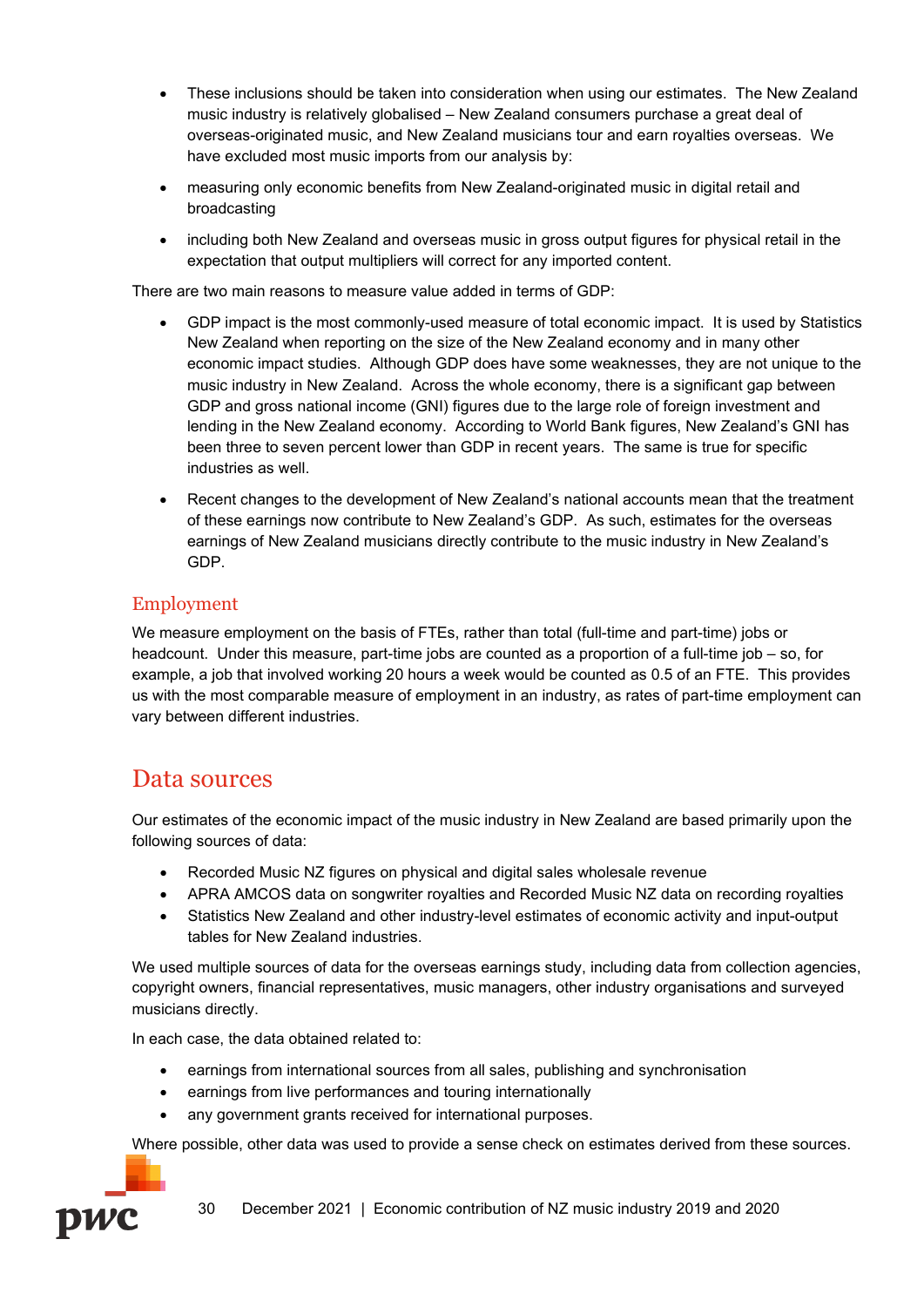Our analysis combines the data from all sources. The overall data is comprehensive, and we understand that it covers the majority of the musicians who generate significant overseas earnings. Industry stakeholders believe that combined data will incorporate the bulk of the dollar value of overseas earnings.

The calendar years (year ended December quarter) have been selected as the basis for the economic impact calculations and these are the most recent full set of annual data available. All amounts in this report relate to impacts that occur in this period.

### Avoiding double counting

In several cases, Recorded Music NZ and APRA AMCOS figures measured different components of the same market subsector. For example, Recorded Music NZ provided data on total wholesale revenues from physical and digital music retail, as reported to it by rights holders, while APRA AMCOS provided data on mechanical royalties (ie royalties paid each time a piece of recorded music is reproduced) paid directly to it from physical and digital music retail. As royalties are paid as a proportion of retail sales, including both of these figures in our analysis would mean double-counting activity in this market subsector.

In order to avoid double-counting, we have examined the definitions of each measure of the market and discussed with data providers where necessary.

# Multiplier analysis

### Direct, indirect and induced impacts

Like any industry, the music industry has spill over effects on other parts of the New Zealand economy. For our purposes here, these impacts can be divided into two categories:

- indirect (or upstream) impacts
- induced impacts.

Indirect impacts occur as a result of purchases of goods and services from other industries. When a record is made or a concert is put on, businesses within the music industry purchase a range of inputs: advertising and marketing, transportation services, machinery and instruments, rented real estate, etc.

Induced impacts occur as a result of the wages and salaries paid out by the music industry. When a musician collects a royalty check, he or she will then spend some of that money on a range of goods and services, thereby stimulating further economic impact.

### Estimating direct economic impacts

We estimate the direct impact of the music industry in terms of its contribution to gross output, value added, and employment as follows:

- For each market subsector, we start with figures on either gross output (eg total digital music sales, total estimated ticket sales) or value added (eg broadcasting royalties).
- We use data from Butcher Partners to estimate the ratios of value added (VA) to gross output (GO) and VA (or GO) to employment in these industries. These ratios were then used to estimate direct GO/VA and employment in each market subsector.

### Estimating total economic impacts

Spending in the music industry has multiplier effects in other industries as a result of the way in which that spending flows through the economy. Every dollar that is spent directly on music will also stimulate or support other types of economic activity indirect and induced from the industry.

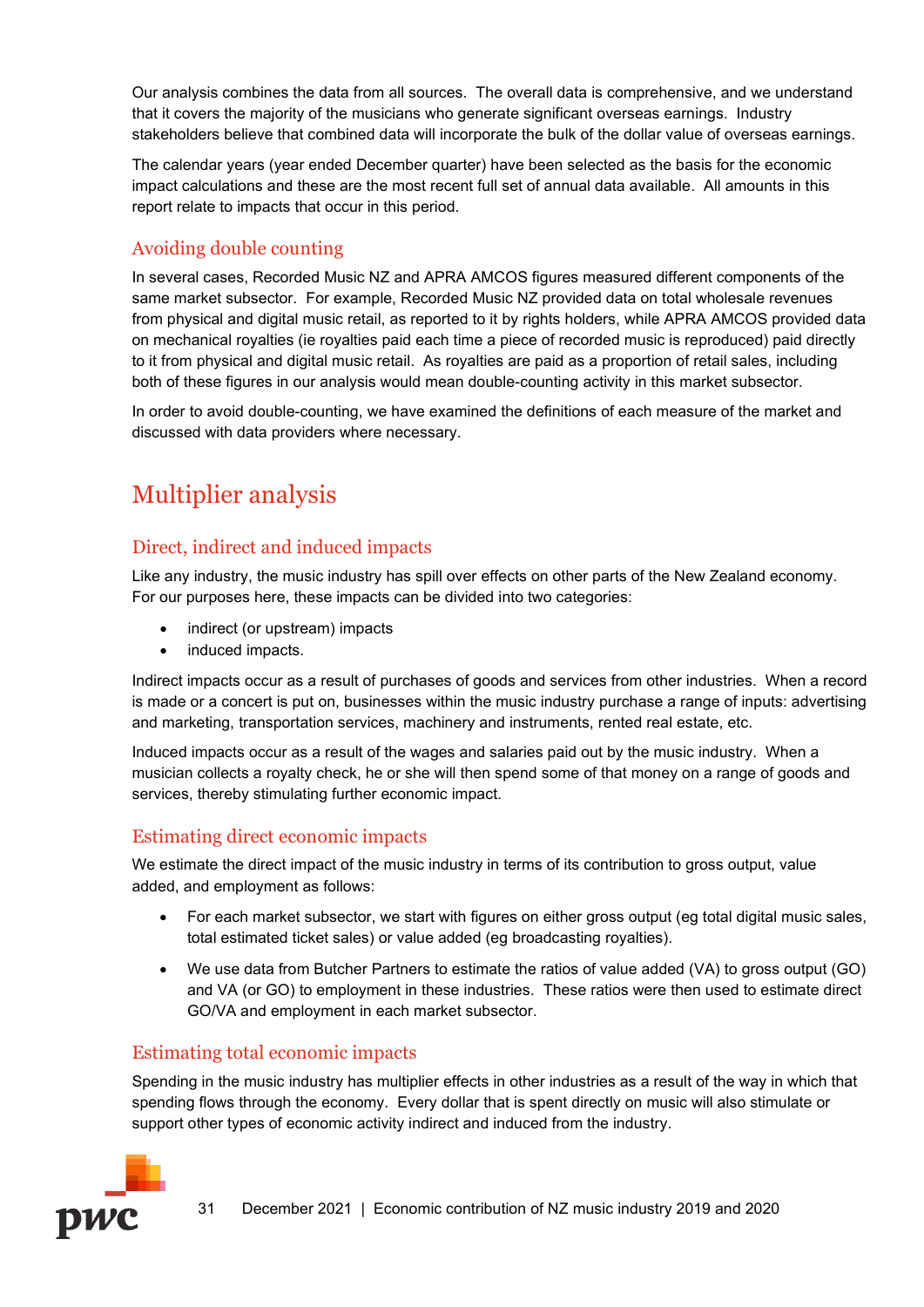In order to estimate flow-on effects, we applied multipliers calculated using 2012/13 input-output tables for all New Zealand industries, which are the latest available. Multipliers were available for gross output, value added, and employment in these industries.

- Indirect impacts were estimated using Type 1 multipliers, which account for the first-round and indirect effect of purchases of goods and services by each industry.
- Induced impacts were estimated using Type 2 multipliers, which account for induced effects from wages and salaries paid by each industry.

## Approaches followed for individual subsectors

The table below summarises the activities in each subsector of the music industry that are included in our GDP calculations.

| <b>Industry</b>                           | <b>Revenue earned in NZ</b> |                                                                                                                                             | Revenue earned |
|-------------------------------------------|-----------------------------|---------------------------------------------------------------------------------------------------------------------------------------------|----------------|
| subsector                                 | <b>From NZ artists</b>      | <b>From overseas artists</b>                                                                                                                | overseas       |
| Retail                                    | Included in GDP             | Accounted for in GDP                                                                                                                        | Included       |
| <b>Public</b><br>performance and<br>radio | Included in GDP             | Songwriter royalties not included, as<br>they are earned offshore                                                                           | Included       |
|                                           |                             | Recording artist royalties retained by<br>record companies are accounted for<br>in GDP                                                      |                |
| Live performance                          | Included in GDP             | Included in GDP, as performance<br>occurred here                                                                                            | Included       |
| Synchronisation                           | Included in GDP             | Synchronisation fee revenues paid<br>out to overseas artists are not<br>included, as they are earned offshore                               | Included       |
|                                           |                             | Synchronisation fee revenue accruing<br>to local agents (e.g. record<br>companies, music supervision<br>companies) are accounted for in GDP |                |

The table overleaf summarises the methodology and assumptions used to calculate the economic contribution of individual subsectors of the music industry.

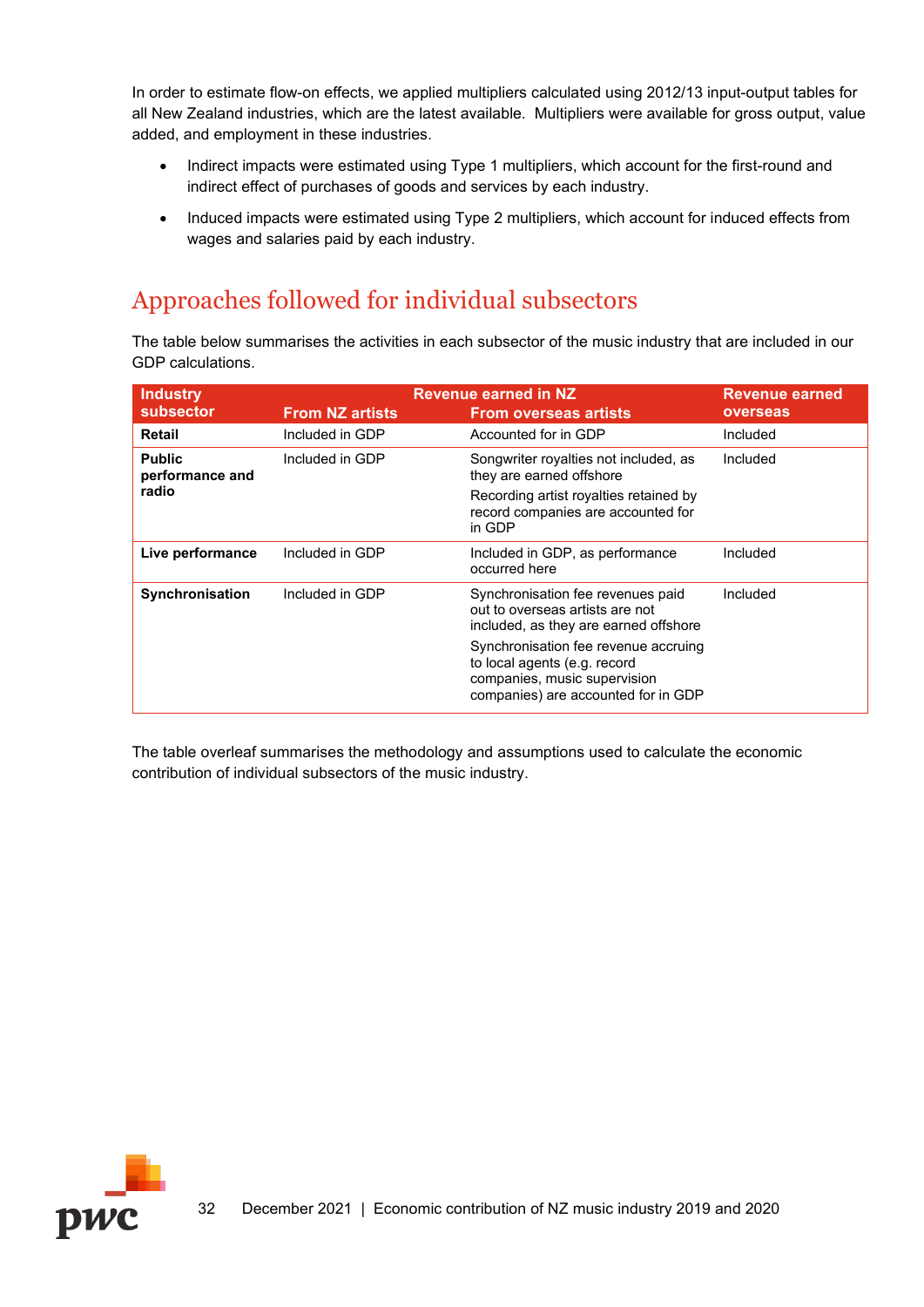| <b>Subsector</b>           | <b>Information base</b>                                                                                                        | <b>Direct value added</b>                                                                                                                                                                                                                                                                                                                                                                                                                                                                                                                                                                                                                                                                                                                                                                                                                                                                                                                                                   | <b>Direct FTEs</b>                                                                                                                                                                                                                                                                                                                                                                                                                                                                                                                                                                                                                                                                                             | <b>Total value added</b><br>and FTEs                                                                                                                                                                                                                                                                                                                                                                                                                                                                                                                                                                                                                     |
|----------------------------|--------------------------------------------------------------------------------------------------------------------------------|-----------------------------------------------------------------------------------------------------------------------------------------------------------------------------------------------------------------------------------------------------------------------------------------------------------------------------------------------------------------------------------------------------------------------------------------------------------------------------------------------------------------------------------------------------------------------------------------------------------------------------------------------------------------------------------------------------------------------------------------------------------------------------------------------------------------------------------------------------------------------------------------------------------------------------------------------------------------------------|----------------------------------------------------------------------------------------------------------------------------------------------------------------------------------------------------------------------------------------------------------------------------------------------------------------------------------------------------------------------------------------------------------------------------------------------------------------------------------------------------------------------------------------------------------------------------------------------------------------------------------------------------------------------------------------------------------------|----------------------------------------------------------------------------------------------------------------------------------------------------------------------------------------------------------------------------------------------------------------------------------------------------------------------------------------------------------------------------------------------------------------------------------------------------------------------------------------------------------------------------------------------------------------------------------------------------------------------------------------------------------|
| Retail - physical<br>music | Wholesale physical sales<br>data provided by<br><b>Recorded Music NZ</b>                                                       | Estimated total retail sales revenue using Statistics NZ Annual<br>Enterprises Survey (AES) data.<br>Estimated split between retailer margin, wholesale (record<br>label) margin, value of rights embodied in physical product,<br>and manufacturing cost using AES data.<br>Estimated value added from the retail margin using the<br>average ratio of value added to gross margin in the<br>"recreational, clothing, footwear, and personal accessory" and<br>"department stores" industries.<br>Estimated value added within record companies by applying<br>the ratio of value added to gross output in the "heritage and<br>artistic" industry and adding the total value of rights embodied<br>in the physical product.<br>Estimated value added from manufacturing using the ratio of<br>value added to gross output in the "printing", "publishing<br>(except internet and music publishing)" and "polymer product<br>and rubber product manufacturing" industries. | Based on ratios of<br>employment to value<br>added as follows:<br>$\bullet$ retailer margin - the<br>average of the<br>"recreational, clothing,<br>footwear, and personal<br>accessory retailing" and<br>"department stores",<br>• record company margin -<br>"heritage and artistic"<br>• manufacturing - "printing",<br>"publishing (except<br>internet and music<br>publishing)" and<br>"polymer product and<br>rubber product<br>manufacturing".<br>No additional<br>employment impact<br>calculated for the value<br>of rights embodied in the<br>physical product, as this<br>is likely to be repatriated<br>overseas as profit.<br>(Employment in record<br>label activities is<br>captured elsewhere.) | Based on total<br>(direct, indirect,<br>induced) multipliers<br>as follows:<br>$\bullet$ retailer margin $-$ the<br>average of the<br>"recreational.<br>clothing, footwear,<br>and personal<br>accessory retailing"<br>and "department<br>stores"<br>• record company<br>margin - "heritage<br>and artistic"<br>• manufacturing -<br>"printing",<br>"publishing (except<br>internet and music<br>publishing)" and<br>"polymer product<br>and rubber product<br>manufacturing".<br>No spillover impacts<br>calculated for the<br>value of rights<br>embodied in the<br>physical product, as<br>this is likely to be<br>repatriated overseas<br>as profit. |
| Retail - digital<br>music  | Wholesale digital sales<br>figures provided by<br>Recorded Music NZ, plus<br>data on songwriter<br>royalties for digital sales | Estimated total retail sales revenue using information<br>provided by APRA AMCOS.<br>Estimated split between retailer margin, record label revenue,<br>and royalty revenue using information provided by APRA<br>AMCOS. Used AES data to estimate the value of the rights<br>embodied in the digital product.                                                                                                                                                                                                                                                                                                                                                                                                                                                                                                                                                                                                                                                               | Based on ratios of<br>employment to value<br>added for the "heritage<br>and artistic activities"<br>industries.                                                                                                                                                                                                                                                                                                                                                                                                                                                                                                                                                                                                | Based on total<br>(direct, indirect,<br>induced) multipliers<br>for the "heritage and<br>artistic activities"<br>industries.                                                                                                                                                                                                                                                                                                                                                                                                                                                                                                                             |

33 December 2021 | Economic contribution of NZ music industry 2019 and 2020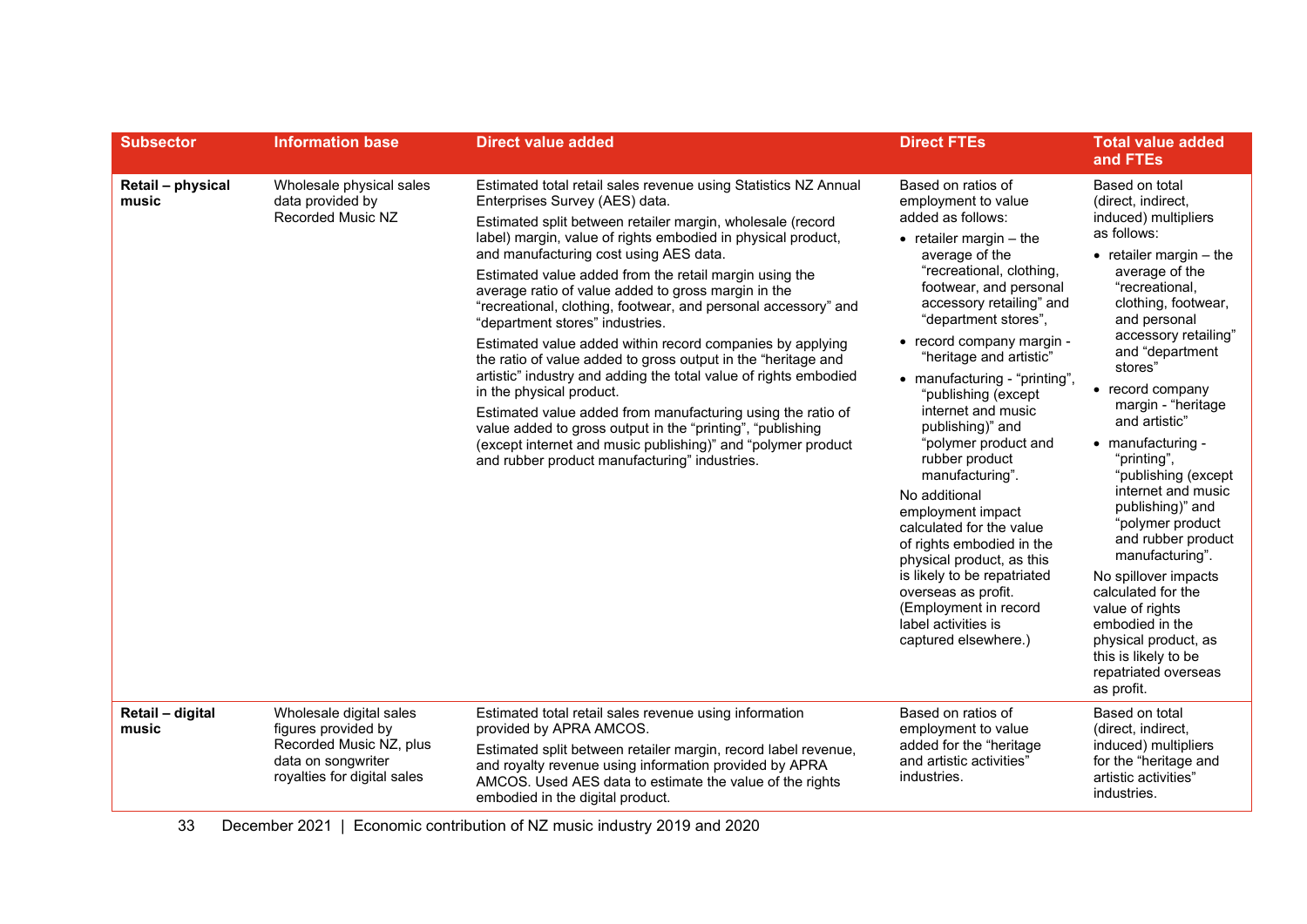|                                        | provided by APRA<br>AMCOS.                                                                                                                                                                                 | Because online retailers primarily based overseas, the retailer<br>margin was assumed to have no value added impact.<br>Estimated value added within record companies by applying<br>the ratio of value added to gross output in the "heritage and<br>artistic activities" industry and adding the total value of rights<br>embodied in the physical product. | No additional<br>employment impact<br>calculated for the value<br>of rights embodied in the<br>digital product, as this is<br>likely to be repatriated<br>overseas as profit.<br>(Employment in record<br>label activities is<br>captured elsewhere.) | No additional<br>employment impact<br>calculated for the<br>value of rights<br>embodied in the<br>digital product, as<br>this is likely to be<br>repatriated overseas<br>as profit.         |
|----------------------------------------|------------------------------------------------------------------------------------------------------------------------------------------------------------------------------------------------------------|---------------------------------------------------------------------------------------------------------------------------------------------------------------------------------------------------------------------------------------------------------------------------------------------------------------------------------------------------------------|-------------------------------------------------------------------------------------------------------------------------------------------------------------------------------------------------------------------------------------------------------|---------------------------------------------------------------------------------------------------------------------------------------------------------------------------------------------|
| <b>Public</b><br>performance<br>rights | Data on songwriter<br>royalties provided by<br>APRA AMCOS and<br>recorded music artist<br>royalties provided by<br>Recorded Music NZ for<br>radio and TV broadcasts<br>and public performance of<br>music. | Estimated the share of royalties paid out to New Zealand<br>songwriters and recording artists using Radioscope data on<br>the New Zealand music share of total radio plays.<br>All (songwriter and recording artist) royalties paid for New<br>Zealand artists converted directly to value added as they<br>represent direct income earned locally.           | Based on ratio of<br>employment to value<br>added for the "heritage<br>and artistic activities"<br>industry.                                                                                                                                          | Based on total<br>(direct, indirect,<br>induced) multipliers<br>for the "heritage and<br>artistic activities"<br>industry.                                                                  |
|                                        |                                                                                                                                                                                                            | Estimated that 50% of recording artist royalties paid for<br>overseas-originated music would be retained by record<br>companies as profits and funding for their New Zealand-<br>based marketing activities, while the remaining 50% would be<br>paid directly to overseas recording artists or repertoire<br>owners.                                         |                                                                                                                                                                                                                                                       |                                                                                                                                                                                             |
|                                        |                                                                                                                                                                                                            | Estimated an economic impact related to the recording artist<br>royalties retained locally by record companies using the ratio<br>of value added to gross output in the "heritage and artistic<br>activities" industry.                                                                                                                                       |                                                                                                                                                                                                                                                       |                                                                                                                                                                                             |
|                                        |                                                                                                                                                                                                            | Songwriter royalties paid for overseas-originated music does<br>not generate any value added in New Zealand.                                                                                                                                                                                                                                                  |                                                                                                                                                                                                                                                       |                                                                                                                                                                                             |
| Radio<br>broadcasting                  | Data on total radio<br>licensing fees and<br>licensing fee rate provided                                                                                                                                   | Estimated the total radio output that is related to the music<br>industry based on the licensing fees as being the proportion of<br>the total evidenced by the licensing rate.                                                                                                                                                                                | Based on ratio of<br>employment to value<br>added for the "motion<br>picture and sound<br>recording activities" and<br>"broadcasting and<br>internet services"<br>industries.                                                                         | Based on total<br>(direct, indirect,<br>induced) multipliers<br>for the "motion<br>picture and sound<br>recording activities"<br>and "broadcasting<br>and internet<br>services" industries. |
|                                        | by APRA AMCOS                                                                                                                                                                                              | Output = Licensing fees/licensing rate                                                                                                                                                                                                                                                                                                                        |                                                                                                                                                                                                                                                       |                                                                                                                                                                                             |
| Live<br>performance                    | Data on songwriter<br>royalties provided by<br>APRA AMCOS for live<br>performance of music and<br><b>APRA AMCOS</b><br>information on the royalty<br>rate.                                                 | Gross output (ie ticket sales) estimated by dividing the value<br>of songwriter royalties by the royalty rate applied to ticket<br>sales.                                                                                                                                                                                                                     |                                                                                                                                                                                                                                                       |                                                                                                                                                                                             |
|                                        |                                                                                                                                                                                                            | Value added in live performance estimated by applying the<br>ratio of value added to gross output in the "heritage and<br>artistic activities" industry to estimated gross output.                                                                                                                                                                            |                                                                                                                                                                                                                                                       |                                                                                                                                                                                             |

34 December 2021 | Economic contribution of NZ music industry 2019 and 2020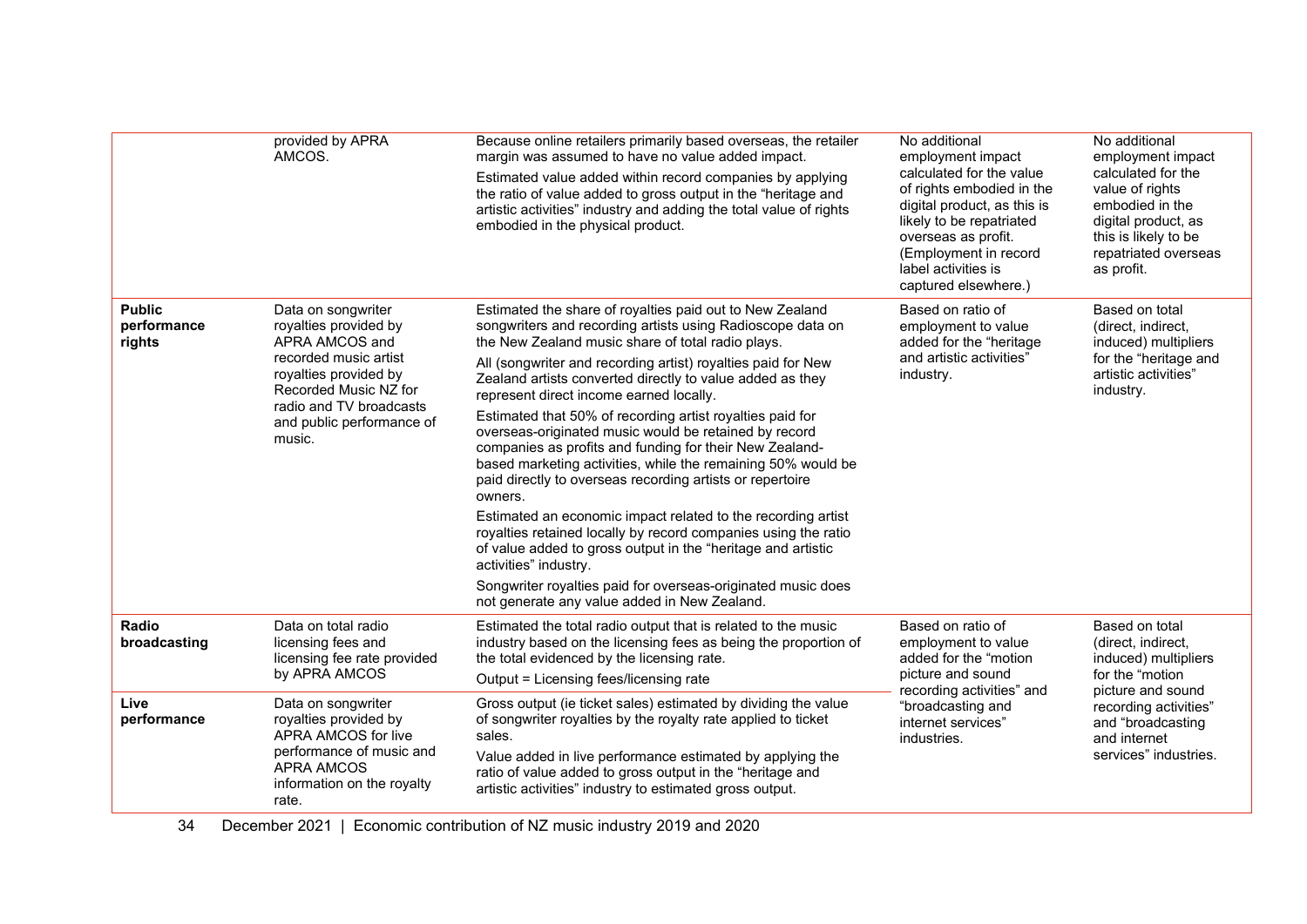| Synchronisation<br>rights | Estimated total songwriter<br>and recording artist<br>royalties earned from<br>synchronisation deals in<br>New Zealand provided by<br>Recorded Music NZ. | Estimated the share of royalties paid out to New Zealand<br>songwriters and recording artists using Recorded Music NZ<br>estimate of the New Zealand music share of total<br>synchronization revenues.<br>All (songwriter and recording artist) royalties paid for New<br>Zealand artists converted directly to value added as they<br>represent direct income earned locally. | Based on ratio of<br>employment to value<br>added for the "heritage"<br>and artistic activities"<br>industry. | Based on total<br>(direct, indirect,<br>induced) multipliers<br>for the "heritage and<br>artistic activities"<br>industries. |
|---------------------------|----------------------------------------------------------------------------------------------------------------------------------------------------------|--------------------------------------------------------------------------------------------------------------------------------------------------------------------------------------------------------------------------------------------------------------------------------------------------------------------------------------------------------------------------------|---------------------------------------------------------------------------------------------------------------|------------------------------------------------------------------------------------------------------------------------------|
|                           |                                                                                                                                                          | Estimated that 50% of (songwriter and recording artist)<br>royalties paid for overseas-originated music would be retained<br>by negotiating agents as profits and funding for their New<br>Zealand-based activities, while the remaining 50% would be<br>paid directly to overseas rights-holders.                                                                             |                                                                                                               |                                                                                                                              |
|                           |                                                                                                                                                          | Estimated an economic impact related to the recording artist<br>royalties retained locally by record companies using the ratio<br>of value added to gross output in the "heritage and artistic<br>activities" industry.                                                                                                                                                        |                                                                                                               |                                                                                                                              |